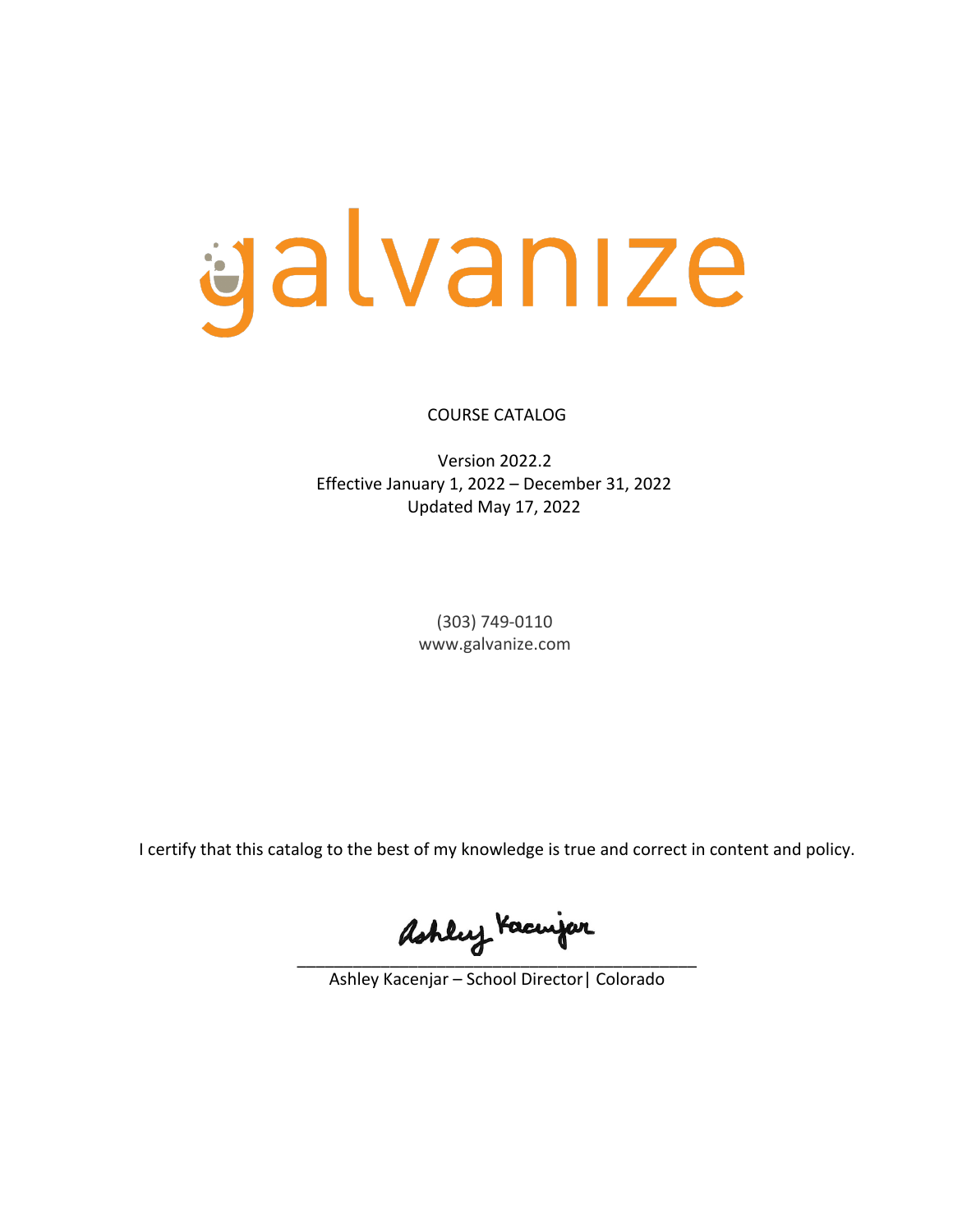# **Table of Contents**

| 21<br>Tuition                                                          |
|------------------------------------------------------------------------|
|                                                                        |
|                                                                        |
|                                                                        |
|                                                                        |
| CANCELLATION, TERMINATION, AND WITHDRAWAL Student's Right to Cancel 26 |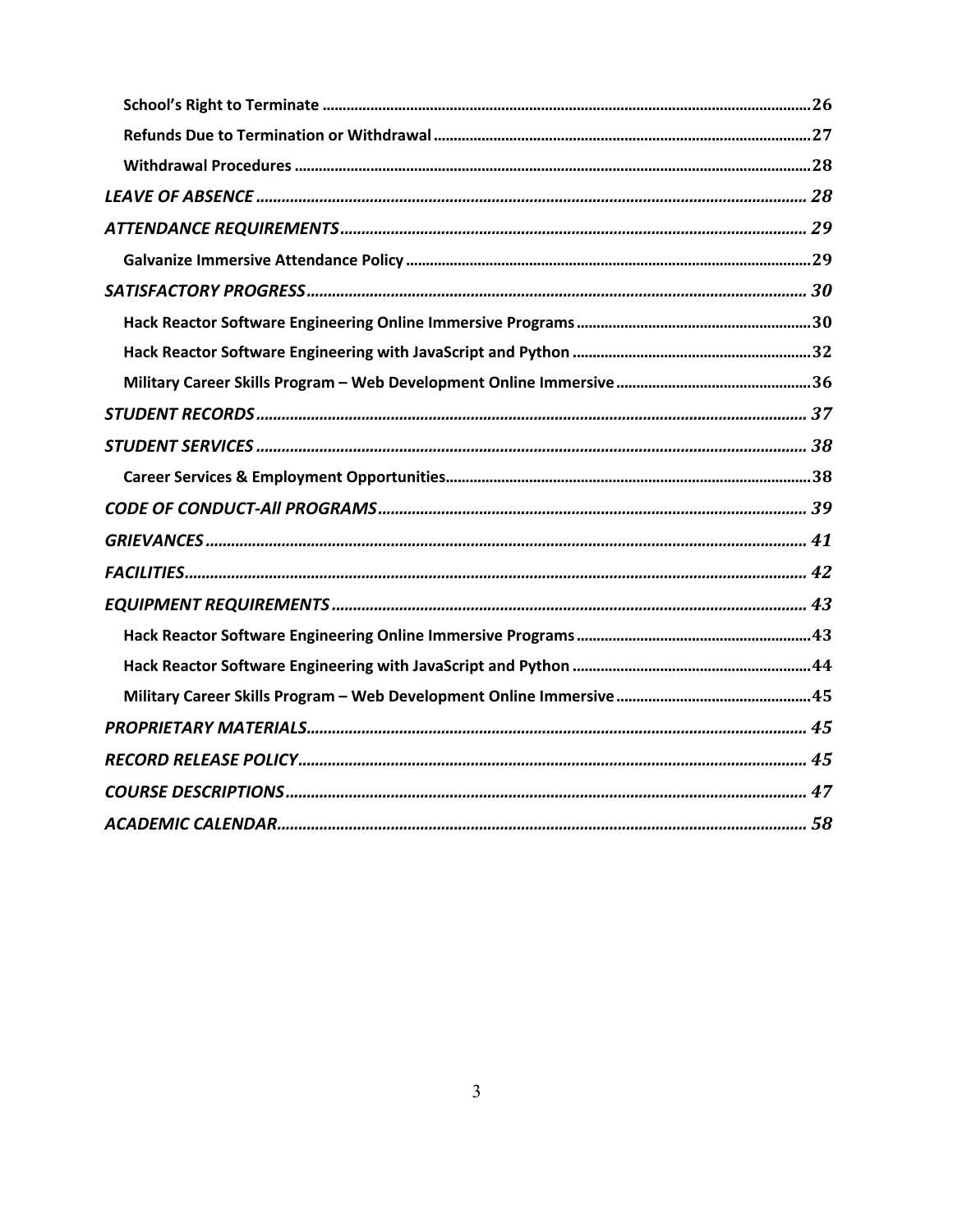# **Notes**

# **Catalog Revisions**

This Galvanize Catalog is updated at least annually, but Galvanize reserves the right to revise it more frequently at its discretion. The most recent edition of the Catalog is posted on the Regulatory Page of the Galvanize website, which can be downloaded at https://www.galvanize.com/regulatory-information. A copy of the current Catalog can be requested by sending an email to regulatory@galvanize.com or by calling the school at (303) 749-0110. Such changes will not negatively affect currently enrolled students.

# **Ownership**

K12 Management Inc., a wholly owned subsidiary of Stride, Inc. is the sole shareholder of Galvanize, Inc. Galvanize headquarters is located at 1644 Platte Street, Denver, CO 80202. Stride, Inc. is located at 2300 Corporate Park Dr, Herndon, VA 20171. Galvanize's CEO is Jaime Matyas.

The School Director of Galvanize – Colorado is Ashley Kacenjar.

# **Program Delivery**

Galvanize programs are delivered exclusively online. Galvanize does not offer on-site instruction.

# **Accreditation**

Galvanize is not accredited by an accrediting agency recognized by the United States Department of Education and is not eligible to participate in federal student financial assistance programs. Galvanize does not offer any programs that prepare students for any official licensure exam.

Galvanize is approved and regulated by the Colorado Department of Education, Private Occupational School Board.

# **Note to Prospective Students**

As a prospective student, you are encouraged to review this catalog prior to signing an enrollment agreement.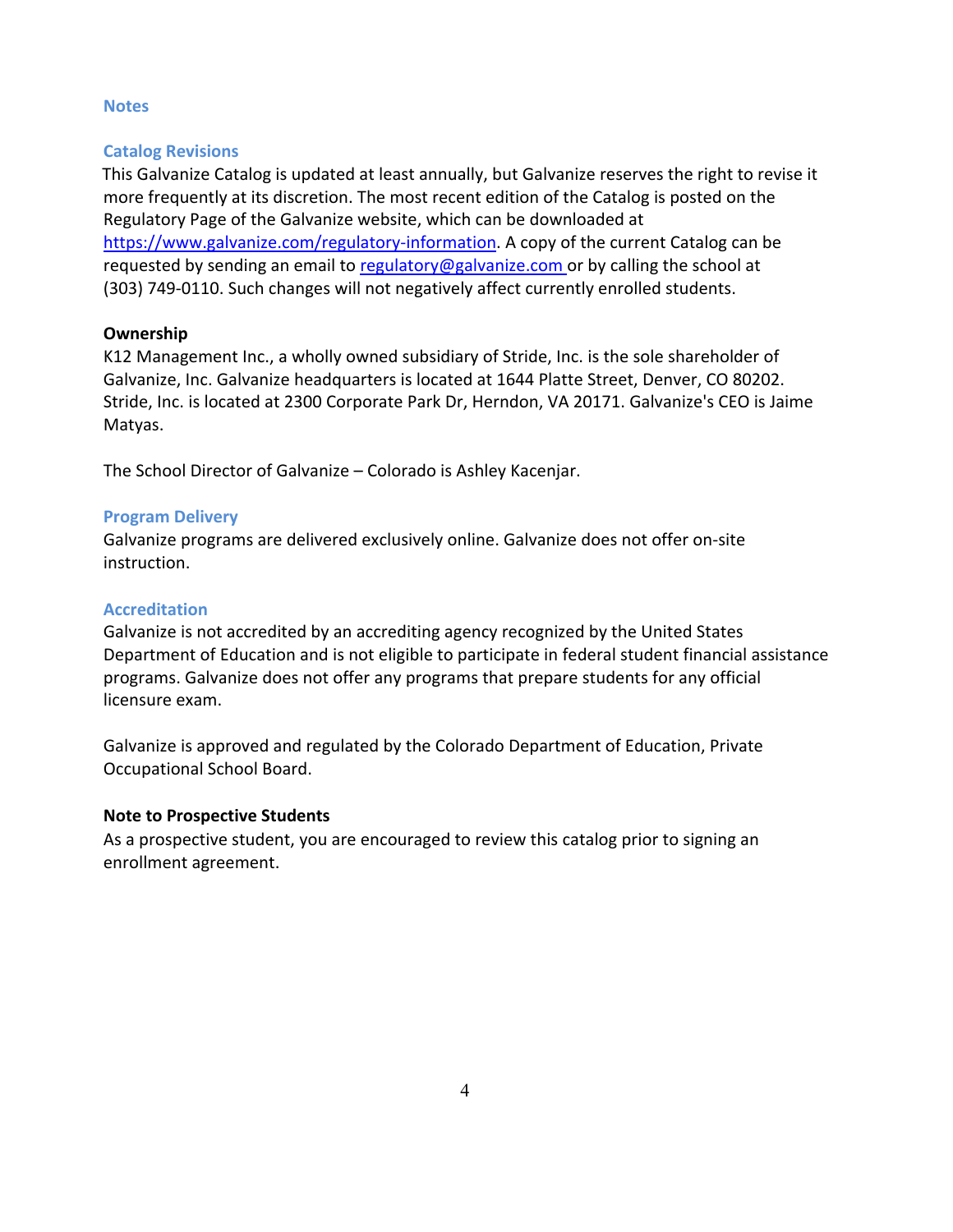# **Questions and Complaints**

Attempting to resolve any issue with the School first is strongly encouraged. Student Complaints may be brought to the attention of the Division of Private Occupational Schools online at http://highered.colorado.gov/dpos , 303-862-3001, or 1600 Broadway, Suite 2200, Denver, CO 80202.

Complaints or claims pursuant to §§ 23-64-121(4)(a) or 23-64-124, C.R.S, may be filed in writing with the Board within two years after the student discontinues his or her training at the school, or at any time prior to the commencement of training. Other complaints may be filed in writing with the Board within two years of the date the alleged injury and its cause were known or should have been known. Students must file all complaints in writing. No action regarding third party complaints (a student, enrollee, or parent or guardian of the student or enrollee claiming loss of tuition or fees) is required, except as required by § 23-64-121(4)(a), C.R.S.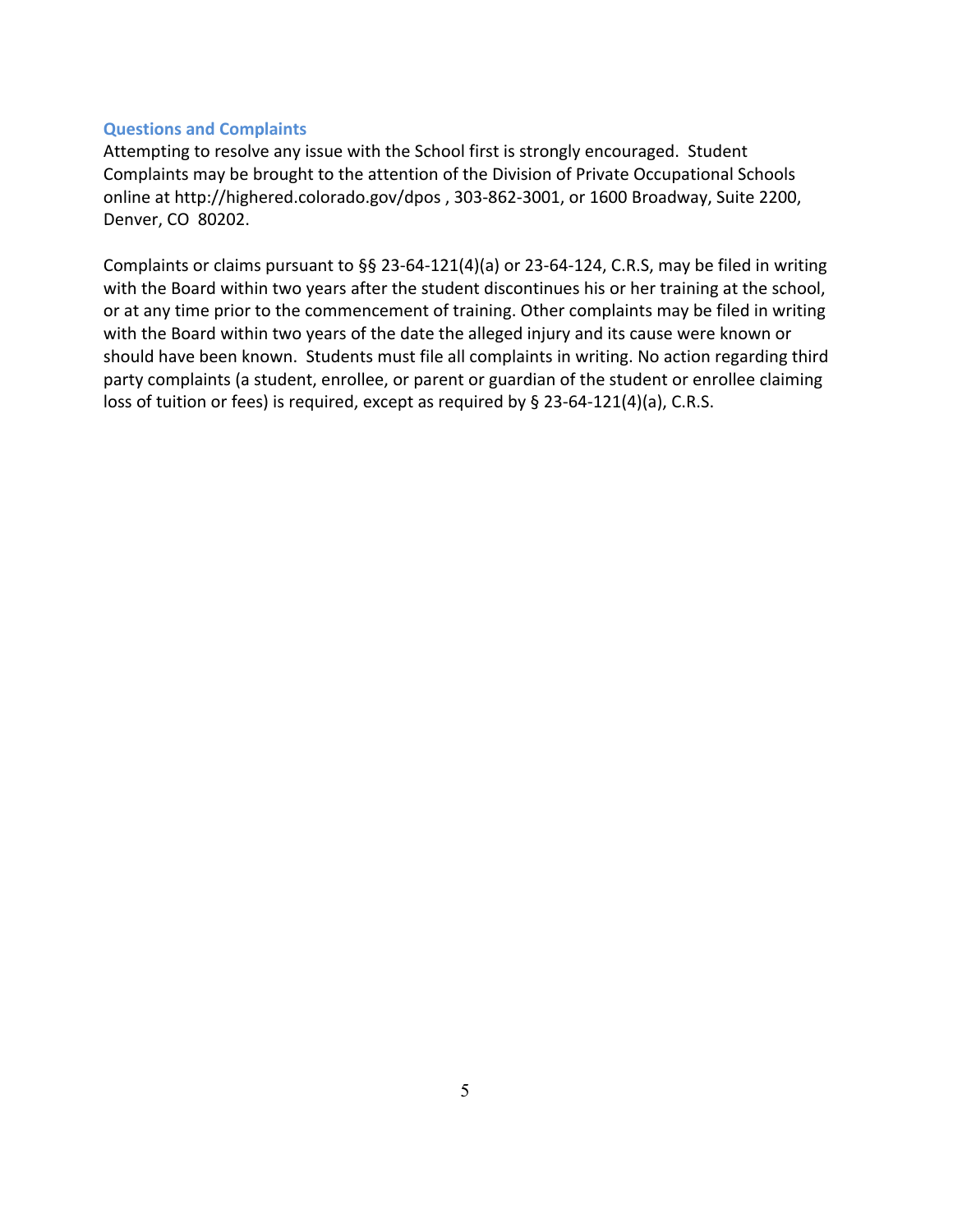# **INTRODUCTION TO GALVANIZE Galvanize Mission**

Galvanize offers a re-imagination of professional and technical education. Our mission is to enable the next generation of developers to gain access to practical, real-world skills that provide pathways into industry. Programs at Galvanize include the theoretical understanding of computer science and software engineering, paired with industry-focused skills in visualization, business acumen, and the scientific method. Our primary focus is student outcomes, by providing the practical education students need to succeed in the new information economy.

In 2018, Galvanize Inc. acquired Hack Reactor, joining two of the strongest providers of immersive technology programs in their markets. With complementary operations Galvanize and Hack Reactor offer a diverse set of curricula to students and enterprise clients by optimizing operations and increasing overall size as a result of the transaction.

# **Mission Statement**

Hold yourself and others accountable and responsible Create for the future with pride, passion, and urgency Win with trust, integrity, and inclusion Be a team. Do your job. Be a pineapple Continuously learn, grow, and hustle

# **Galvanize Educational Objectives**

- Providing theoretical and practical learning based on industry needs and student feedback
- Cultivating an environment of student immersion and collaboration
- Employing qualified faculty who offer students personalized attention and professional expertise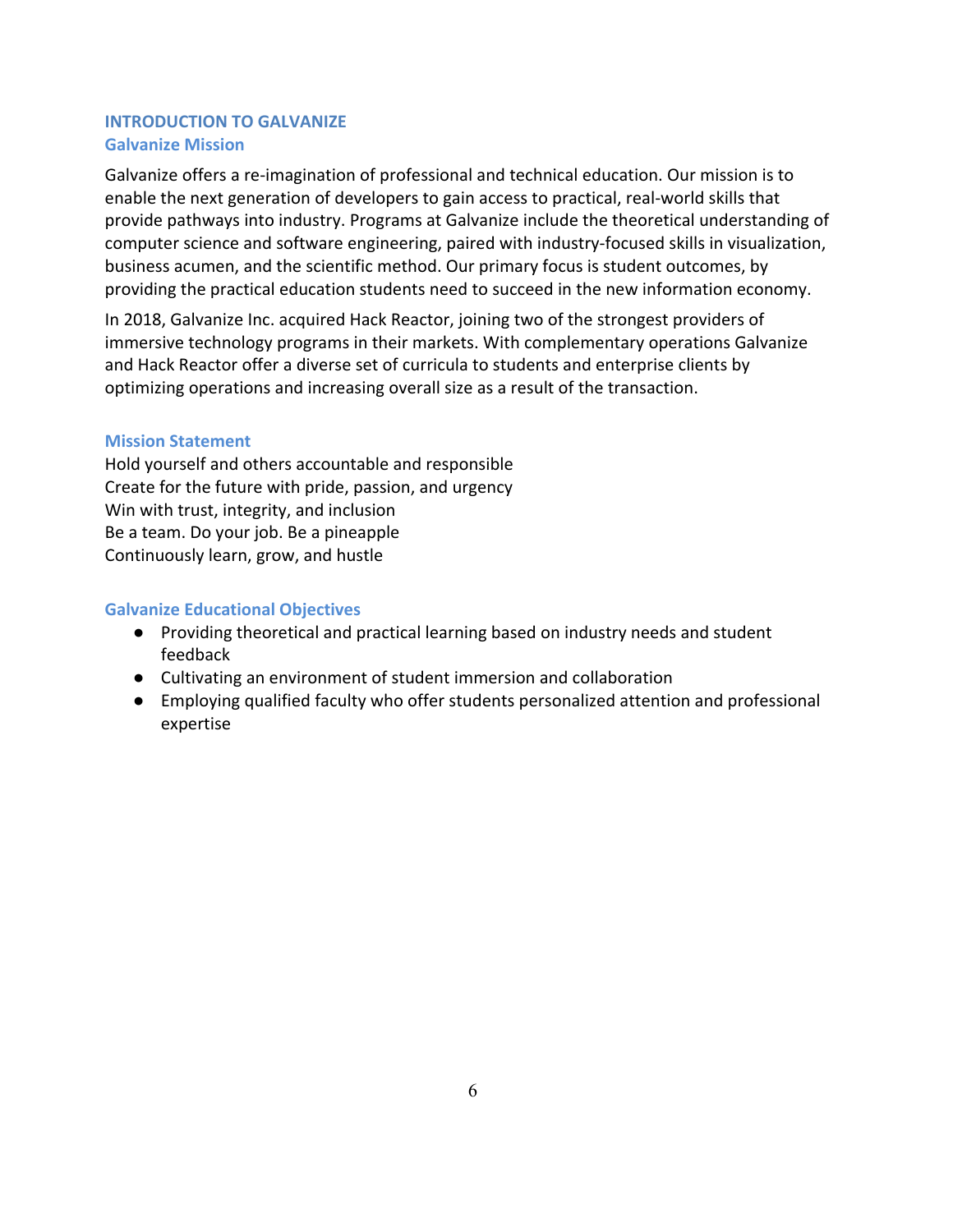# **PROGRAMS OFFERED**

# **Hack Reactor Software Engineering Online Immersive**

12 Weeks of programming delivered over 13 Weeks full-time, online program Total Lecture: 49.5 hours, Total Lab: 526.5 hours Total Contact Hours: 576 hours

# **Program Description**

Hack Reactor Software Engineering Online (aka Remote) takes the time-tested curriculum of the Hack Reactor immersive and makes it accessible to students everywhere. Students learn from instructors face-to-face over a video conference platform. They pair program with classmates throughout the course, so they are never working alone. We give them intimate access to teachers, a Help Desk that's ready to answer questions, and a strong peer community, all immediately available through messaging and video chat.

# **Class Schedule**

Students will attend class Monday – Friday from 9am to 8pm and Saturday from 9am to 5:30pm for 12 weeks. The 12 weeks are split by one week without instruction, called "solo week", so students can work on projects, review lessons, and take a short break before entering the second half of the program. Students take a 1-hour study hall/lunch break from 12:30pm to 1:30pm daily, a dinner break from 5:30pm to 6:30pm and may take brief breaks throughout the day as needed. Students should communicate breaks with campus staff as extended breaks may count toward their total number of attendance points. Every other day, students are given an extended lunch break. During this time, they are encouraged to exercise and overall, regain a healthy work/life balance.

# **Total Charges:**

# **Total Tuition:** \$17,980.00

- Upfront Deposit: \$100 (due upon execution of enrollment agreement)
	- o **Includes** a nonrefundable registration fee of \$100.00
- Tuition Balance: \$17,880.00 (payment schedule selected in enrollment agreement)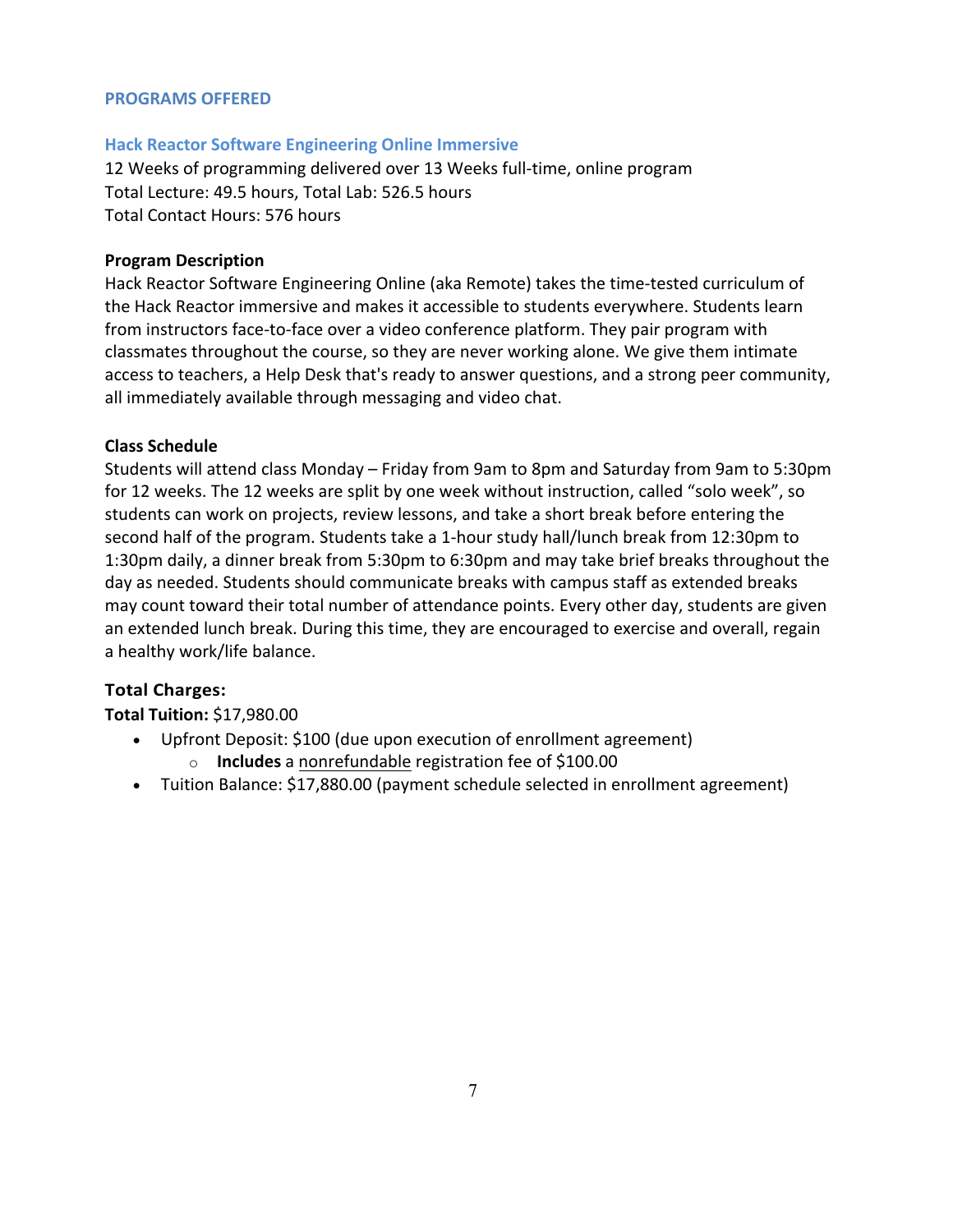## **Hack Reactor Software Engineering Online Immersive - Part Time**

36 Week duration, Part time, online program Total Lecture: 49.5 hours, Total Lab: 526.5 hours Total Contact Hours: 576 hours

## **Program Description**

Hack Reactor Software Engineering Remote Immersive – Part Time (aka Remote Part Time, "RPT") delivers the same curriculum as our Hack Reactor Software Engineering Immersive over 38 weeks consisting of 36 weeks of instruction and 2 "solo" weeks when students get additional time for additional study or to work on projects with team support. RPT students have access to the Help Desk and messenger services and all other software tools necessary for taking the course as stated above. Both curriculum and support are the same as provided by the Full Time Remote Program.

## **Class schedule**

Students attend class two evenings per week and for 5 hours on the weekend. In addition to scheduled class time where students attend lectures, work on solo, pair and group exercises, students are also required to complete an additional 9 hours of supported learning consisting of independent study and paired collaboration during the week.

## **Total Charges:**

**Total Tuition:** \$17,980.00

- Upfront Deposit: \$100 (due upon execution of enrollment agreement)
	- o **Includes** a nonrefundable registration fee of \$100.00
- Tuition Balance: \$17,880.00 (payment schedule selected in enrollment agreement)

#### **Graduation Requirements**

In order to qualify for graduation and successfully complete the Software Engineering Immersive, students should meet the attendance requirements, meet the minimum technical competencies, meet the minimum soft skills competencies, and participate in the Career Services program.

- **Attendance:** Students must meet attendance requirements as outlined in the attendance policy.
- **Technical Competency:** Students must demonstrate minimum technical competency necessary for securing employment in a software engineering role as determined by the program's academic team.
- **Career Services Program:** Students are required to complete all relevant activities in the Career Services Program which could include tasks such as completing a resume and online profile, and conducting mock interviews and phone screens with Galvanize staff.
- **Delivery of Project Work:** In order to graduate, a student must successfully complete all minimum project requirements as approved by their Program Staff.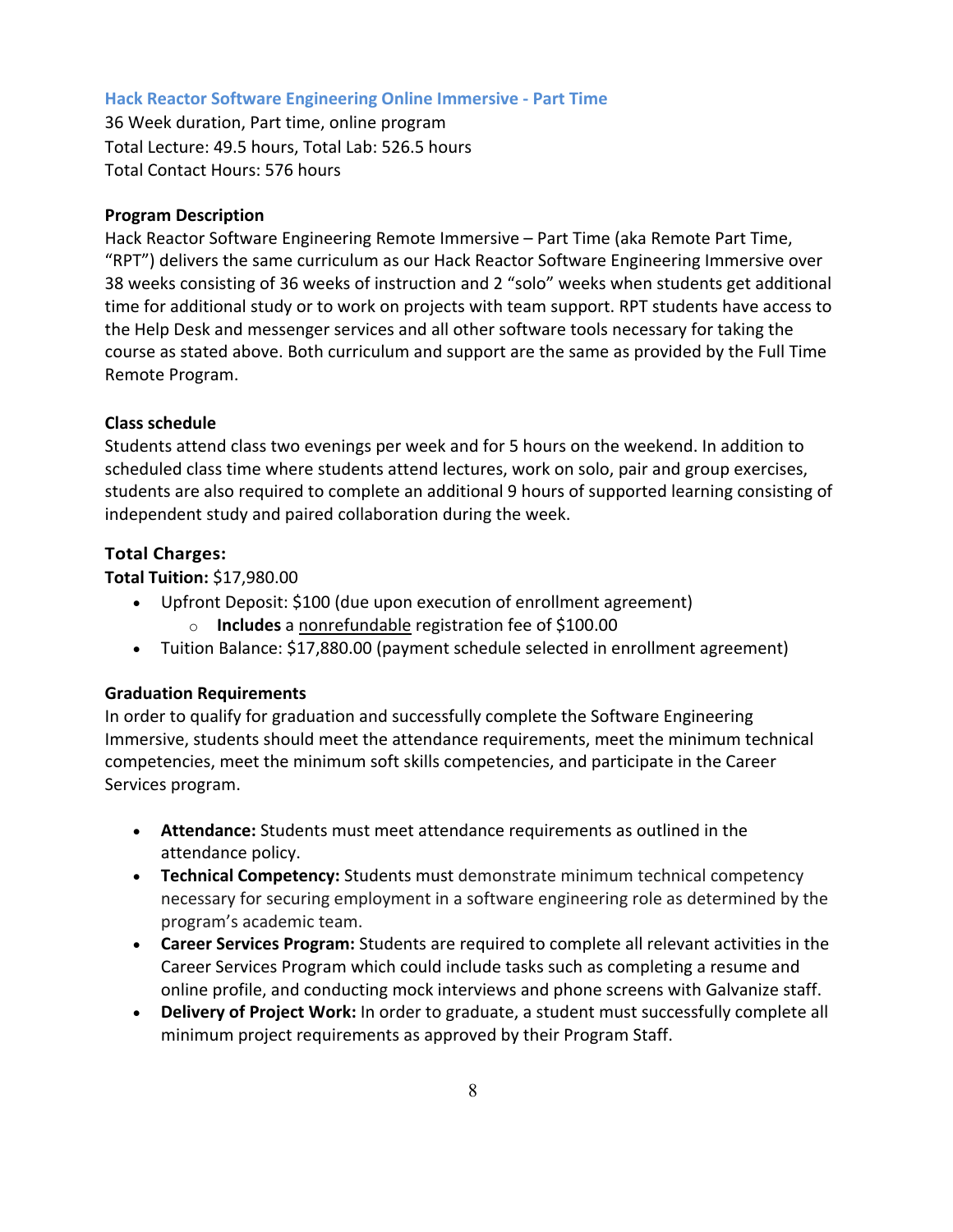Students are also required to fulfill all financial obligations prior to graduating.

# **Program Outline**

Hack Reactor Software Engineering Online Immersive Hack Reactor Software Engineering Online Immersive - Part Time

| <b>Course Title</b>                     | Lecture<br><b>Hours</b> | Lab<br><b>Hours</b> | <b>Total</b><br><b>Hours</b> |
|-----------------------------------------|-------------------------|---------------------|------------------------------|
| Orientation and Pre-course Review       | 5                       | 12                  | 17                           |
| Data Modeling and Classes               | 6                       | 11                  | 17                           |
| Data Structures and Complexity Analysis | 3                       | 12.5                | 15.5                         |
| <b>Inheritance Patterns</b>             | $\overline{2}$          | 15                  | 17                           |
| Algorithms                              | 1.5                     | 15.5                | 17                           |
| Browser Apps, jQuery, and AJAX          | 1.5                     | 14                  | 15.5                         |
| ES6, APIs, and React                    | $\overline{2}$          | 15                  | 17                           |
| <b>Advanced React Concepts</b>          | $\overline{2}$          | 15                  | 17                           |
| Servers and Node                        | 3                       | 12.5                | 15.5                         |
| <b>REST &amp; CRUD</b>                  | 3                       | 14                  | 17                           |
| <b>Databases</b>                        | $\overline{2}$          | 15                  | 17                           |
| Authentication                          | 1.5                     | 14                  | 15.5                         |
| <b>Full-Stack Overview</b>              | 0                       | 15.5                | 15.5                         |
| Mini Apps I                             | $\overline{0}$          | 34                  | 34                           |
| <b>Technical Assessment</b>             | 0                       | 8.5                 | 8.5                          |
| Front-End Capstone (FEC)                | 6                       | 77.5                | 83.5                         |
| System Design Capstone (SDC)            | 4                       | 77.5                | 81.5                         |
| <b>Professional Resume</b>              | $\mathbf{1}$            | $\overline{7}$      | 8                            |
| Minimum Viable Product (MVP) - Project  | 0.5                     | 23.5                | 24                           |
| <b>Blue Ocean</b>                       | 3                       | 77.5                | 80.5                         |
| Career Week / Hiring Sprint             | 2.5                     | 40                  | 42.5                         |
| <b>Total</b>                            | 49.5                    | 526.5               | 576                          |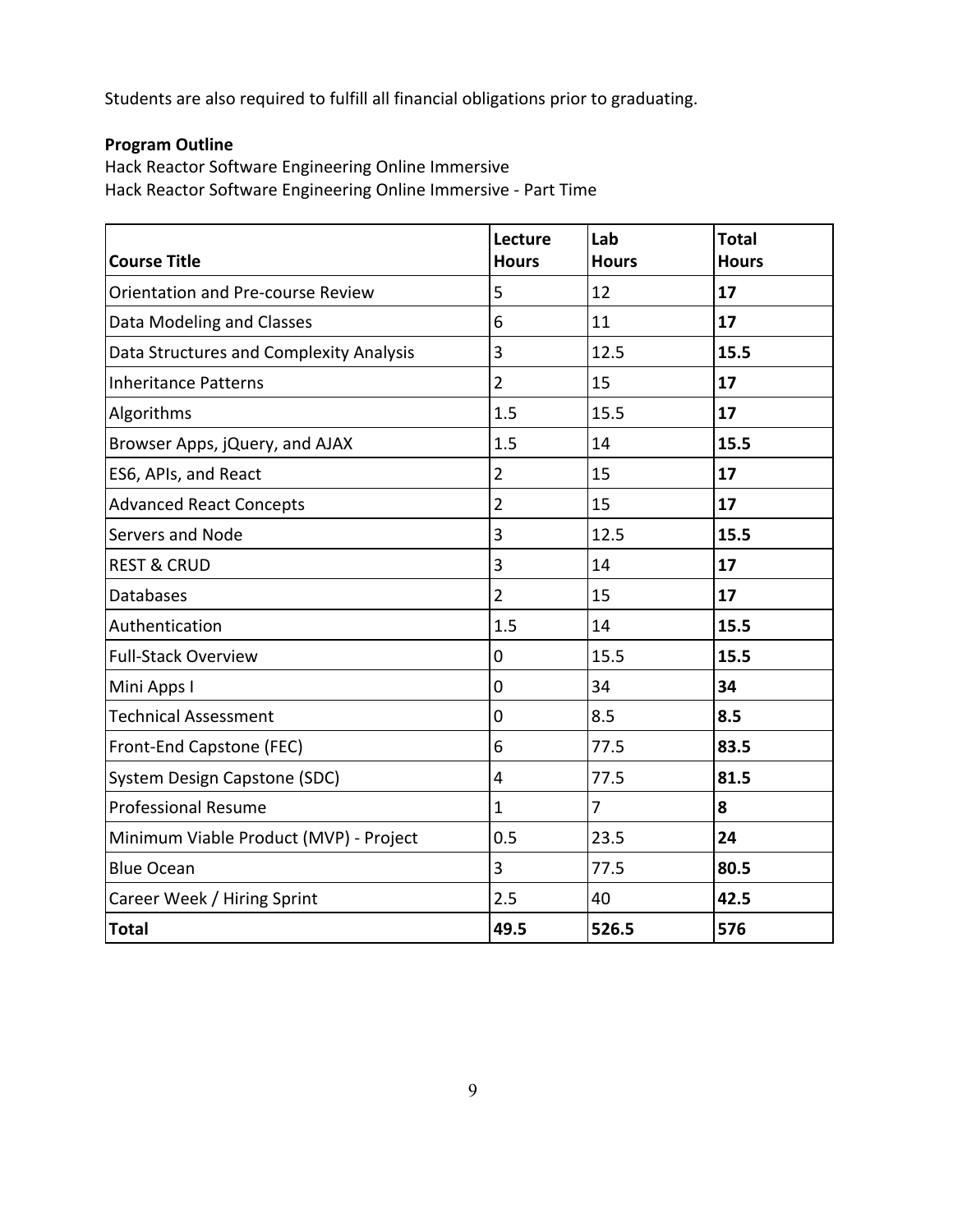#### **Hack Reactor Software Engineering with JavaScript and Python**

19 Weeks of Full-Time instruction, online program Total lecture: 167 hours; Total lab: 607 hours Total contact hours: 774 hours

## **Program Description**

Hack Reactor Software Engineering with JavaScript and Python is based on a compelling combination of computer science and industry tools so that students can thrive in the software industry. These include JavaScript, Python, Django, React, Continuous Integration and Delivery, and cloud technologies. Students learn from instructors face-to-face over video conference software. Students program with classmates throughout the course, so they have the opportunity to solve problems individually and with others. The program is an online experience with classes taking place with the aid of no-cost video conferencing and screen sharing software.

## **Program Outcomes**

Students progress through the material of the course, building up their understanding and practice through increasingly robust mental models. By the time they graduate, students become autonomous engineers, capable of tackling unique problems, and building complex applications. We have developed the immersive program to help support students in achieving this end goal. There are no license requirements for general work in this career field. A graduate of this program will receive a certificate of completion.

## **Class Schedule**

Students are expected to attend class from 9:00AM – 7:00PM Monday through Thursday and 10 pre-scheduled Fridays from 9:00am-7:00pm for the 19-week course duration. Students take a 45-minute lunch break from 1pm - 1:45pm daily and a 15-minute afternoon break from 4:45pm-5pm.

# **Total Charges:**

**Total Tuition:** \$17,980.00

- Upfront Deposit: \$100 (due upon execution of enrollment agreement)
	- o **Includes** a nonrefundable registration fee of \$100.00
- Tuition Balance: \$17,880.00 (payment schedule selected in enrollment agreement)

# **Graduation Requirements**

In order to qualify for graduation and successfully complete the program, students should meet the attendance requirements, meet the minimum technical competencies, meet the minimum soft skills competencies, and participate in the Career Services program.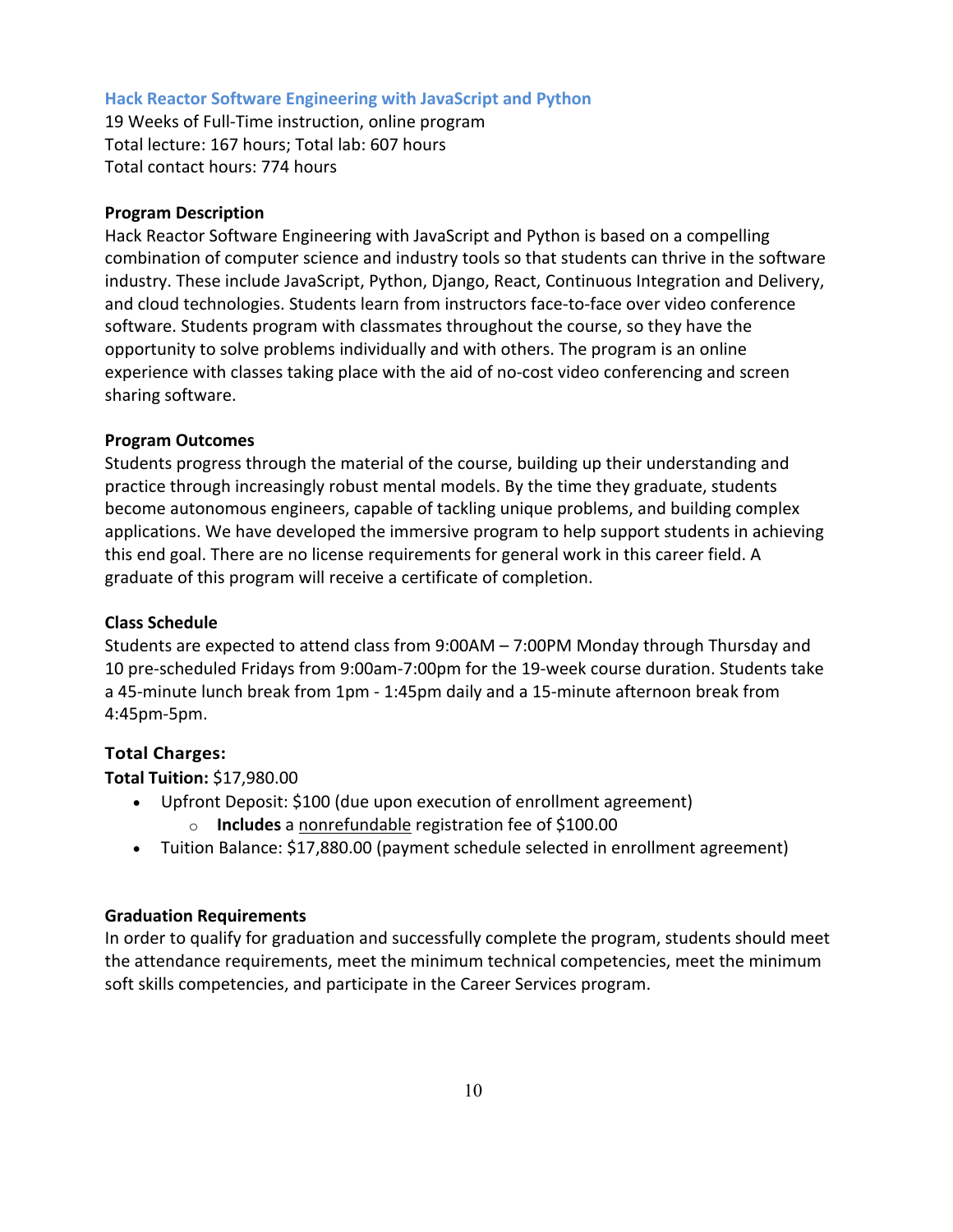- Attendance: Students must meet attendance requirements as outlined in the attendance policy.
- Technical Competency: Students must demonstrate minimum technical competency necessary for securing employment in a software engineering role as determined by the program's academic team.
- Career Services Program: Students are required to complete all relevant activities in the Career Services Program which could include tasks such as completing a resume and online profile, and conducting mock interviews and phone screens with Galvanize staff.
- Delivery of Project Work: In order to graduate, a student must successfully complete all minimum project requirements as approved by their instructional staff.

In order to graduate, students are also required to fulfill all financial obligations.

# **Program Outline**

Hack Reactor Software Engineering with JavaScript and Python

| Module 1 - Full-Stack Architecture              | Lecture Hours   Lab Hours   Total Hours |          |              |
|-------------------------------------------------|-----------------------------------------|----------|--------------|
| Module and develop environment orientation      | 4                                       | 5        | 9            |
| Built-in structured values and basic algorithms | 12                                      | 24       | 36           |
| Security and REST introduction                  | 12                                      | 24       | 36           |
| Custom types and structured exception handling  | 15                                      | 30       | 45           |
| Object-oriented programming and domain modeling | 12                                      | 24       | 36           |
| Project Alpha                                   | 8                                       | 64       | 72           |
| <b>Summative Assessment 1</b>                   | $\mathbf{1}$                            | 8        | 9            |
| <b>Module 2 - Distributed Applications</b>      |                                         |          |              |
| Module 2 orientation                            | $\mathbf{1}$                            | $\Omega$ | $\mathbf{1}$ |
| Data access patterns                            | 9                                       | 26       | 35           |
| React and front-end state management            | 12                                      | 33       | 45           |
| Microservices and system design                 | 12                                      | 33       | 45           |
| Custom application protocols and WebSockets     | 10                                      | 26       | 36           |
| Project Beta                                    | 8                                       | 64       | 72           |
| <b>Summative Assessment 2</b>                   | 1                                       | 8        | 9            |
| <b>Module 3 - Data-Intensive Applications</b>   |                                         |          |              |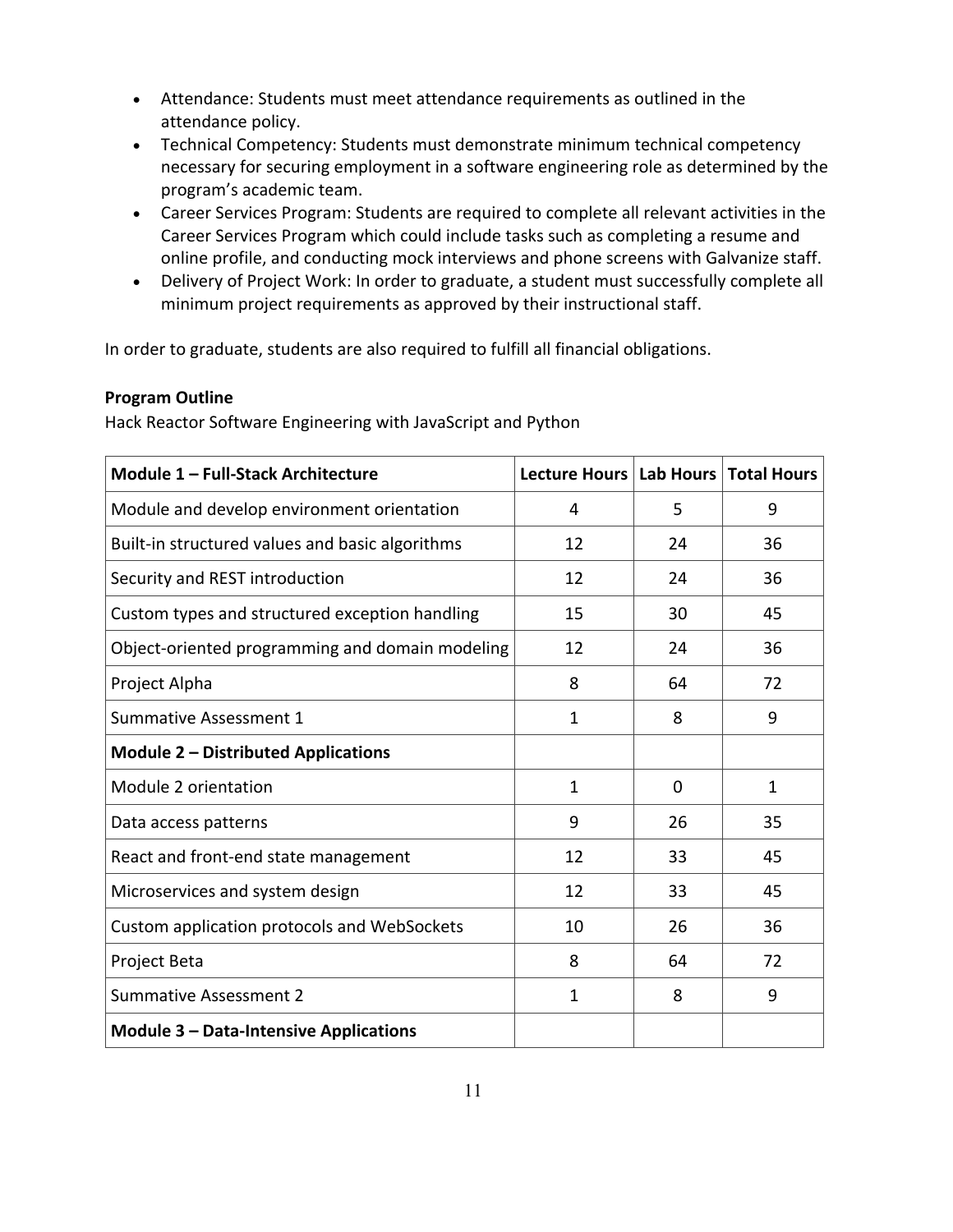| Module 3 orientation                         | 1   |     |     |
|----------------------------------------------|-----|-----|-----|
| Data storage patterns                        | 9   | 35  | 44  |
| Formal data structures and algorithms        | 8   | 28  | 36  |
| Real-world deployments and securing networks | 18  | 63  | 81  |
| Project Gamma                                | 8   | 64  | 72  |
| <b>Summative Assessment 3</b>                | 1   | 8   | 9   |
| <b>Career Week / Hiring Sprint</b>           | 5   | 40  | 45  |
| <b>Total Hours</b>                           | 167 | 607 | 774 |

# **Military Career Skills Program – Web Development Online Immersive**

18 Weeks of Full-Time instruction delivered over a 19 Week duration, online program Total lecture: 115.5 hours; Total lab: 566.5 hours Total contact hours: 682 hours

# **Program Description:**

Galvanize's Web Development Online Immersive is devoted to the tools, technologies, and developer processes that current developers use. Tools and applications covered in the program adapt to evolving industry demand; training can cover HTML, CSS, React and full stack JavaScript. Students will be exposed to different development workflows and will work independently, in pairs, and on teams to complete different assignments and projects.

# **Program Outcomes**

The Web Development Online Immersive prepares students to become web developers and junior software developers. Graduates may find suitable employment with a technical consultancy firm, a software company, a nontechnical company (as an in-house developer,) freelancing, and more. There are no license requirements for general work in this career field. A graduate of this program will receive a certificate of completion.

# **Class Schedule**

Students are expected to attend class from 9:00AM – 6:30PM Tuesday through Friday and four pre-scheduled Mondays from 9:00am-6:30pm for the 19-week course duration, which includes one solo week. When an unexpected closure occurs due to extraordinary conditions such as inclement weather, students will be notified as soon as possible via email.

# **Total Charges:**

**Total Tuition:** \$17,980.00

- Upfront Deposit: \$2000 (due upon execution of enrollment agreement)
	- o **Includes** a nonrefundable registration fee of \$100.00
- Tuition Balance: \$15,980.00 (payment schedule selected in enrollment agreement)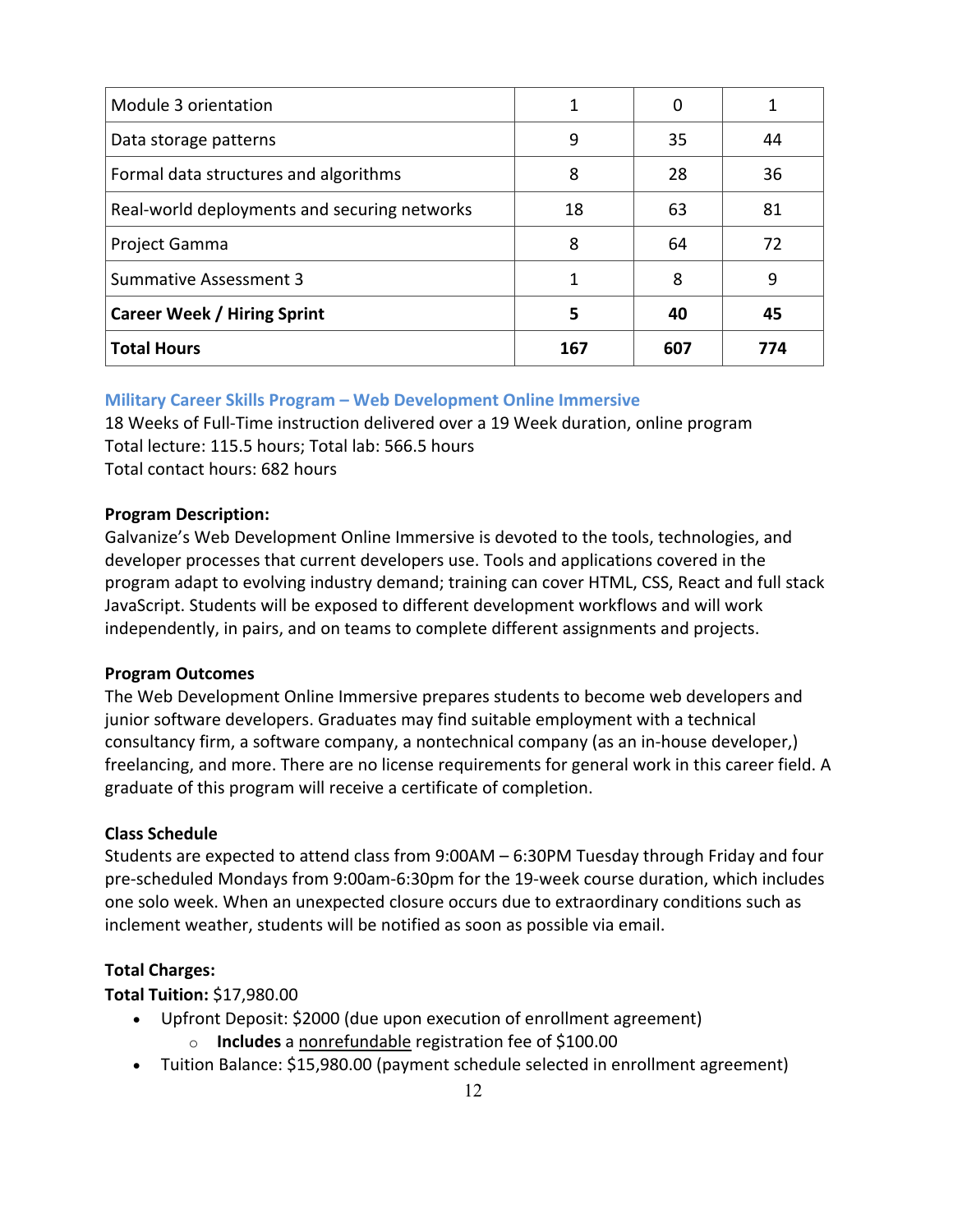# **Graduation Requirements**

In order to qualify for graduation and successfully complete the Web Development Online Immersive, students should meet the attendance requirements, meet the minimum technical competency, and participate in the Career Services program.

- **Attendance:** Students must meet attendance requirements as outlined in the attendance policy.
- **Technical Competency:** Students are required to pass all Technical Assessments and demonstrate mastery of all skills outlined by the Web Development academic team.
- **Career Services Program:** Students are required to complete all relevant activities in the Career Services Program which could include tasks such as completing a resume and online profile, conducting mock interviews and phone screens with Galvanize staff and delivering a project portfolio to the academic team.
- **Delivery of Portfolio**: In order to graduate, a student must complete all portfolio projects approved by Lead Instructors.

In order to graduate, students are also required to fulfill all financial obligations.

# **Program Outline**

Military Career Skills Program – Web Development Online Immersive

| <b>Course Name</b>                             | <b>Lecture Hours</b> | <b>Lab Hours</b> | <b>Total Hours</b> |
|------------------------------------------------|----------------------|------------------|--------------------|
|                                                |                      |                  |                    |
| Orientation                                    | 3.5                  | 1                | 4.5                |
| <b>Basic JavaScript</b>                        | 6.5                  | 13.5             | 20                 |
| Intro to HTML, CSS                             | .5                   | 2.5              | 3                  |
| <b>Command Line &amp; Version Control</b>      | 1.5                  | 3.5              | 5                  |
| <b>Building A Basic JavaScript Application</b> | 6.5                  | 5                | 11.5               |
| The DOM API                                    | 2.5                  | 5.5              | 8                  |
| <b>Event Listeners</b>                         | $\overline{2}$       | 4.5              | 6.5                |
| <b>Basic Browser Application - Project</b>     | $\overline{2}$       | 8                | 10                 |
| JavaScript Libraries                           | 3.5                  | 6.5              | 10                 |
| Async Code Execution & JavaScript Event Loop   | 1                    | 7.5              | 8.5                |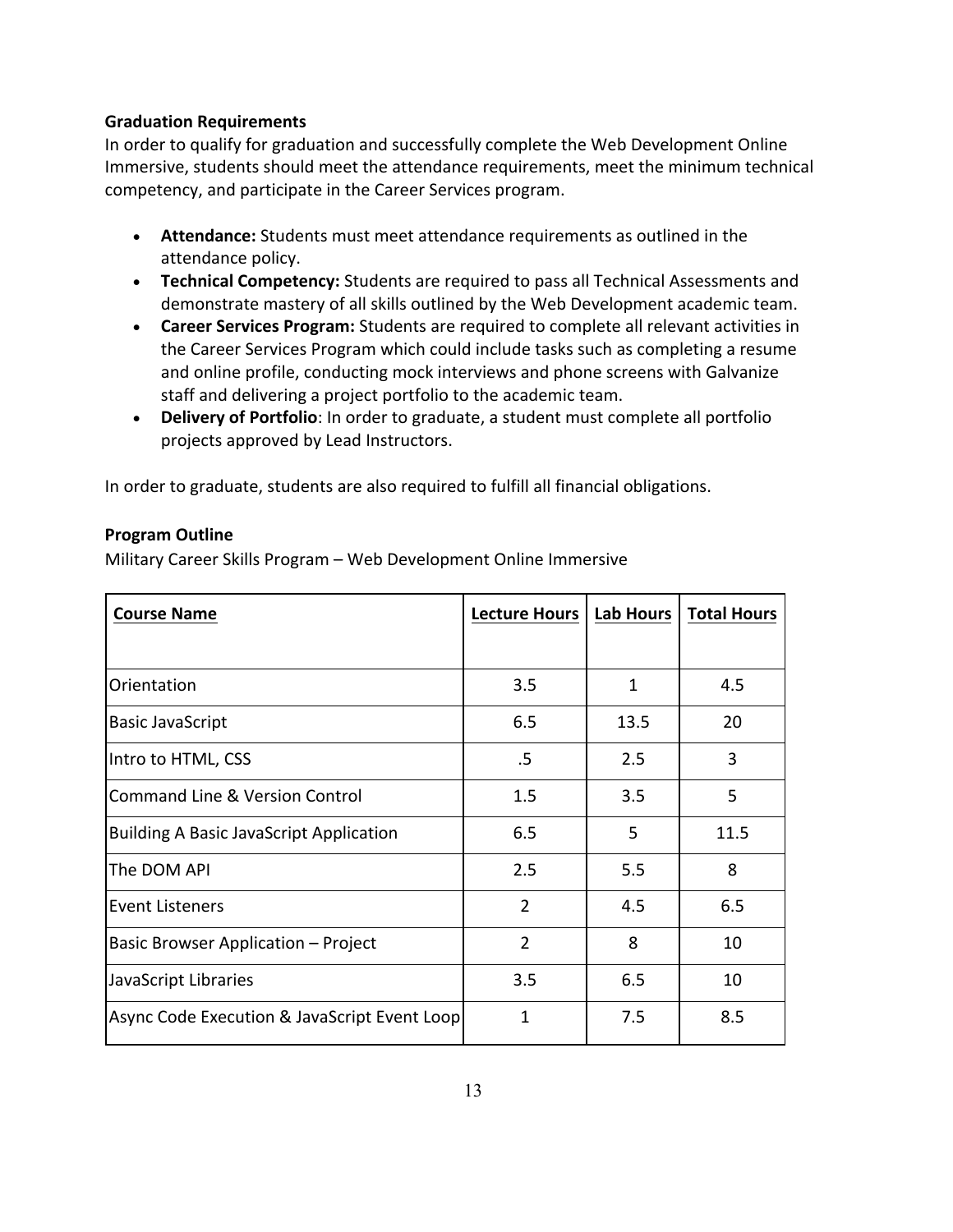| AJAX and HTTP                         | $\overline{2}$ | 6.5   | 8.5  |
|---------------------------------------|----------------|-------|------|
| JavaScript Hackathon                  | 1.5            | 4     | 5.5  |
| Front-End Project and Review          | 6              | 15.5  | 21.5 |
| <b>Front-End Technical Assessment</b> | $\mathbf{1}$   | 5     | 6    |
| Servers and Node                      | 12.5           | 15.5  | 28   |
| Databases                             | 6              | 16    | 22   |
| <b>RESTful APIs and CRUD</b>          | 8              | 20.5  | 28.5 |
| <b>MVP Project and Review</b>         | $\mathbf{1}$   | 29    | 30   |
| Server Side Technical Assessment      | $\mathbf 0$    | 3     | 3    |
| Data Modeling and Classes             | 5              | 11.5  | 16.5 |
| <b>Inheritance Patterns</b>           | 4              | 17    | 21   |
| Solo Capstone                         | .5             | 24    | 24.5 |
| Front-End Capstone (FEC)              | 5.5            | 52    | 57.5 |
| System Design Capstone (SDC)          | 5.5            | 36    | 41.5 |
| <b>Blue Ocean</b>                     | 5              | 92    | 97   |
| <b>Advanced Content Modules</b>       | $\overline{0}$ | 45    | 45   |
| <b>Interview Challenges</b>           | 17             | 42.5  | 59.5 |
| Review & Reflection                   | $\mathbf 0$    | 34    | 34   |
| Career / Hiring Module                | 5.5            | 40    | 45.5 |
| <b>Total Contact Hours</b>            | 115.5          | 566.5 | 682  |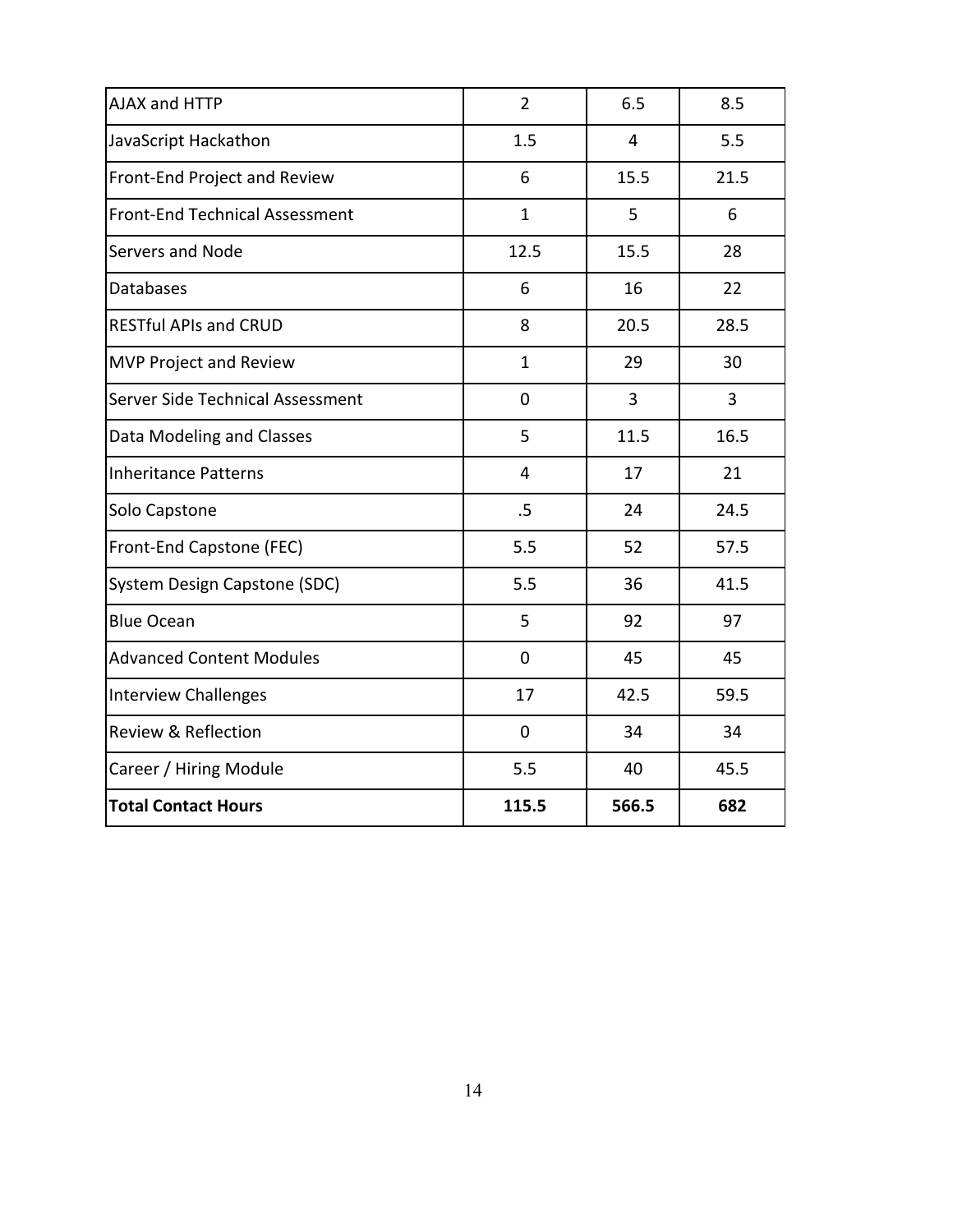# **FACULTY**

| <b>Name</b>          | Program                                                                                 | <b>Education</b>                                                                                                        |
|----------------------|-----------------------------------------------------------------------------------------|-------------------------------------------------------------------------------------------------------------------------|
| Jess Mason           | Software<br>Engineering<br><b>Online Immersive</b>                                      | BS Literary Studies   University of Texas<br>Software Engineering Immersive   Hack Reactor                              |
| <b>Curtis Schlak</b> | Software<br>Engineering with<br>JavaScript and<br>Python                                | BS Mathematics, BA English   Santa Clara University<br>MS Computer Science   University of Houston                      |
| Daniel<br>Andrews    | <b>Military Career</b><br>Skills Program-<br>Web Development<br><b>Online Immersive</b> | BS Computer Science   Cedarville University                                                                             |
| <b>Garrett Ross</b>  | <b>Military Career</b><br>Skills Program-<br>Web Development<br><b>Online Immersive</b> | BA Political Science   University of Louisiana at<br>Lafayette                                                          |
| Marah Butler         | Software<br><b>Engineering Online</b><br>Immersive                                      | MA Education   University of Colorado<br>BS Marketing   Indiana State University                                        |
| Arthur<br>Coddington | Software<br><b>Engineering Online</b><br>Immersive                                      | BA Psychology   Princeton University                                                                                    |
| Lena Johnson         | Software<br>Engineering with<br>JavaScript and<br>Python                                | MS Information Systems   University of Utah<br>MS Psychological Science and BS Psychology  <br>Montana State University |
| Tiffany<br>McBride   | Software<br><b>Engineering Online</b><br>Immersive                                      | Master of Education   University of Missouri                                                                            |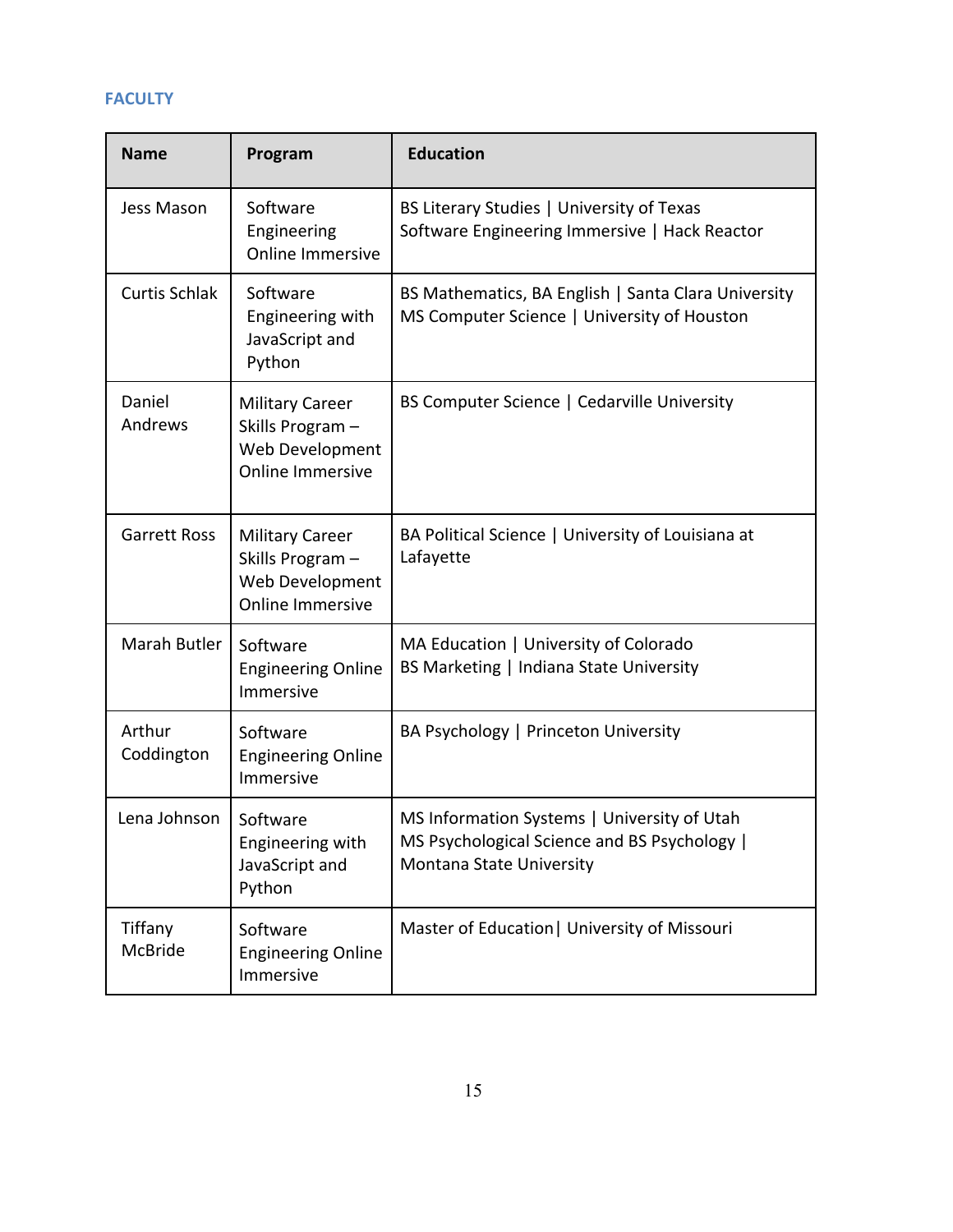| Kevin Pena                | Software<br><b>Engineering Online</b><br>Immersive       | BA Media Studies   Hunter College                                                                                                                     |
|---------------------------|----------------------------------------------------------|-------------------------------------------------------------------------------------------------------------------------------------------------------|
| <b>Briana Riley</b>       | Software<br>Engineering with<br>JavaScript and<br>Python | BS Environmental Policy, Institutions and Behavior  <br><b>Rutgers University</b>                                                                     |
| Crew Spence               | Software<br><b>Engineering Online</b><br>Immersive       | JavaScript Immersive Certificate   Hack Reactor                                                                                                       |
| Ashley<br><b>Bussell</b>  | Software<br><b>Engineering Online</b><br>Immersive       | BS Sociology   University of Kentucky                                                                                                                 |
| Jake Ascher               | Software<br><b>Engineering Online</b><br>Immersive       | BS Computer Science & Cognitive Psychology  <br>Northeastern University<br>Software Engineering Immersive   Hack Reactor                              |
| Daniel<br><b>Billotte</b> | Software<br>Engineering with<br>JavaScript and<br>Python | BS Computer Science   Arizona State University                                                                                                        |
| Alex Jacobs               | Software<br><b>Engineering Online</b><br>Immersive       | BA Chinese   Grinnell College<br>Software Engineering Immersive   Hack Reactor                                                                        |
| Dalton<br>Justic-Hart     | Software<br><b>Engineering Online</b><br>Immersive       | BA Graphic Design   Academy of Art University<br>BASc Media Communication   Full Sail University<br>Software Engineering Immersive   General Assembly |
| Jonathan<br>Lewis         | Software<br>Engineering with<br>JavaScript and<br>Python | BA Electronic Media   CSU Long Beach<br>Software Engineering Immersive   Hack Reactor                                                                 |
| Michelle<br>Lockett       | Software<br><b>Engineering Online</b><br>Immersive       | BA Psychology   UC Berkley<br>MA Social Work   Humboldt State University<br>Software Engineering Immersive   Hack Reactor                             |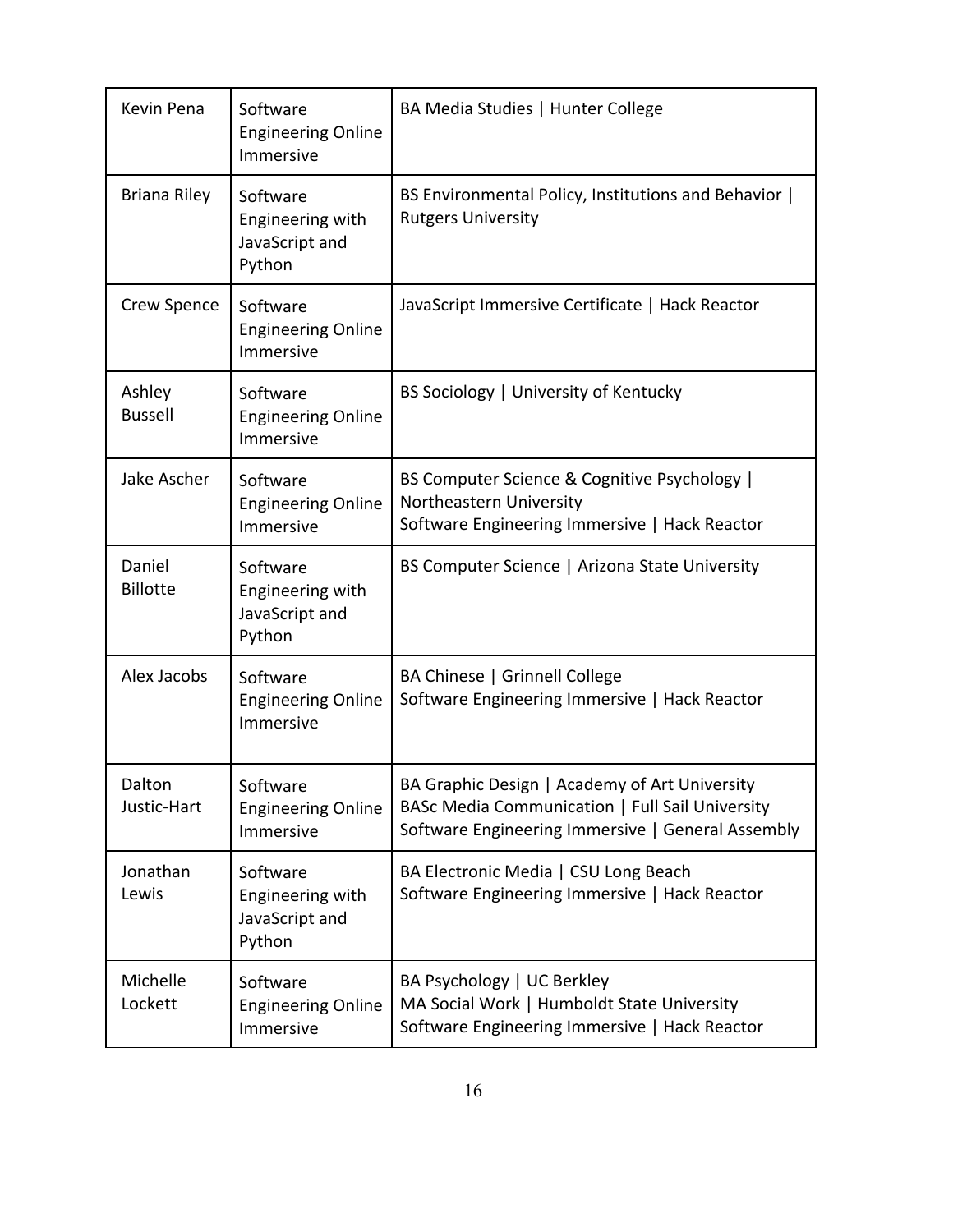| Joseph<br>Martin             | Software<br><b>Engineering Online</b><br>Immersive       | BA Communication & Media Studies   UC Berkley<br>Software Engineering Immersive   Hack Reactor |
|------------------------------|----------------------------------------------------------|------------------------------------------------------------------------------------------------|
| John<br>Michelin             | Software<br>Engineering with<br>JavaScript and<br>Python | Software Engineering Immersive   Hack Reactor                                                  |
| Magee<br>Mooney<br>Caliguire | Software<br><b>Engineering Online</b><br>Immersive       | Software Engineering Immersive   Hack Reactor                                                  |
| Leslie<br>Pajuelo            | Software<br><b>Engineering Online</b><br>Immersive       | BS Earth Science   National University<br>Software Engineering Immersive   Hack Reactor        |
| Lynda<br>Wellhausen          | Software<br>Engineering with<br>JavaScript and<br>Python | BS Human-Computer Interaction   DePaul University<br>Full Stack Web Development   MakerSquare  |
| Julian Yuen                  | Software<br><b>Engineering Online</b><br>Immersive       | BS Computer Science & Engineering   MIT                                                        |

# **ADMISSIONS REQUIREMENTS & ENROLLMENT PROCEDURES**

Each Galvanize full-time immersive program requires an admissions application, and all candidates are interviewed before an enrollment decision is made. Galvanize welcomes qualified students and employees of any race, color, national or ethnic origin, sex, age, disability, religion, sexual orientation and gender identity. Galvanize strongly encourages students from backgrounds underrepresented in the technology industry to apply.

Galvanize collects evidence of a high school or equivalent degree or higher before enrollment in a Galvanize program. Galvanize does not accept ability to benefit students.

Galvanize students must be at least 18 years of age.

Students must enroll in an entire Galvanize program, and no credits from any other institutions will transfer to satisfy successful completion of any part of our programs. Galvanize does not award credit for experiential learning towards completion of course requirements and has not entered into any transfer agreement with any other college, university, or school.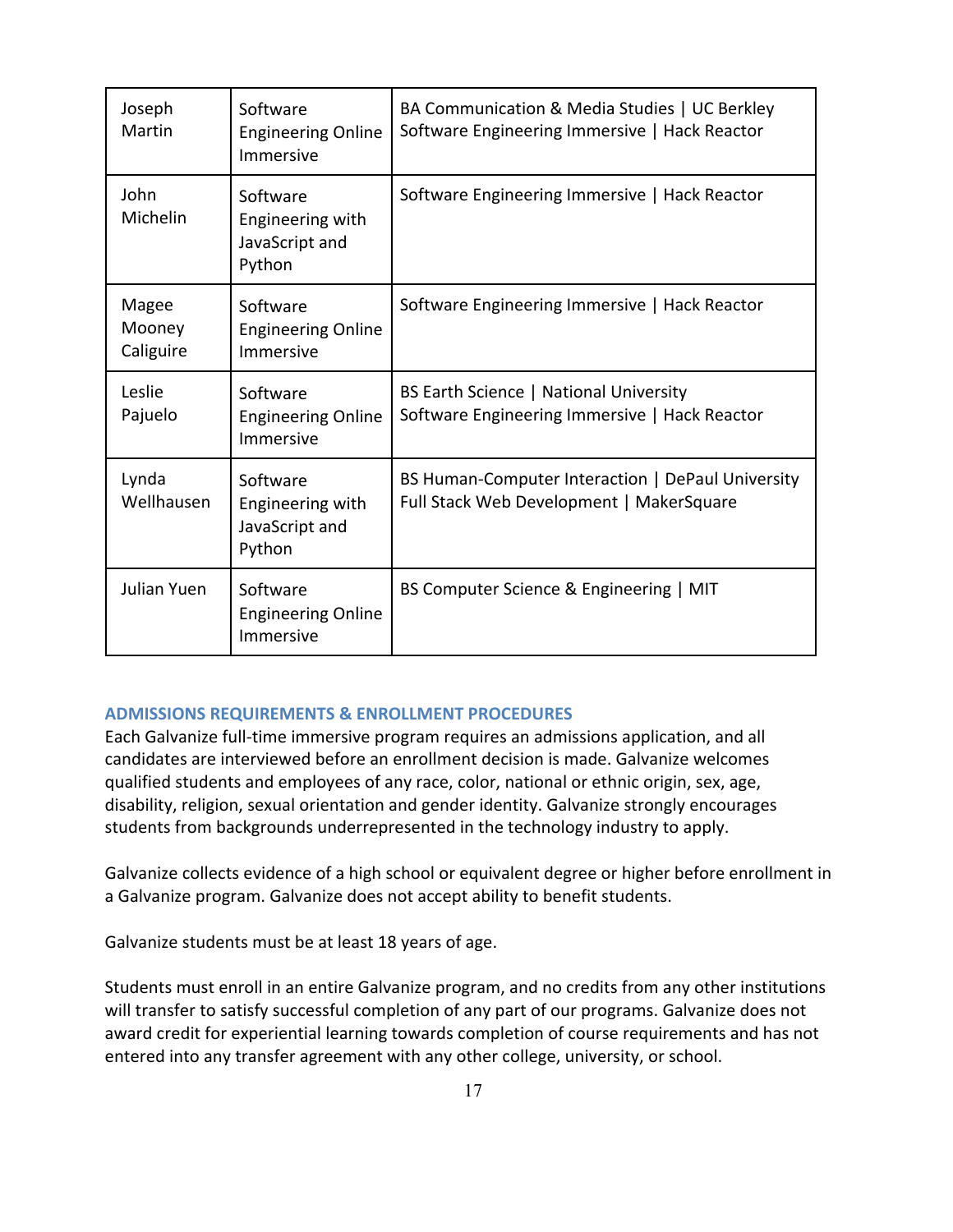Galvanize does not allow late enrollment in an Immersive. A late enrollment is defined as an enrollment after the commencement of the first day of class.

For enrollment of those eligible to receive benefits under Title 38 and Title 10, USC., students will need to supply all college transcripts upon enrollment. College transcriptions will be reviewed for appropriate credit.

# **International Students/Visa Requirements**

While Galvanize accepts international students, Galvanize does not assist with visa requirements, including but not limited to: visa reporting requirements (SEVIS) or any charges associated with applying for or retaining a visa.

# **Language of Instruction**

Galvanize does not offer English as a Second Language (ESL) instruction.

Our programs of study, textbooks, materials and all means of communication are delivered in English, and students are expected to be able to communicate proficiently in English or may be dismissed from the Galvanize educational program. Proficiency in this context is defined as being able to comprehensively read, write, speak and understand English in a variety of technical and non-technical contexts, to achieve a shared comprehension of program materials and objectives. It is essential to the structure of Galvanize programs that students are able to *clearly* and *meaningfully* communicate with each other and their instructors both in writing and verbally. Applicants who do not demonstrate the required levels of proficiency may be required to provide the following acceptable documentation.

Acceptable documentation of proficiency is:

- 1. English Language Tests:
	- a. TOFEL iBT Score of 80 or more
	- b. Duolingo score of 105 or more
- 1. Coursework Completion (must provide transcripts or proof of completion):
	- a. Graduate from a High School in the US with English Language coursework
	- b. Graduate from a US accredited High School outside the US
	- c. A certificate, associate, bachelor's, master's or doctoral degree from an accredited, state licensed, or ministry of education approved college or university within the past two years from an institution whose language of instruction is English

Other forms of documentation may be accepted and will be reviewed on an individual basis, please email regulatory@galvanize.com with inquiries.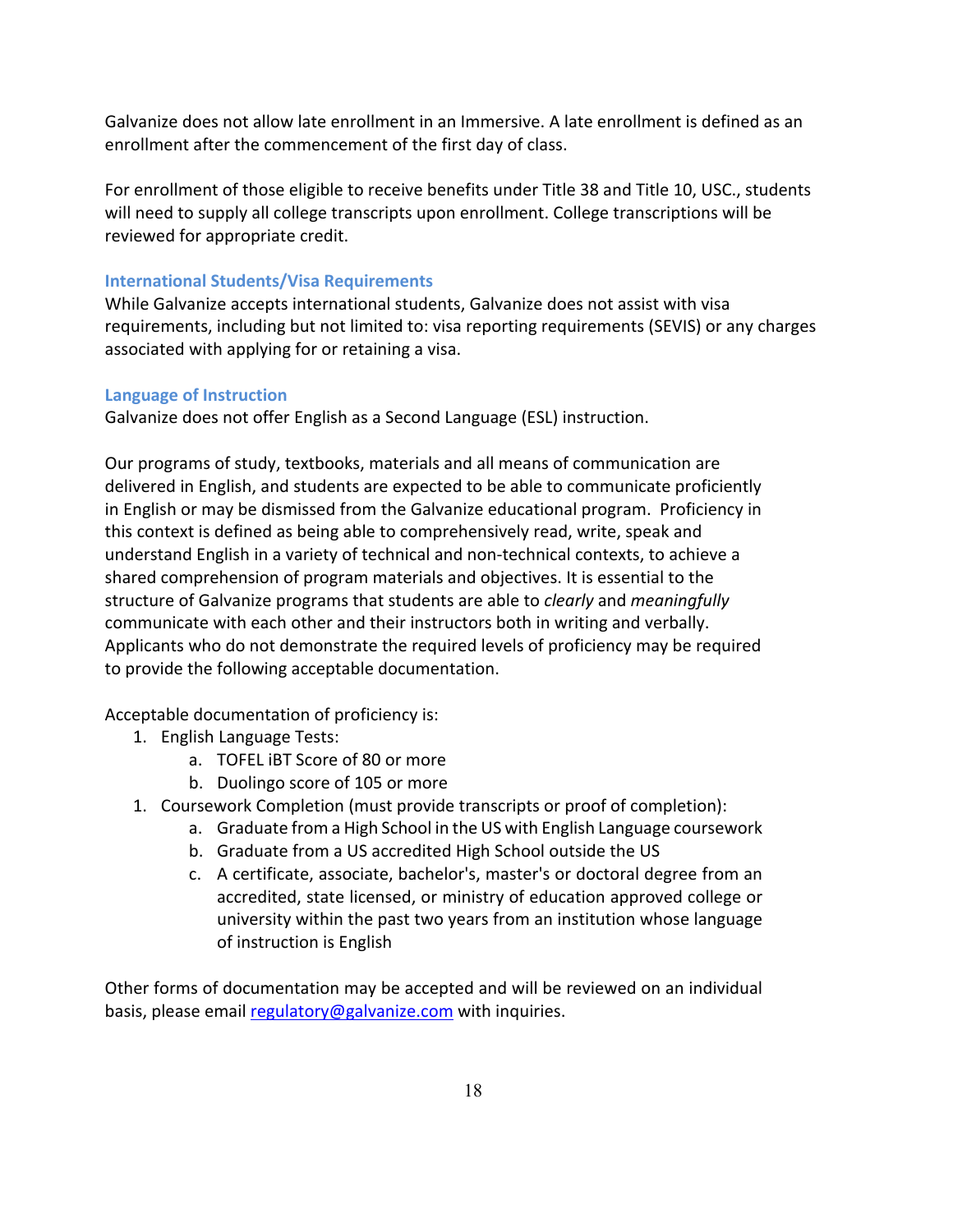## **Admissions and Pre-Course Requirements**

## **Hack Reactor Software Engineering Programs**

Galvanize offers several online programs in Software Engineering. The admissions requirements include completing an online application and passing a series of non-technical skills assessments testing general aptitude, typing and computer literacy. Additional program-specific requirements are listed below.

• **Hack Reactor Software Engineering Programs – 12 Week Full Time and 36 Week Part Time**

Applicants must also demonstrate mastery of JavaScript fundamentals in a structured Technical Admissions Assessment to be accepted to the program and must pass a final Assessment after completing 60-120 hours of asynchronous, structured Pre-Course work.

• **Hack Reactor Software Engineering with JavaScript and Python – 19 Week Full Time** Applicants must also complete a non-technical admissions interview with a member of our program team.

## **Military Career Skills Program – Web Development Online Immersive**

To be considered for this program, students must be at least 18 years old, have a high school diploma (or equivalent), and be an active duty soldier with chain of command approval or equivalent paperwork to show approval from your military installation. You must be able to demonstrate some understanding of JavaScript, including an understanding of high-order functions; and an ability to generalize new knowledge and learn swiftly.

The application process includes: an online application form, the successful completion of the online Preparatory materials, the completion of an online admissions challenge (Javascript), and successfully passing a technical interview (Javascript)

#### **DEFERMENT POLICY**

Admitted students seeking to defer to a later start date before the commencement of class must seek permission from the Admissions Officer at least 3 weeks prior to the course start date. Pre-start date deferment is contingent upon availability in the desired program. On or after the start date, students must follow the withdrawal and readmission policies if they wish to be admitted to a future start date.

#### **READMISSIONS**

Students who separate from a Galvanize immersive program that wish to reapply must satisfy all admissions requirements, which may include passing a technical assessment, completing precourse requirements or otherwise recertifying admissions eligibility. Students dismissed for failing to meet Satisfactory Progress requirements are ineligible for readmission for one year after their dismissal date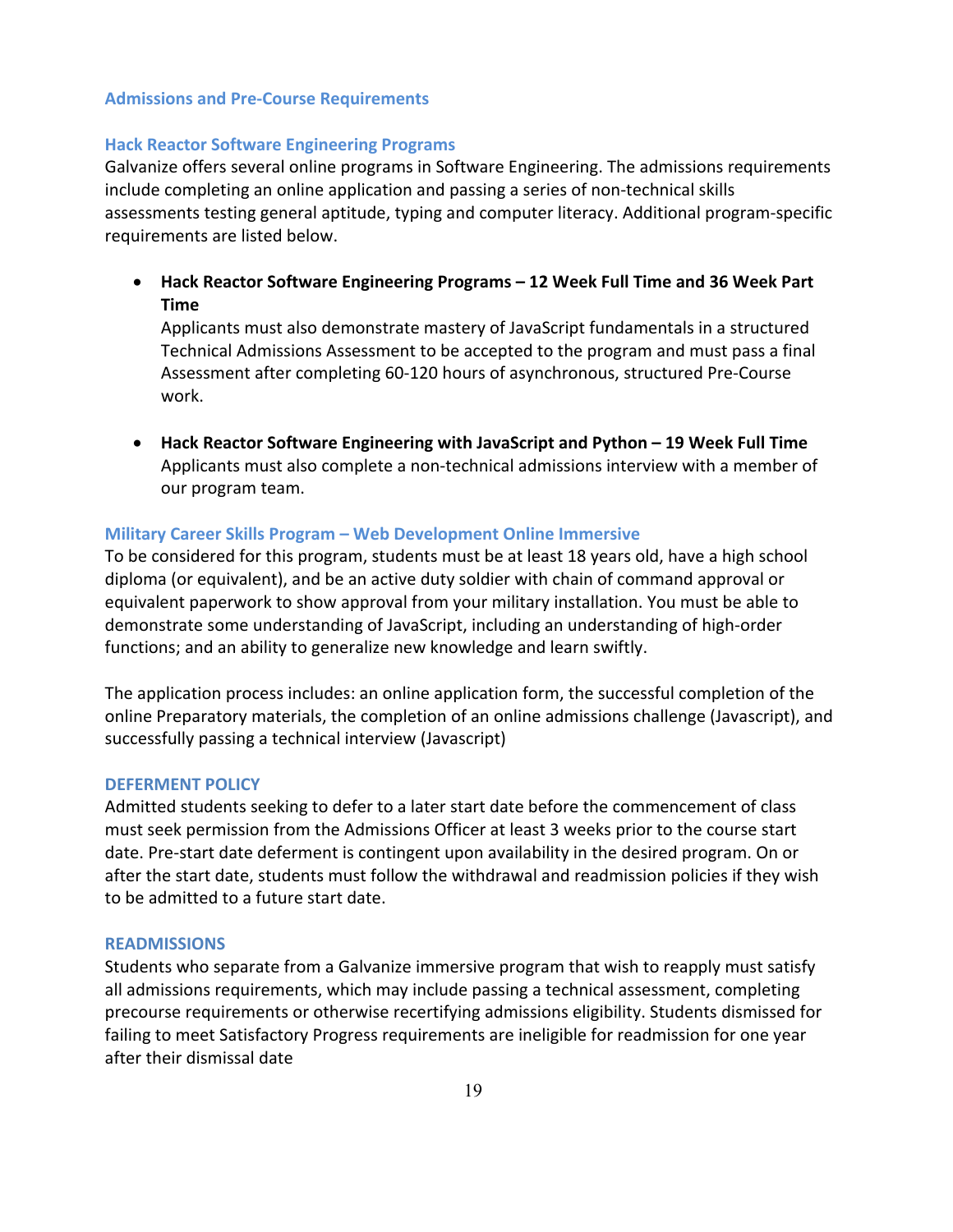Returning students are subject to the admissions requirements, tuition, fees, and program requirements in place at the time of their readmission. Readmission is not guaranteed and previous technical performance or progress, accountability, conduct and program-fit may be considered. Pending review, Galvanize may request additional documentation, apply stipulations, or require completion of remedial requirements for readmission.

#### **ACCOMODATIONS**

Galvanize provides reasonable accommodations to qualified students to ensure equal access to educational opportunities. Accommodations are determined to be reasonable if they do not fundamentally alter the educational program or academic requirements that are essential to a program of study. A fundamental alteration is a modification that is so significant that it alters the essential nature of the goods, services, facilities, privileges, advantages, or accommodations offered. Reasonable accommodations may be granted in circumstances as listed below.

#### **Disability Accommodations**

Galvanize is committed to providing students with disabilities equal access and participation in our programs as specified under applicable federal law. Consistent with Section 504 of the Rehabilitation Act of 1973 and the Americans with Disabilities Act (ADA), a disability is any physical, learning, medical, emotional, mental health condition that limits a "major life activity" such as walking, hearing, seeing, speaking, breathing, or learning. We understand that disabilities can be visible or non-visible.

Students who seek accommodations related to a disability should contact the Accommodations Team at accommodations@galvanize.com. Students requesting disability accommodations engage in a collaborative process with staff that includes disclosing the disability(ies) and providing appropriate documentation when necessary. Detailed information regarding the process for requesting an Academic Accommodation can be found at galvanize.com/regulatoryinformation.

## **Religious Accommodations**

Galvanize will make good faith efforts to provide reasonable religious accommodations to students who have sincerely held religious practices or beliefs that conflict with a scheduled course/program requirement. Students requesting a religious accommodation should make the request, in writing, directly to the Galvanize Regulatory Team at regulatory@galvanize.com with as much advance notice as possible. Being absent from class or other educational responsibilities does not excuse students from keeping up with any information shared or expectations set during the missed class. Students are responsible for obtaining materials and information provided during any class missed. The student shall work with their instruction team to determine a schedule for making up missed work.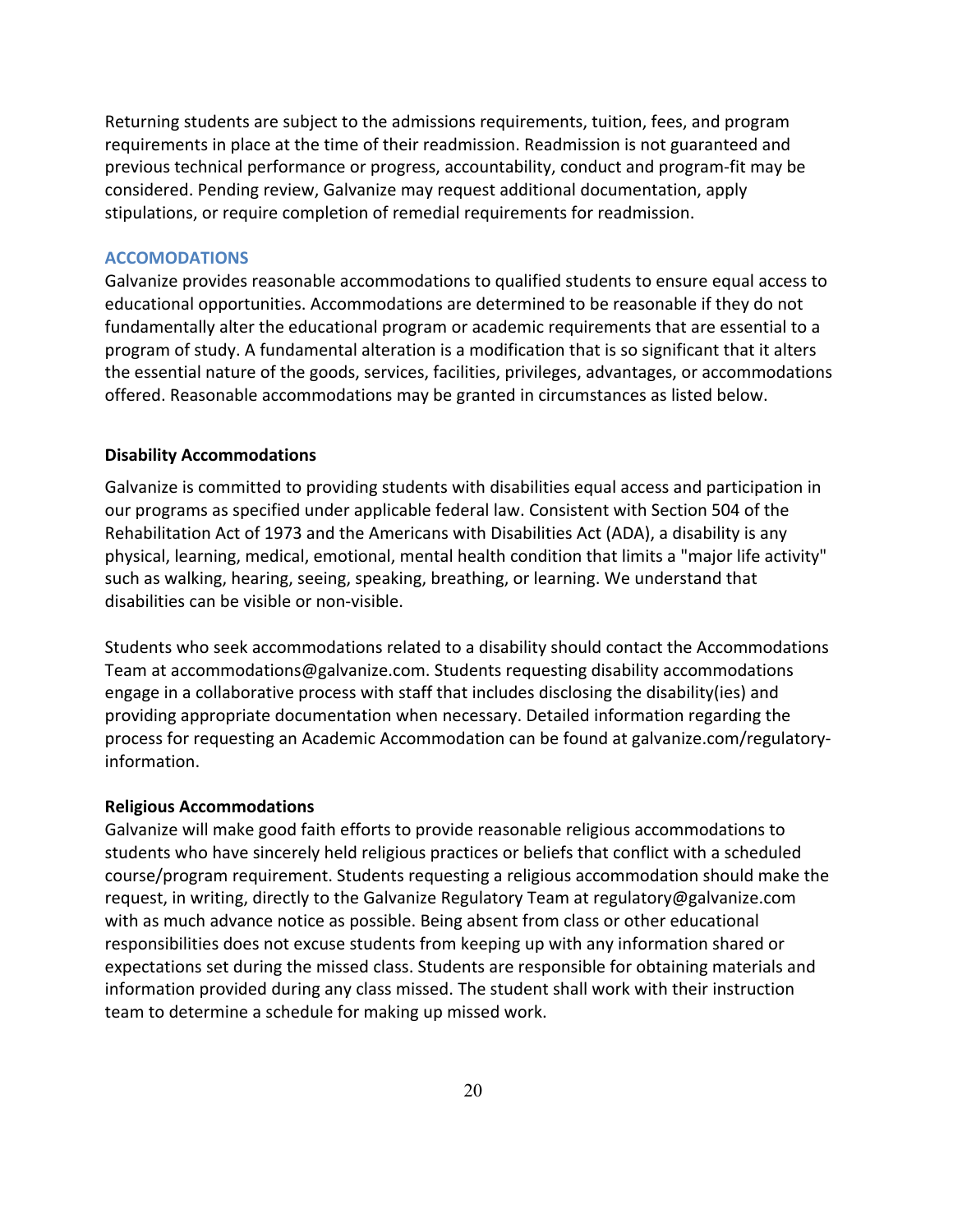# **PAYMENT INFORMATION**

**Payment is not required until an applicant has successfully completed the full admissions process and received acceptance into a Galvanize Immersive program.** 

An accepted student shall receive his/her Enrollment Agreement from a member of the Galvanize Enrollment Team. After reviewing the Enrollment Agreement and agreeing to the terms, an accepted student shall sign the agreement, and Galvanize will countersign.

The deposit is required to secure a seat in the program. Seats are available on a first come first serve basis based on payment of deposit.

# **Tuition**

Total tuition for the immersive programs is \$17,980. In order to enroll in any Galvanize program an accepted student must pay an upfront deposit of \$100, which includes a registration fee of \$100. The \$100 deposit is due at the time of signing the student enrollment agreement. Unless otherwise specified in your enrollment agreement, the balance of tuition (\$17,880) is due by close of business on the cohort start date, which is the first day of class.

# **Payment Methods**

# **Upfront / Direct Payment**

Galvanize accepts the below methods of direct payment.

- ACH Bank Transfer
- Credit Card
- Check / Wire Transfer

# **Loans**

If the student obtains a loan to pay for an education program, the student will have the responsibility to repay the full amount of the loan plus interest. Galvanize is not eligible to participate in federal student financial assistance programs. Galvanize does not provide 1098-T tax documents and students should seek the advice of a tax professional where necessary.

# **VA Educational Benefits**

Galvanize is eligible to receive Veteran's education benefits in select markets. Please contact vabenefits@galvanize.com with any questions or check out our Veteran's Training section for further information.

# **Other Third-Party Payment**

Galvanize partners with several state workforce agencies and may be eligible to receive funding from your sponsor agency. Please have your agency contact reach out to us at regulatory@galvanize.com.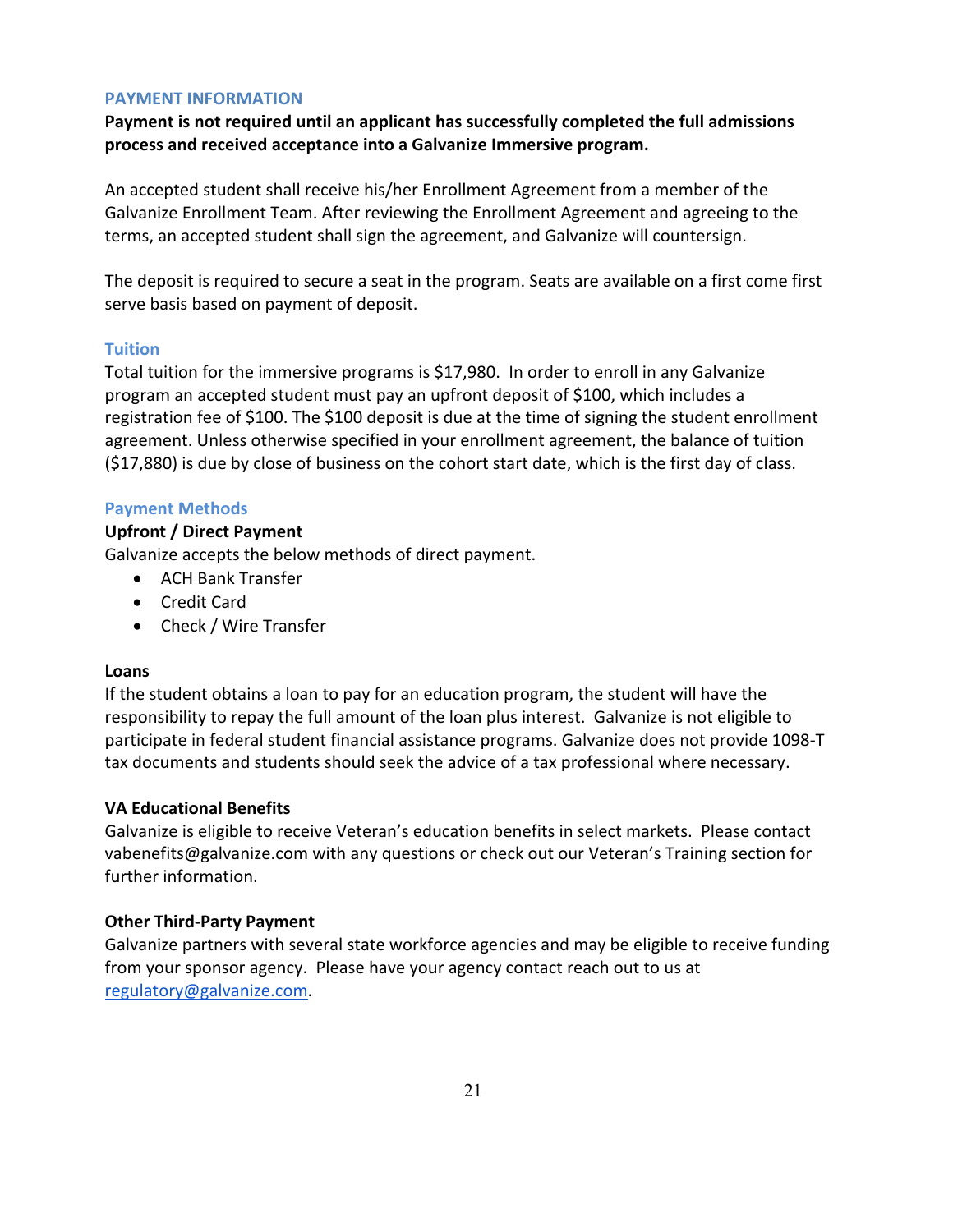# **Scholarship Partnerships**

The Galvanize Foundation, a 501(c)(3), partners with third parties and may not be available in every state. The Galvanize Foundation exists to make opportunities in technology available to all those with aptitude, drive and determination, not just those who went to the "right school" and got the "right degree". We award scholarships to help pay for skills training needed to enter the technology workforce. Specifically, we award scholarships to admitted Galvanize students in immersive courses. We award scholarships to underrepresented populations in technology. We also assess financial need, and value diverse life experience and educational backgrounds. Our goal is to make immersive tech training more financially accessible for all qualified students.

# **The Galvanize Scholarship Fund**

Education should be accessible to everyone, and to honor that commitment Galvanize is offering two full scholarships per cohort. Eligibility is open to everyone accepted to a Galvanize Immersive.

The scholarship covers the full cost of tuition to the program for our immersive programs**.**

# **VETERANS TRAINING**

# **Tuition Assistance**

Galvanize is committed to helping individuals with the aptitude, drive and determination to pursue careers in technology. We provide numerous opportunities for financial support including lending partners, sponsorships, scholarships and veteran education benefits.

# **VETERANS TRAINING**

For eligible individuals, we accept US Veterans with Vocational Rehabilitation benefits, commonly known as Chapter 31. Galvanize does not determine eligibility for this entitlement and complies with all regulations regarding this VA program. For more information, including VA disclosures, visit www.va.gov.

Additionally, certain programs of study at Galvanize select campus locations are approved by the appropriate state approving agency for enrollment of those eligible to receive benefits under Title 38 and Title 10, USC.

*Galvanize Colorado* - Colorado Office of Veterans Education and Training *Galvanize Texas* - Texas Veterans Commission

Galvanize does not use erroneous, deceptive, or misleading enrollment and advertising practices to recruit student Veterans.

Galvanize, as a subsidiary of Stride, Inc., is of sound financial capability to ensure it will fulfill its training commitment. Please reference Stride, Inc.'s Annual Reports for additional financial information.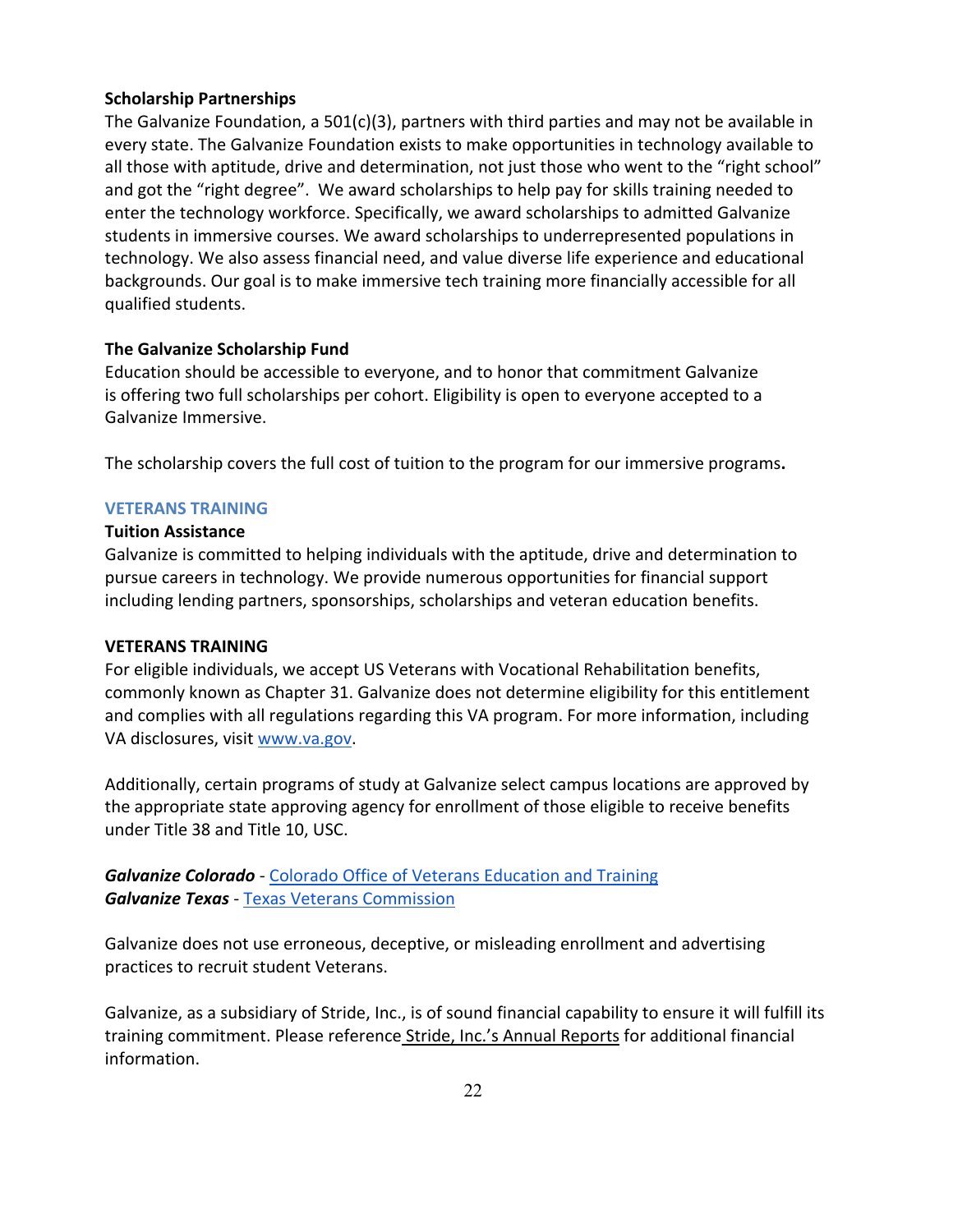Galvanize does not and will not provide any commission, bonus, or other incentive payment based directly or indirectly on success in securing enrollment or financial aid to any persons or entities engaged in any student recruiting or admissions activities or in making decisions regarding the award of student financial assistance.

Active Duty/Reservist whom are called to duty, may be considered for a leave of absence if he/she is required to leave the immediate area. If the period of time needed exceeds that which is allowed in the leave of absence policy, and the future professional must withdraw due to their service agreement, the re-enrolment fee shall be waived providing the future professional returns within 30 days following the end of his/her service agreement.

In compliance with VA's 85/15 Rule, Galvanize will limit student enrollment to 85% veteran enrollment per cohort. In the event that a veteran wishes to enroll in a class that has already reached the 85% cap, he or she may do that but will not be eligible for VA funding. Chapter 35 and 31 students may still enroll even if the 85% has been realized.

The evaluation of previous postsecondary education and training is mandatory and required for VA beneficiaries. For students utilizing Veterans benefits who are approved for transfer credit as a result of this evaluation, the institution will grant appropriate credit, reduce the program length proportionately, notify the student and Veterans Affairs in writing of this decision, and adjust invoicing of the VA accordingly.

# **VA Pending Payment Policy**

In accordance with Title 38 US Code 3679 subsection (e), Galvanize adopts the following additional provisions for any students using U.S. Department of Veterans Affairs (VA) Post 9/11 G.I. Bill® (Ch. 33) or Vocational Rehabilitation and Employment (Ch. 31) benefits, while payment to the institution is pending from the VA. GI Bill® is a registered trademark of the U.S. Department of Veterans Affairs (VA). More information about education benefits offered by VA is available at the official U.S. government Web site at https://www.benefits.va.gov/gibill.

# **This school will not:**

Prevent the student's enrollment;

- Assess a late penalty fee to;
- Require student secure alternative or additional funding;
- Deny their access to any resources (access to classes, libraries, or other institutional
- facilities) available to other students who have satisfied their tuition and fee bills to the
- Institution.

However, to qualify for this provision, such students may be required to:

- Produce the Certificate of Eligibility by the first day of class;
- Provide written request to be certified;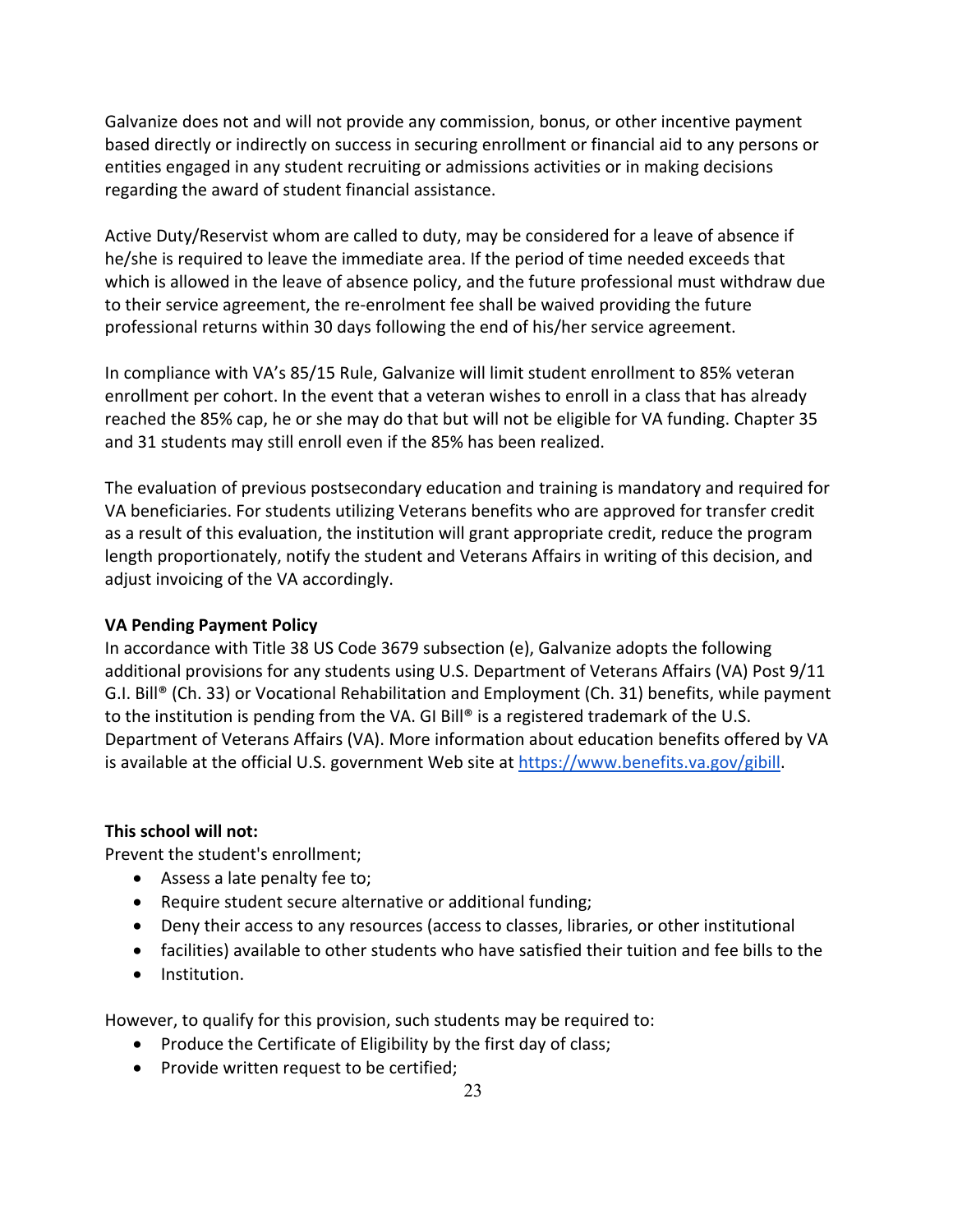- Provide additional information needed to properly certify the enrollment as described in
- other institutional policies

Galvanize permits any Veterans Administration covered individuals to attend classes as long as the covered individual submits a certificate of eligibility. Galvanize does not charge Veterans Administration covered individuals any late fees due to any delayed payments from the Veterans Administration.

# **VA EDUCATIONAL BENEFITS - PRORATED REFUND POLICY**

For students utilizing veteran's benefits through the Department of Veteran's Affairs to pay for tuition, the following additional refund conditions apply. Galvanize agrees that if a veteran student fails to enter the course, withdraws, or is discontinued at any time prior to completion of the course, the unused portion of paid tuition, fees, and other charges will be refunded or the debt for such tuition, fees, and other charges will be canceled on a prorated basis, as follows:

a. Registration fee: An established registration fee in an amount not to exceed \$10 need not be subject to proration. Where the established registration fee is more than \$10, the amount in excess of \$10 will be subject to proration.

b. Breakage fee: Galvanize does not collect a breakage fee

c. Consumable instructional supplies: Galvanize does not charge for consumable instructional supplies

d. Books, supplies and equipment: Galvanize does not charge for books, supplies and equipment.

e. Tuition and other charges: Where the school either has or adopts an established policy for the refund of the unused portion of tuition, fees, and other charges subject to proration, which is more favorable to the veteran or eligible person than the approximate pro rata basis as provided in this section, such established policy will be applicable. Otherwise, the school may charge a sum which does not vary more than 10 percent from the exact pro rata portion of such tuition, fees, and other charges that the length of the completed portion of the course bears to its total length. The exact proration will be determined on the ratio of the number of days of instruction completed by the student to the total number of instructional days in the course.

f. Prompt refund: In the event that the veteran, spouse, surviving spouse or child fails to enter the course, or withdraws, or is discontinued there from at any time prior to completion of the course, the unused portion of the tuition, fees and other charges paid by the individual shall be refunded within 30 days after such a change in status.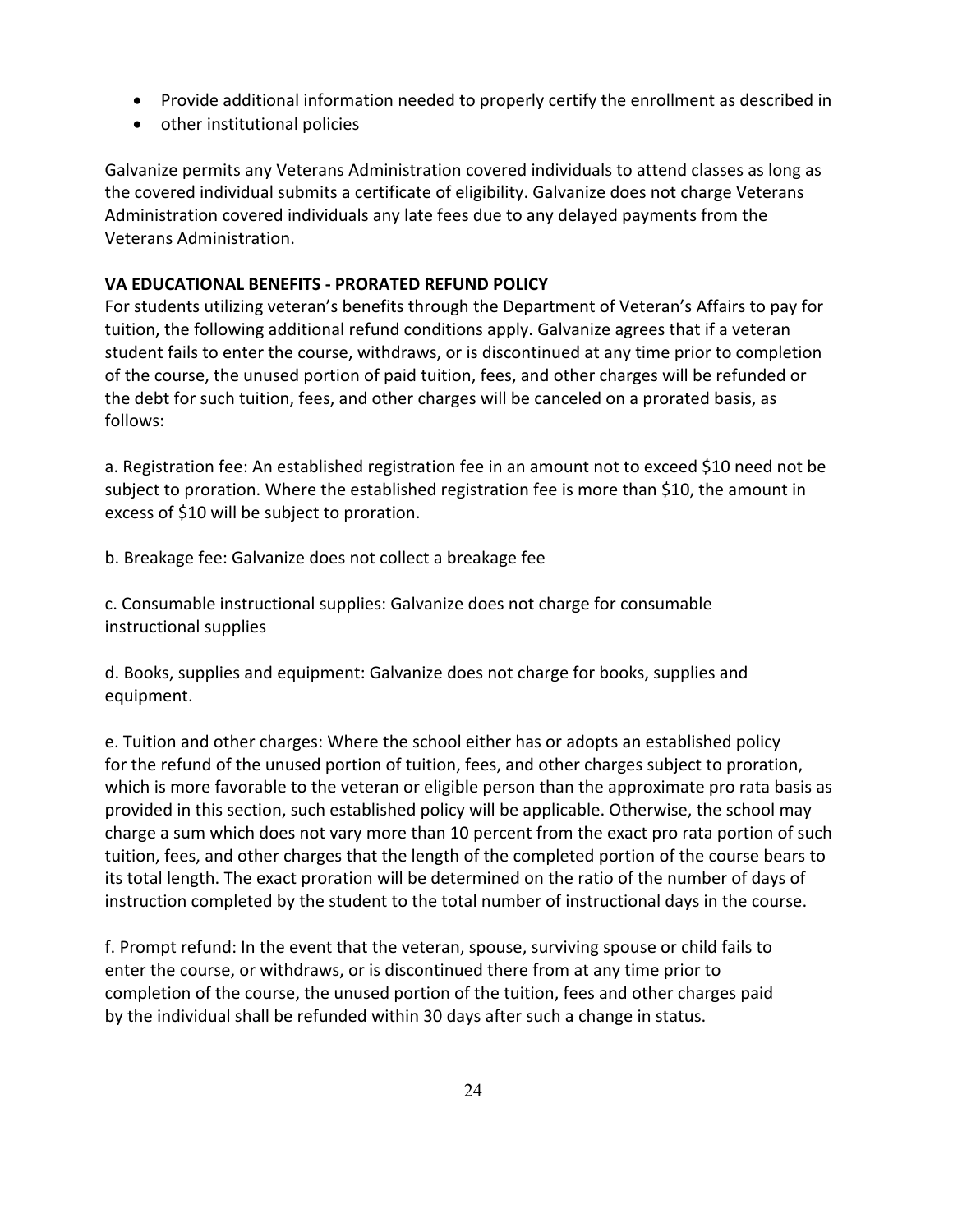| Student entitled upon withdrawal/termination | Refund       |
|----------------------------------------------|--------------|
| 10% of program completed                     | 90% Refunded |
| 20% of program completed                     | 80% Refunded |
| 30% of program completed                     | 70% Refunded |
| 40% of program completed                     | 60% Refunded |
| 50% of program completed                     | 50% Refunded |
| 60% of program completed                     | 40% Refunded |
| 70% of program completed                     | 30% Refunded |
| 80% of program completed                     | 20% Refunded |
| 90% of program completed                     | 10% Refunded |

# **Refund Table for Student(s) Utilizing VA Funding**

The student may cancel this contract at any time prior to close of the third business day after signing the enrollment agreement.

The official date of termination for refund purposes is the last date of recorded attendance. All refunds will be made within 30 days from the date of termination.

The student will receive a full refund of tuition and fees paid if the school discontinues a course/program within a period of time a student could have reasonably completed it, except that this provision shall not apply in the event the school ceases operation.

Complaints, which cannot be resolved by direct negotiation between the student and the school, may be filed with the appropriate state authorizing agency; Division of Private Occupational Schools of the Colorado Department of Higher Education.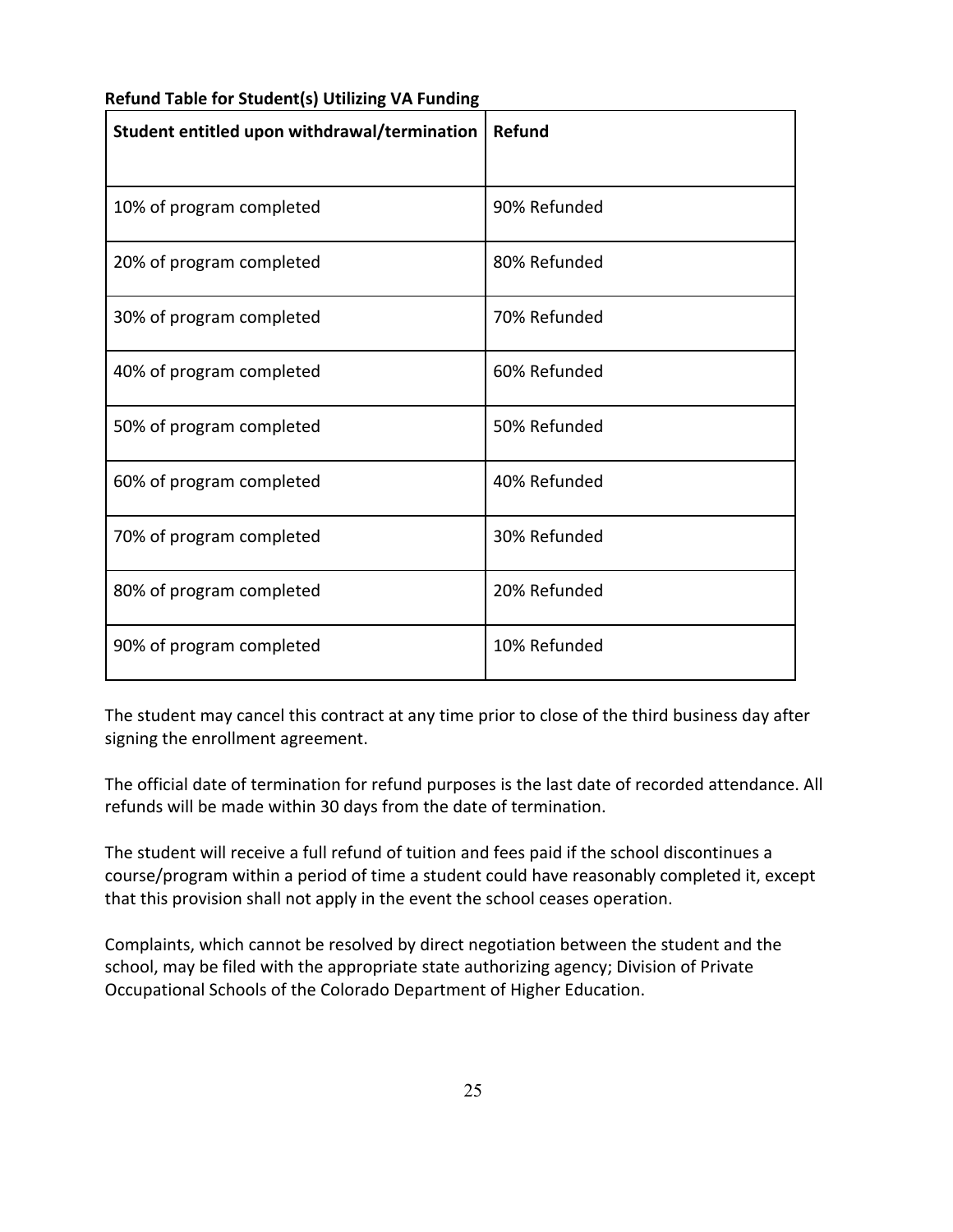#### **POSTPONEMENT CLAUSE**

The School may decide to postpone a program start date. Postponement of a starting date requires a written agreement signed by the student and the School. The agreement will set forth whether the postponement is for the convenience of Galvanize or the student; and the deadline for the new start date, beyond which the start date will not be postponed.

If the course is not commenced, or the student fails to attend by the new start date set forth in the agreement, the student will be entitled to an appropriate refund of prepaid tuition and fees within 30 days of the deadline in accordance with the School's refund policy and all applicable laws and Rules concerning the Private Occupational Educational Act of 1981.

## **TRANSFERABILITY OF CREDITS**

The transferability of credits you earn at Galvanize is at the complete discretion of the institution to which you may seek to transfer. Acceptance of the certificate of completion you earn in the education programs is also at the complete discretion of the institution to which you may seek to transfer. If the certificate that you earn at this institution are not accepted at the institution to which you seek to transfer, you may be required to repeat some or all of your coursework at that institution. For this reason, you should make certain that your attendance at this institution will meet your educational goals. This may include contacting an institution to which you may seek to transfer after attending Galvanize to determine if your certificate will transfer.

Galvanize does not guarantee the transferability of its credits/certificates to any other institution.

Transfer of credits for prior training will be evaluated on an individual case basis and students will be required to submit official transcripts for evaluation. Credit for Prior Training is at the discretion of the enrolling school's administration.

# **CANCELLATION, TERMINATION, AND WITHDRAWAL Student's Right to Cancel**

Students have the right to cancel the enrollment agreement and obtain a full refund of all tuition and fees paid if the School is notified at any time prior to midnight of the third  $(3^{rd})$ business day after signing the enrollment agreement. Cancellation shall occur when written notice is given via email to admissions@galvanize.com, showing that the student no longer wishes to be bound by the enrollment agreement.

If an applicant is denied admission, a full refund will be provided.

## **School's Right to Terminate**

Galvanize reserves the right to terminate a student for unsatisfactory progress, failure to comply with the Galvanize Code of Conduct, nonpayment of tuition, or any other breach of the student's agreements with Galvanize. In such a case, the school will review the student's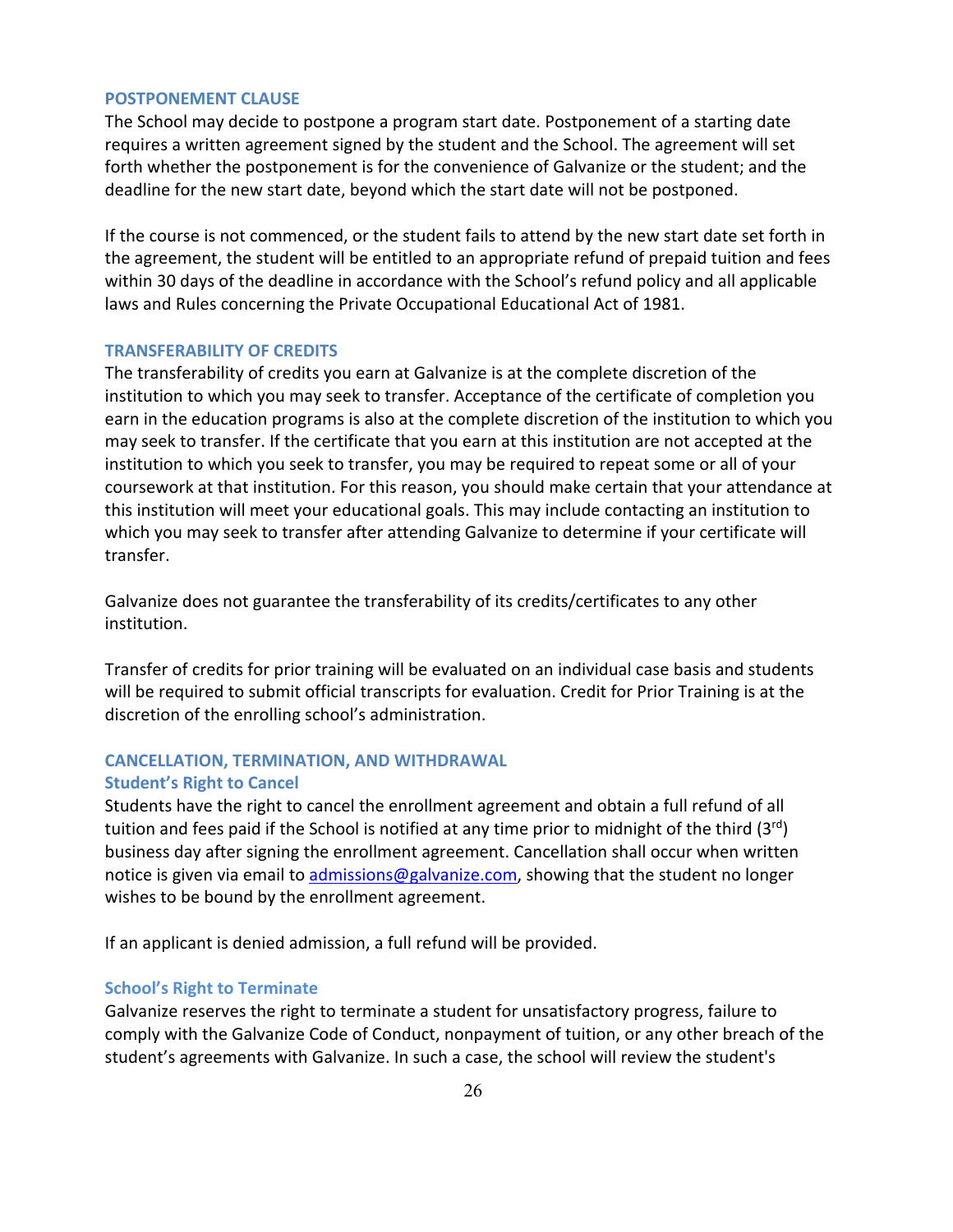violation of the policy or agreement and if a dismissal is warranted, refund calculations will be based on the student's last date of attendance.

# **Refunds Due to Termination or Withdrawal**

Students who withdraw or are terminated after three (3) business days, but before commencement of classes, are entitled to a full refund of all tuition and fees paid, less the registration fee of \$100. In the case of students who withdraw or are terminated after commencement of classes, the school will retain the cancellation fee of \$100 plus a percentage of tuition and fees, which is based on the percentage of contact hours attended in the Program. If a student withdraws or is terminated from the program after or on the first day of classes and has completed seventy-five (75%) or less of the program, the student is entitled to a pro-rated refund of monies paid. If a student withdraws or is terminated within the last twenty five percent (25%) of the program the student is not eligible for any refund. Pro-rated refunds are calculated based on the official date of termination or withdrawal as described in the table below.

| If I separate from the Program                   | Galvanize will retain this percentage of<br>tuition: |
|--------------------------------------------------|------------------------------------------------------|
| Within the first 10% of program                  | 10% (plus the non-refundable registration fee)       |
| After 10% but within the first 20% of<br>program | 20% (plus the non-refundable registration fee)       |
| After 20% but within the first 30% of<br>program | 30% (plus the non-refundable registration fee)       |
| After 30% but within the first 40% of<br>program | 40% (plus the non-refundable registration fee)       |
| After 40% but within the first 50% of<br>program | 50% (plus the non-refundable registration fee)       |
| After 50% but within the first 60% of<br>program | 60% (plus the non-refundable registration fee)       |
| After 60% but within the first 70% of<br>program | 70% (plus the non-refundable registration fee)       |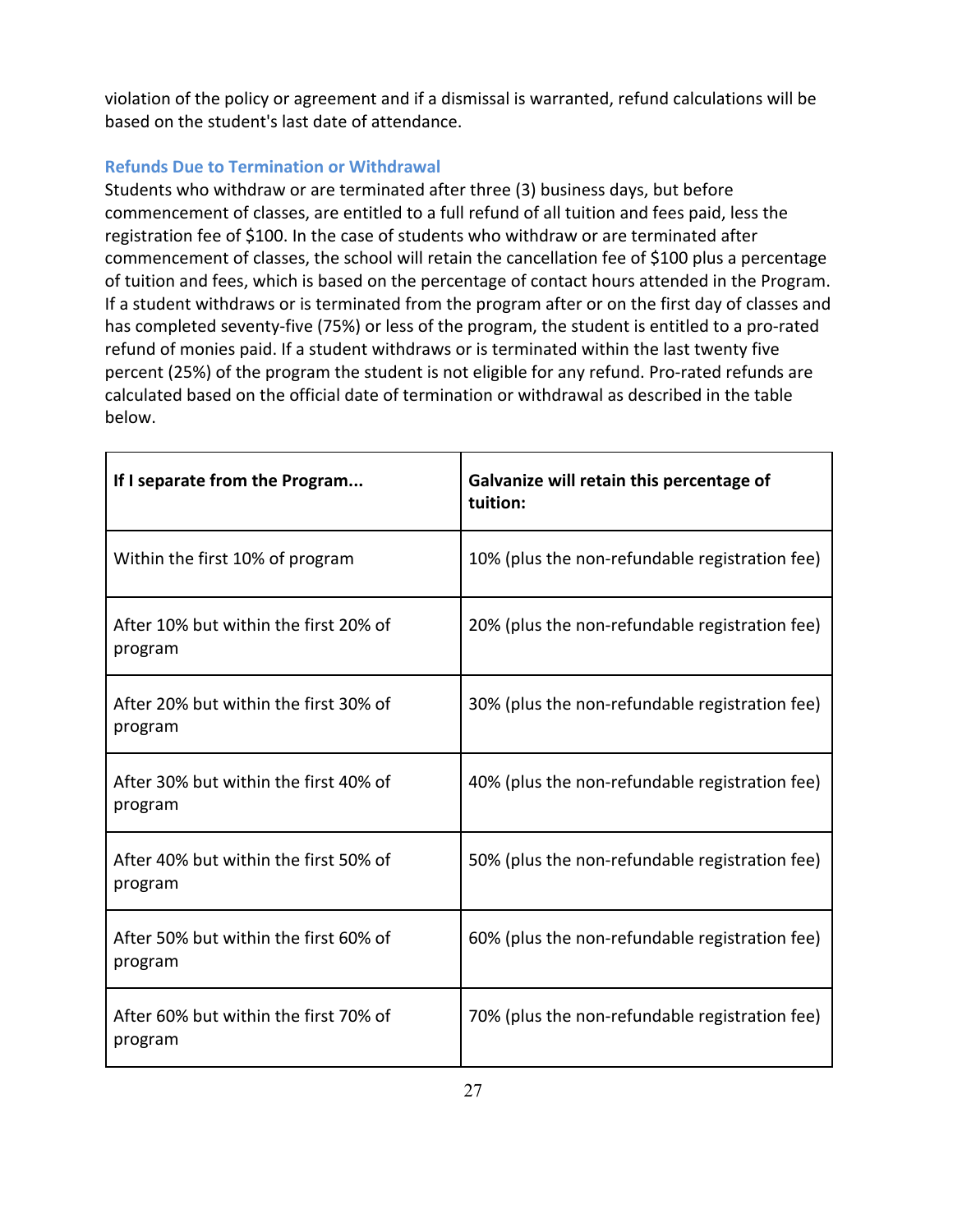# **Withdrawal Procedures**

A student who wishes to withdraw from the School on or after the commencement of classes should provide written notice by emailing their instruction team through the designated email indicated in the Student Enrollment Agreement.

# **LEAVE OF ABSENCE**

Upon receiving a written request from a student, Galvanize may grant a leave of absence for a maximum of seven consecutive days for acceptable and unavoidable reasons.

A request for a Leave of Absence must be made in writing to the Lead Instructor/Program Director before the beginning of the Leave of Absence, unless unforeseen circumstances prevent the student from doing so, and must include the reasons for the Leave of Absence. The faculty team will evaluate the Leave of Absence request, and the student will be notified of the outcome of the Leave of Absence request by email.

The request will then be evaluated by the Program Lead and the student will be notified of the outcome of their request by email. A student who is granted a leave-of-absence will be assessed upon their return and assigned a new completion date.

If the student fails to return after the expiration of the leave of absence, the student will be withdrawn from the program, which includes the appropriate refund policy calculations, and the student's official withdrawal date will be the last date of recorded attendance.

Active Duty/Reservist whom are called to duty, may be considered for a leave of absence if he/she is required to leave the immediate area. If the period of time needed exceeds that which is allowed in the leave of absence policy, and the future professional must withdraw due to their service agreement, the re-enrolment fee shall be waived providing the future professional returns within 30 days following the end of his/her service agreement.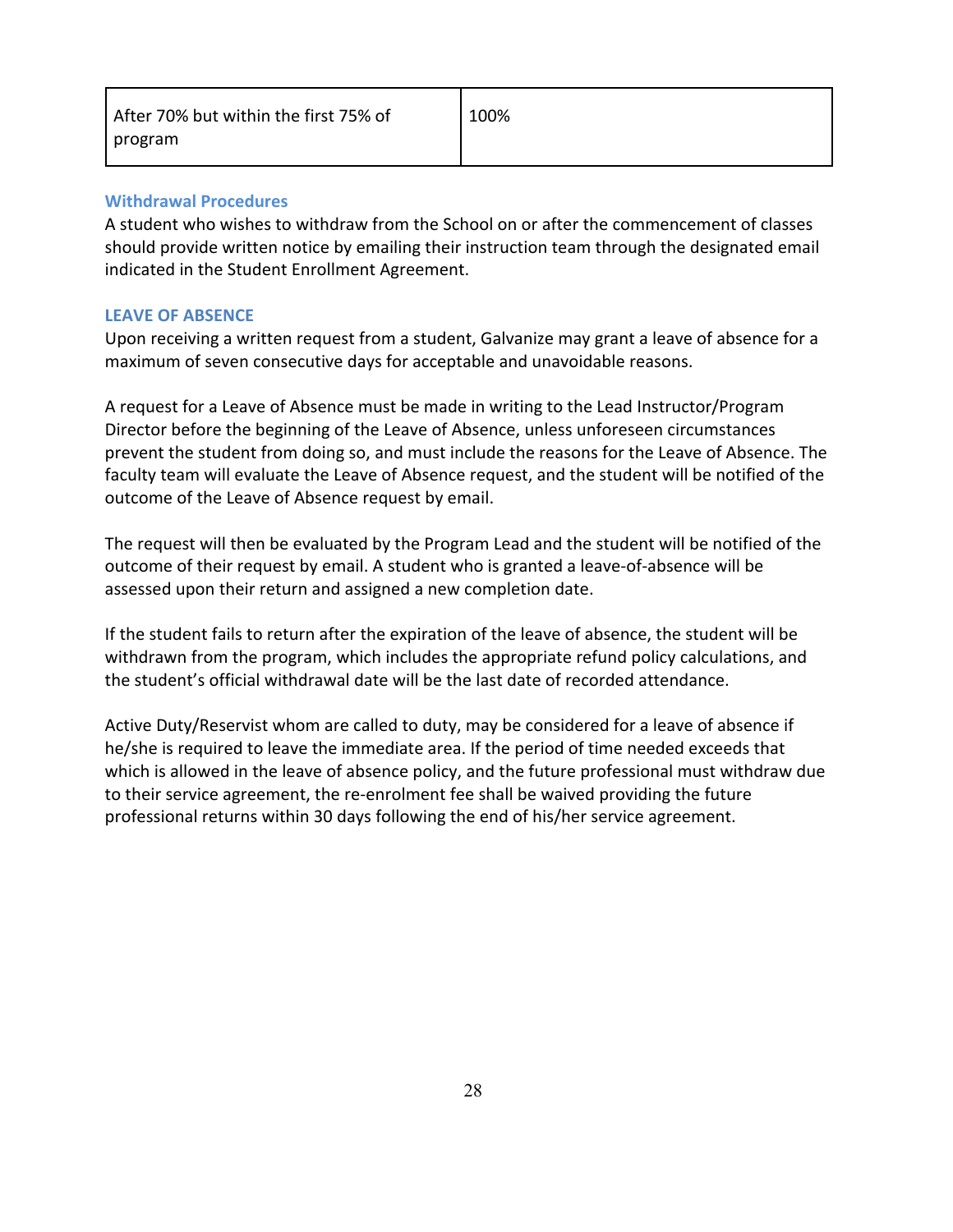# **ATTENDANCE REQUIREMENTS**

## **Galvanize Immersive Attendance Policy**

Regular attendance has a positive impact on a student's success in the program. Students are expected to be present for all regularly scheduled program events and to be on time. Staff record attendance at the beginning and end of each class day. Staff may record attendance at all scheduled learning events listed on the student calendar.

Our immersive programs are designed such that missing a single day of instruction is highly likely to impede a student's academic success. An absent student disrupts the cohesion of our classroom container so much that accruing two-thirds of your maximum attendance points (via tardies, early departures, or absences) will trigger an audit of the student's attendance along with a conversation about whether their learning goals can still be achieved.

Students enrolled in any of our consumer immersive programs are allowed a maximum of fifteen attendance points. If a student exceeds the maximum of fifteen attendance points, they will be immediately dismissed from the program.

With that in mind, an absence is defined as "any attendance miss over three hours in a day" and counts as three points. "Tardies" and "Early Departures" are defined as "any attendance miss less than or equal to three hours in a day." Tardies and early departures each count as one point.

Students must actively participate in the program by keeping their webcam on during class time. Failure to keep their webcam on, except in extenuating circumstances (such as inclement weather or power outages), will count as "Tardies" towards attendance points.

If a student believes they have extenuating circumstances that should be considered outside the normal bounds of the attendance policy, they may file one, and only one Attendance Extension Request with their Program Lead. The Immersive Program Director will evaluate each request and ultimately determine whether an extension to the attendance maximum is warranted.

## **Hack Reactor Software Engineering with JavaScript and Python Addendum**

The Hack Reactor Software Engineering with JavaScript and Python program follows the same immersive attendance policy, however, students enrolled in any of our Hack Reactor Software Engineering with JavaScript and Python are allowed a maximum of twenty three (23) attendance points. If a student exceeds the maximum of twenty three attendance points they will be immediately dismissed from the program.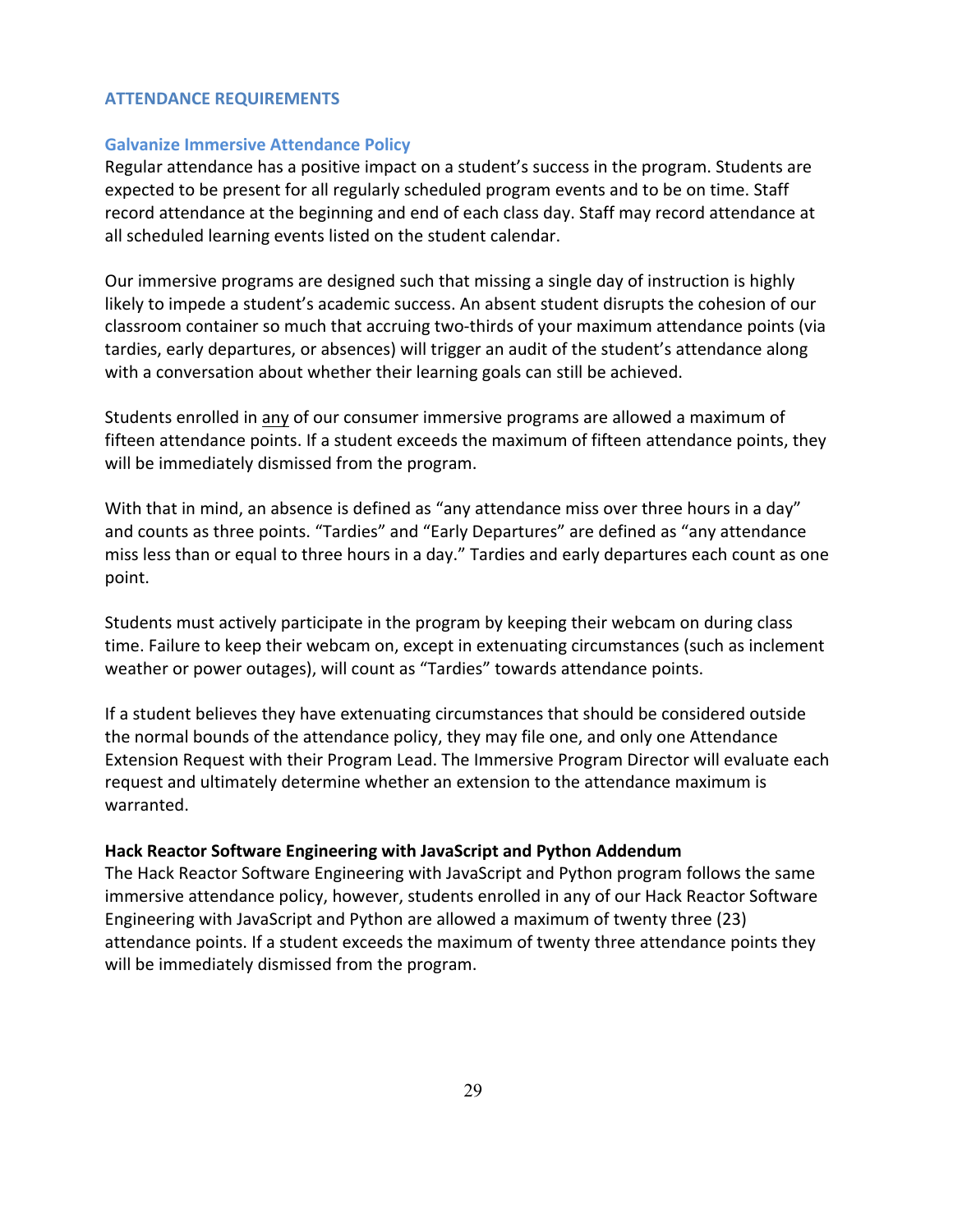#### **Military Career Skills Program Addendum**

The MCSP program follows the same immersive attendance policy, however, students enrolled in any of our Military Career Skills Programs (MCSP) are allowed a maximum of thirty five (35) attendance points. If an MCSP student exceeds the maximum of thirty five attendance points they will be immediately dismissed from the program.

#### **SATISFACTORY PROGRESS**

## **Hack Reactor Software Engineering Online Immersive Programs**

We expect students to work hard, act professionally and ask for help as needed. The program curriculum is divided into 2-day topical sprints and 3 longer form group projects. These sprints mimic the authentic coding process and incorporate collaborative exercises that help cement the concepts reviewed in lectures and assignments. The group projects require students to synthesize, apply and refine their new technical skills while learning teaming and project management strategies common within the industry.

We monitor student progress in a variety of ways, including but not limited to regular technical assessments and instructor observations. If the progress data we collect indicates that a student is struggling with the course, we work with them to provide support, guidance, and further instruction. Ultimately, however, each student must demonstrate proficiency in Technical and Soft Skills to meet the requirements for graduation and complete the course.

Evaluations are conducted throughout the program, including a midterm Summary Evaluation, and students must meet both the technical and soft skills standards outlined below to pass. Demonstrated failure to consistently and successfully meet progress standards at any point during the course will result in dismissal from the program.

## **Technical Skills**

Technical proficiency is primarily evaluated through weekly self-assessments, the full-day Technical Assessment at the program midpoint, the work they complete on their group projects, and staff observations during real-time interactions discussing code. In addition to the course content outlined in this catalog, technical skills also include broader competencies such as the problem-solving process, effective debugging, and communication of technical concepts to others. These skills are woven throughout all aspects of the course.

#### **Soft skills**

In addition to technical proficiency, students must also demonstrate strong soft skills in order to secure a job as a software engineer. The primary soft skills we evaluate students on include self-management, collaboration and interpersonal skills, and written and verbal communication. Students are regularly graded on a *"[no] reason for concern"* basis by staff observing students as they participate in the course and collaborate with their classmates.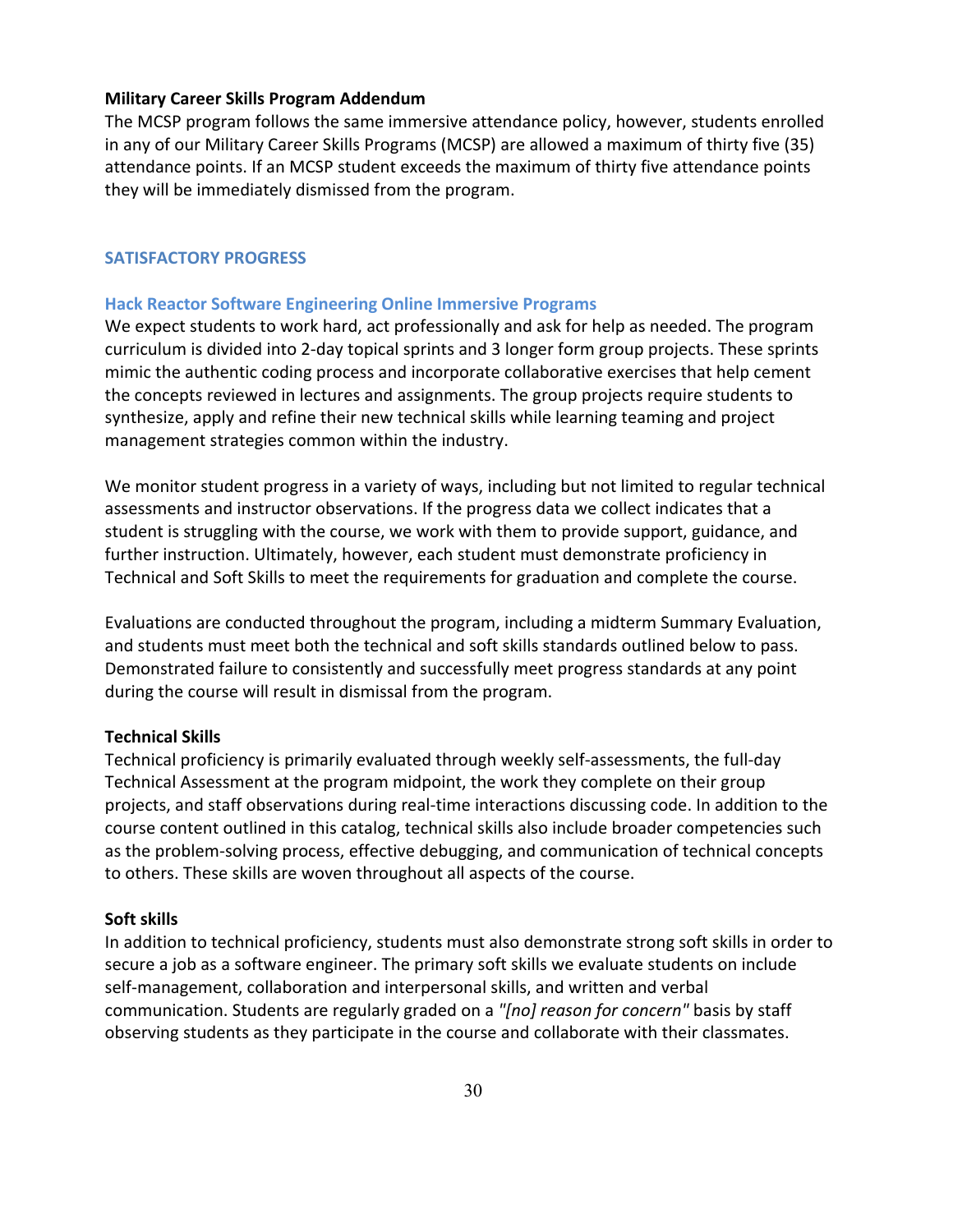Students with multiple "reason for concern" notes will be approached with written feedback and areas for improvement.

# **Summary Evaluation**

The Summary Evaluation is a midterm evaluation of performance, soft skills, and technical proficiency in the course, largely centered around the question "Would Galvanize hire this person onto one of our teams?" The Summary Evaluation takes into consideration technical proficiency, ability to successfully collaborate with pairs and groups, as well as student engagement with classroom requirements and expectations. The Summary Evaluation gates participation in the second half of the course. Students who do not meet the standards of the summary evaluation will be dismissed from the program.

# **Grading**

Galvanize grades assignments and evaluations based on a 4-level (0-3 scale) as outlined below. Students who consistently achieve less than a 2 are considered at risk of being dismissed. Students who are at risk are put on a performance improvement plan and if they do not improve as agreed upon they are dismissed for underperformance.

- $0 =$  nothing to grade
- 1 = does not meet expectation
- 2 = approaches expectation
- 2.5 = meets expectation
- 3 = exceeds expectation

# **Assessment Frequency and Evaluation**

Assessments are typically conducted weekly, however Students' technical proficiency and soft skills are evaluated constantly, and instructional staff meet weekly to review individual student progress. Progress reporting typically occurs at the end of a sprint by way of self-assessments and directed feedback from staff.

Students receive a detailed testing analysis of their code from our automated self-assessment review tool as well as individualized feedback from instruction staff throughout the program. Students receive a copy of their marks via email, with a red (X) indicating incorrect answers. Students are encouraged to schedule check-ins with technical staff as needed.

Galvanize instructional staff conduct student evaluations, considering the student's project completion, assessment performance, communication and collaboration skills, and daily attendance in real time. A student who is struggling with the technical aspects of the Program may be offered remedial instructional exercises at any point of the program.

If the student is unable to demonstrate an ability to achieve satisfactory progress thereafter, they will be dismissed from the program. This is largely determined by an independent evaluation of the student's technical and soft skill capabilities. Dismissed students are provided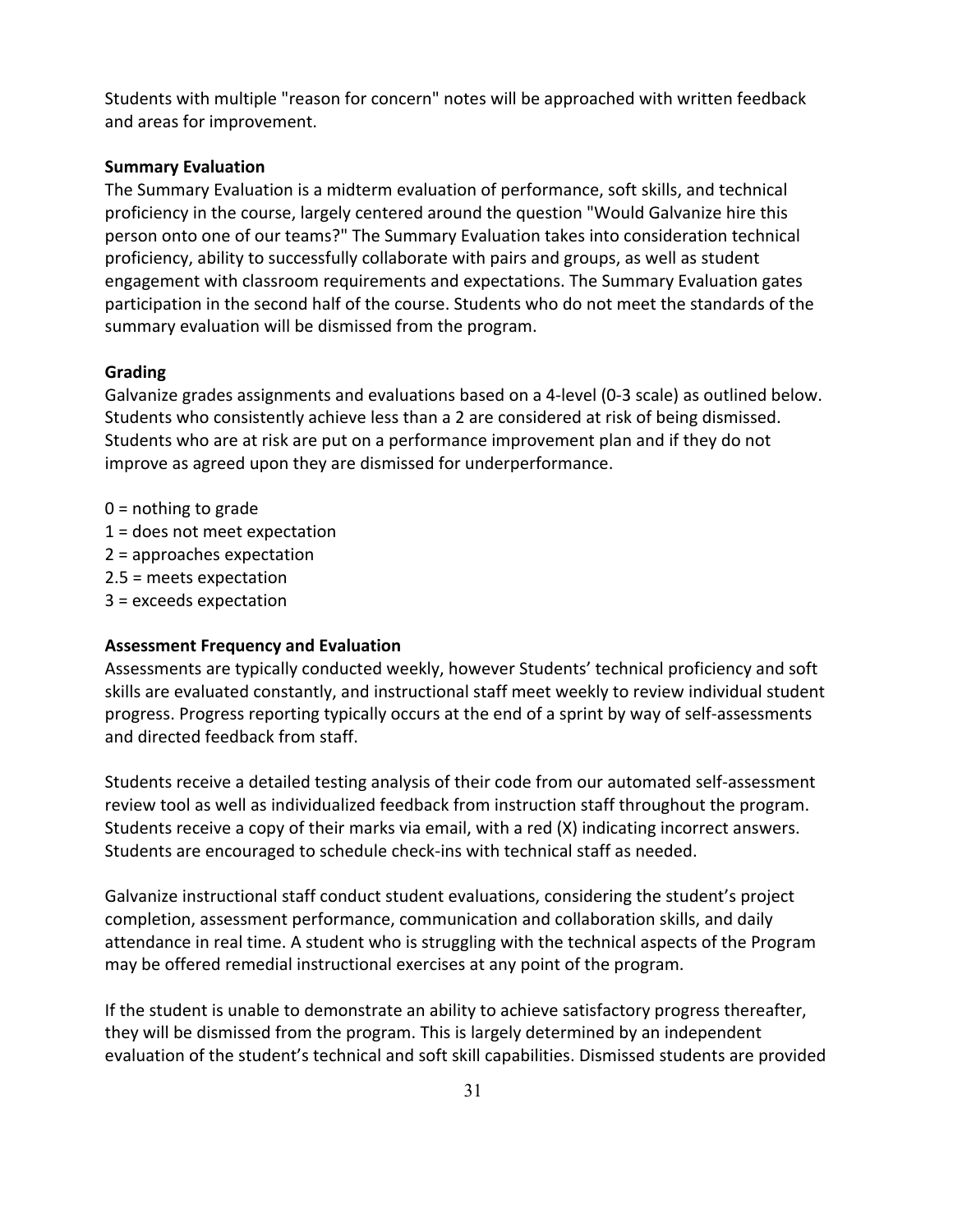a refund per our refund policy and may reapply to the program one year after their dismissal date. They may be re-admitted as a new student if they are able to demonstrate a clear understanding of the foundational concepts required for admission.

# **Academic Intervention and Dismissal Policy**

Hack Reactor is a fast-paced, rigorous and intensive program offered over a condensed period of time. If a student is unable or unwilling to meet expectations or achieve satisfactory progress during any portion of the program, Galvanize will conduct an evaluation of the student's assessments and soft skills and determine whether academic intervention is warranted. Intervention may include remedial coursework, increased frequency of staff counseling or an opportunity to defer to restart the program in an upcoming cohort.

Academic Intervention is discretionary and may not be available in every scenario. Under circumstances where Galvanize determines that Academic Intervention would not successfully address the student's academic deficiencies, the student will be dismissed from the Program and offered a prorated refund as required by law.

#### **Hack Reactor Software Engineering with JavaScript and Python**

This is a course to prepare people to thrive in their first software engineering job. We expect students to work hard, act professionally, and ask for help as needed. The program curriculum is divided into topical multi-day sections grouped into three six-week modules and one oneweek module. To monitor progress, we use many quizzes and peer reviews during the course, as well as projects and assessments at the end of each module. If a student does not meet acceptable scores on the module's project or the module's summative assessment, they will get a chance to retake the module once with another cohort based on our mastery learning philosophy.

#### **Mastery Learning**

This course believes in the concept called mastery learning. This means that we want students to be able to master the material before moving on. We accomplish this in two ways.

The first way is that the normal class schedule consists of nine nine-hour days every two weeks. The tenth day is a day off for the student to be able to review their work and practice those topics for which they need more practice. This allows students the time to review and practice material. It also provides a quiet day of reflection, a powerful metacognitive tool for learning.

The second way that we support our students with mastery learning concerns the projects and assessments used to measure a student's academic progress through the class. When a student shows that they have not yet mastered the material, they will be re-enrolled in the module so that they can repeat it. This allows the student the chance to re-engage with the material presented in the module so that they can gain true mastery of it.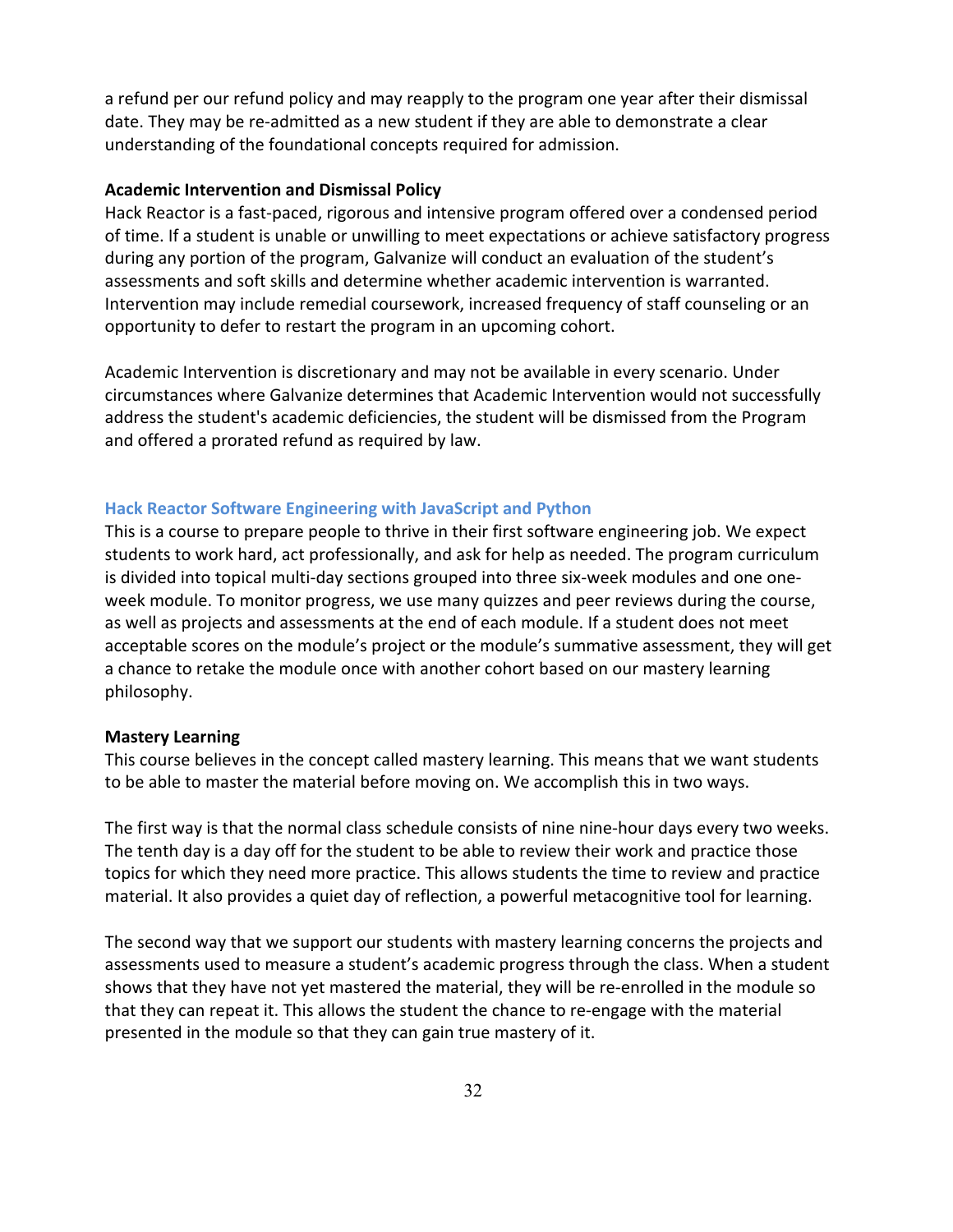When a student fails to get a passing score during the second attempt of a module, this indicates failure to perform sufficiently and will result in dismissal from the program.

# **Grading Policy**

Timed Tests are graded through a coding challenge (60% of grade), multiple choice test (15% of grade), and expository exercises (25% of grade). Portions of the Timed Tests are automatically scored by a scoring system with predetermined functionality tests and code quality tests. The expository portion of the assessment is graded against a predetermined rubric and example answer. A score of 80% on a summative assessment is necessary to continue to the next module.

Coding projects are in part automatically scored by a scoring system with predetermined functionality tests and code quality tests (80% of grade), and in part scored by qualitative assessment from the instructional staff (20% of grade). A score of 80% on a coding project is necessary to continue to the next module.

# **Collaboration Assessment Frequency and Evaluation**

An integral part of thriving in a software engineering job is knowing how to collaborate as part of a software engineering team. This course presents material that assists students in understanding the human-to-human interactions that make for high-functioning software engineering environments.

Students are regularly graded on a "[no] reason for concern" basis by staff observing students as they collaborate, as well as feedback from peers during collaborative work sessions. Students with multiple "reason for concern" notes will be approached with a documented Performance Improvement Plan (PIP). The inability on the part of the student to achieve the outlined objectives in the PIP will result in dismissal from the program.

The Performance Improvement Plan will contain anonymized data that details the reasons for concern for the specific student, itemized actions that the student must be observed to take, and the deadline by which the student must perform those actions.

If a student does not meet the itemized actions by the deadline on the Performance Improvement Plan, then the student will be dismissed from the program.

# **Career Services Assignments**

Throughout the course, students are regularly assigned due dates for activities to prepare them for finding a job after graduation. Students that miss a deadline will be put on a Performance Improvement Plan (PIP) with a newly-assigned due date to complete the assignment. If a student does not complete the assignment by the newly-assigned due date, then the student will be dismissed from the program.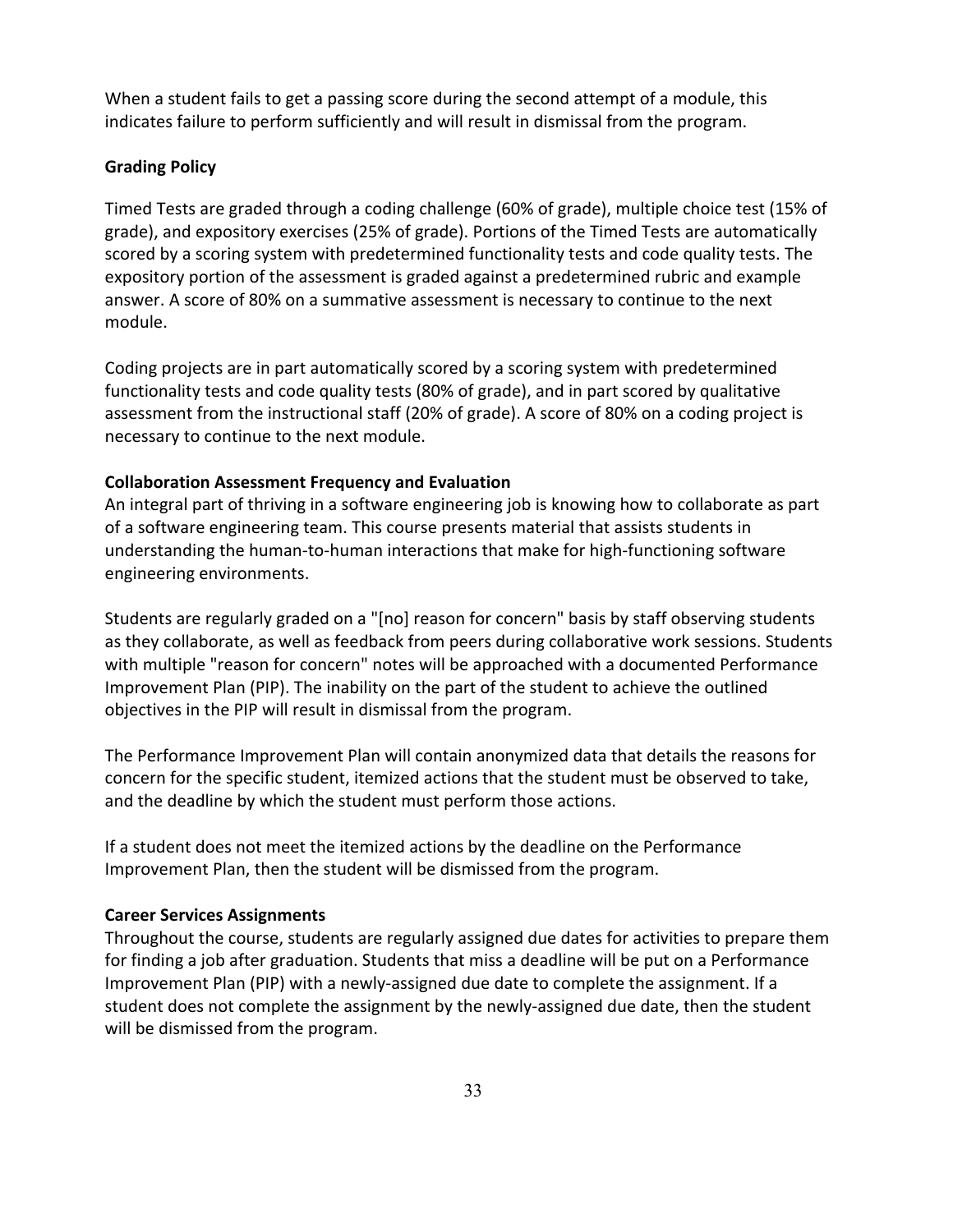## **Formative Assessment Frequency and Evaluation**

At least once per day, a student will be presented with a mandatory formative assessment. A formative assessment provides students with insight into how well they have mastered the material in the course to that point. It also provides instructors a perspective on how the class is performing on a continual basis.

Formative assessments will generally take fifteen minutes or less to complete. The student will automatically receive a score on the autograded portion of the assessment. Instructors will review the students' answers to the expository and open-ended questions and write feedback to each student within 12 hours of the assessment. The student will be able to review the feedback provided by the instructor and review their overall score on the formative assessment.

Students can use formative assessments as a learning mechanism, as well. They will be encouraged to retake them as a study tool to encourage spaced retrieval, another powerful metacognitive tool for learning.

#### **Summative Assessment Frequency and Evaluation**

Each module ends with two types of summative assessments, the Coding Project and the Timed Test. A summative assessment is a performance gate. A student must be able to achieve a passing score to continue to the next module in the course. If a student does not achieve a passing score on a summative assessment, then the student will restart the module in compliance with the Mastery Learning rules outlined above.

The Coding Project tests the cumulative technical design and development knowledge and skills encountered in all sections up to the time of the Coding Project. The Coding Project is scored on the number of software requirements correctly implemented, the efficiency of the implementations, and the quality of the code measured through style, defect, lack of vulnerabilities, and complexity metrics.

The Timed Test is a half-day microcoding, expository, and verbal test. The Timed Test measures the understanding of the technical knowledge and skills developed during all sections up to the point of the Timed Test. The Timed Test is scored on the number of correct answers to multiple-choice questions, short-answer free-text questions, long-answer free-text questions, and identifying behavior, complexity, and style deficiencies in samples of code.

#### **Dismissals**

Dismissals from the program occur when a student fails to get a passing score on any summative assessment during the second try of a module, or when they fail to meet the actions outlined in a Performance Improvement Plan. Dismissed students are provided a refund per our refund policy and may reapply to the program one year after their dismissal date. They may be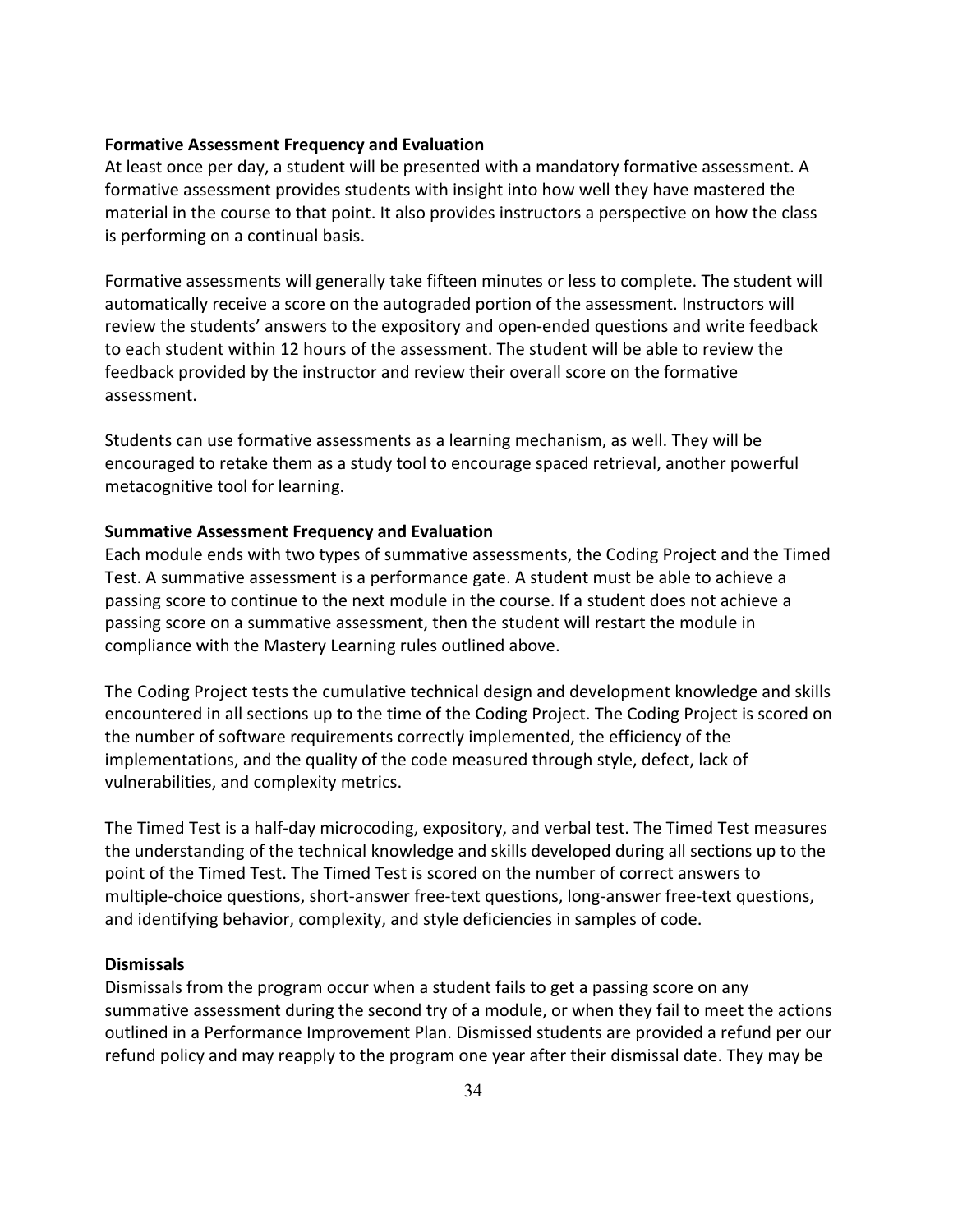re-admitted as a new student if they are able to demonstrate a clear understanding of the foundational concepts required for admission.

# **Hack Reactor Program Expectations (All)**

All students in Hack Reactor programs must follow the below program expectations in order to successfully progress in their program. These expectations are required for all students so they may have a productive and rewarding experience. Students will receive information about how these expectations apply to their specific program during Week 1 of their course.

1. **Be on time** - We need to start every event promptly. This means being ready to start on time, every day, not just being present in the program container. Our attendance policy is strictly enforced.

2. **Be present** - Because of our condensed schedule, missing a day is going to put you far behind. If there is an emergency, and you need to miss a day, we require that you let us know ahead of time when possible. An absent member disrupts the cohesion of our classroom container so much that if a student misses more than 2 days during the course, we will discuss whether learning goals can still be achieved.

3. **Participate -** As a fully remote program - Hack Reactor requires all students to have their web cameras on during all live events and activities. We ask that you contribute to class discussions and actively engage in group work, paired programming, and collective problem solving.

5. **Be Responsive -** Effective communication in our program requires students to monitor official channels for messages from program staff, and to respond in real-time whenever possible. These communication platforms facilitate direct engagement between students and staff - similar to in-person education.

4. **Be good students** - We need you to work hard and ask for help when you need it. We use assessments to monitor progress and allocate additional support and instructional resources. Ultimately, your performance on assessments are a good indicator of whether you're on track for graduation or not. If you cannot pass the assessments, you may be dismissed from the program.

5. **Be respectful** - We are going to be around each other for many very intense weeks. It is therefore really important that we go out of our way to make each other comfortable. Belittling, aggressive, sexist, racist, or discriminatory language is never permitted and violates the Code of Conduct and Harassment policies.

6. **Have a good attitude** - At times, you may feel ahead of other students. At other times you may feel behind other students. However, we request that you keep a positive, engaged, and motivated attitude.

7. **No drug use - No vaping** - You can't use drugs during program hours -- this includes alcohol or cannabis. Students should not use vape pens during program hours.

8. **Be open-minded** - Hack Reactor is not like most educational experiences, and we're going to ask that you bring an open mind and a good attitude to everything we do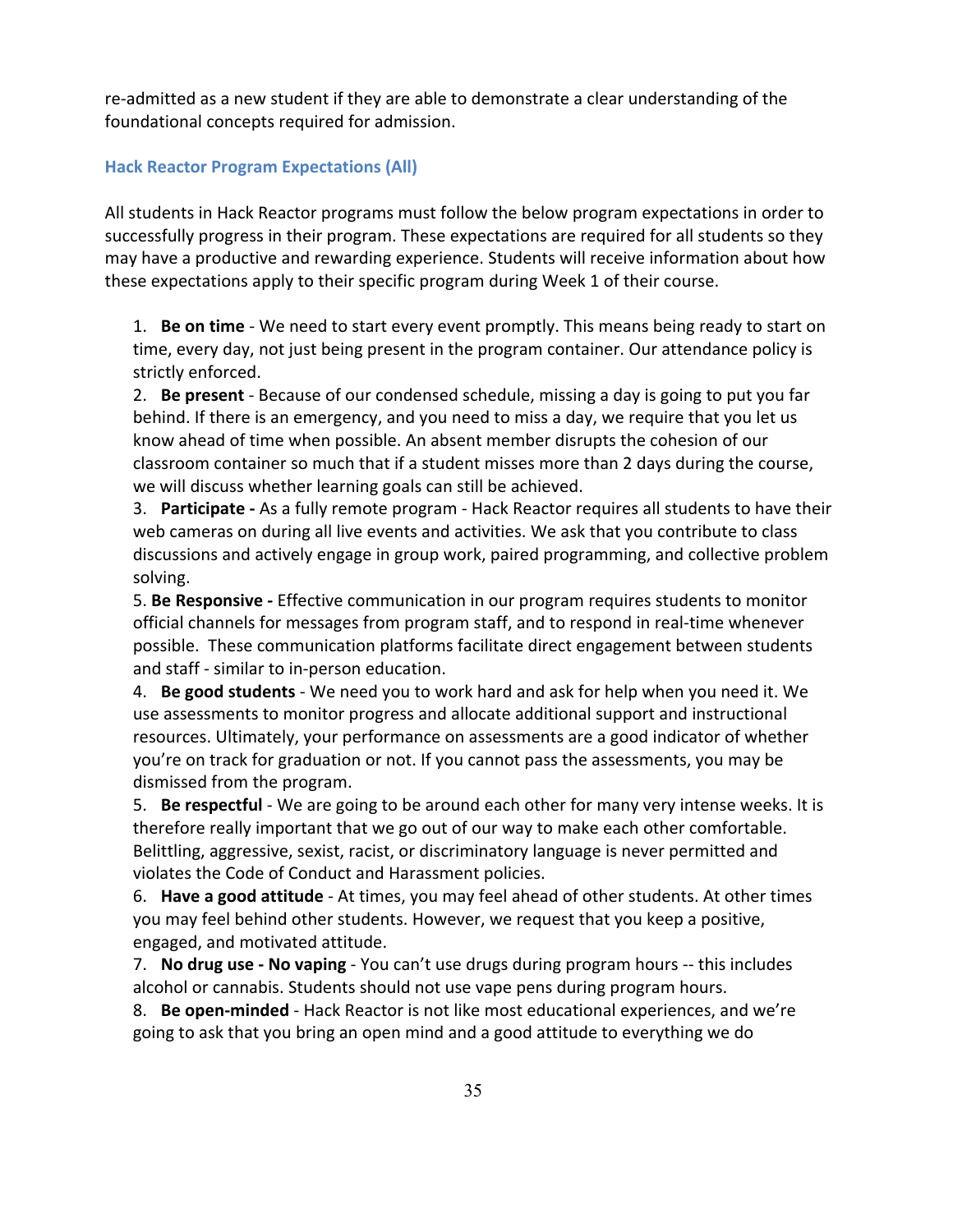together. If you're not sure why we're doing things in a certain way, please let us know, but be prepared to be on board with a plan that you don't fully understand. Trust us.

9. **Take care of yourself** - We don't want you to burn out. Communicate with staff early if you feel like you are struggling or overwhelmed. Take care of your body, be healthy.

10. **Follow the Code of Conduct** - Hack Reactor has a zero-tolerance policy for bullying, harassment, gamesmanship and academic dishonesty.

We look forward to a really productive and educational course! If you feel that you cannot agree to any of the above, let us know and let's talk about it.

# **Military Career Skills Program – Web Development Online Immersive**

# **Technical Competency**

The program features periodic self-assessments that are tested by an automated system and then reviewed and graded by instructional staff. The system identifies students that may be having technical difficulties encouraging them to set up office hours with instructional staff. Additionally, staff will proactively monitor student results and reach out to provide feedback and help students refine their technical strategies.

The program maintains strong accountability and technical standards through two gating assessments that span the first half of the course.

The Front-End Technical Assessment (FE TA) is a half-day coding challenge at approximately a third of the way through the Immersive Program following completion of introductory Front-End course work. The FE TA tests the knowledge and skills developed in the first part of the course. It is a significant portion of the first gating Summary Evaluation, which means failure to perform sufficiently on the Front-End Technical Assessment could result in a Performance Improvement Plan (PIP).

The Server Side Technical Assessment (Server Side TA) is a half-day coding challenge that follows completion of server side course work, before the first half of the immersive. The Server Side TA tests the knowledge and skills developed during the server side portion of the course. It is a significant portion of the second gating Summary Evaluation, which means failure to perform sufficiently on the Server Side Technical Assessment could result in a Performance Improvement Plan (PIP).

# **Soft skills**

Students are regularly graded on a "[no] reason for concern" basis by staff observing students as they collaborate. Students with multiple "reason for concern" notes will be approached with feedback and areas for improvement.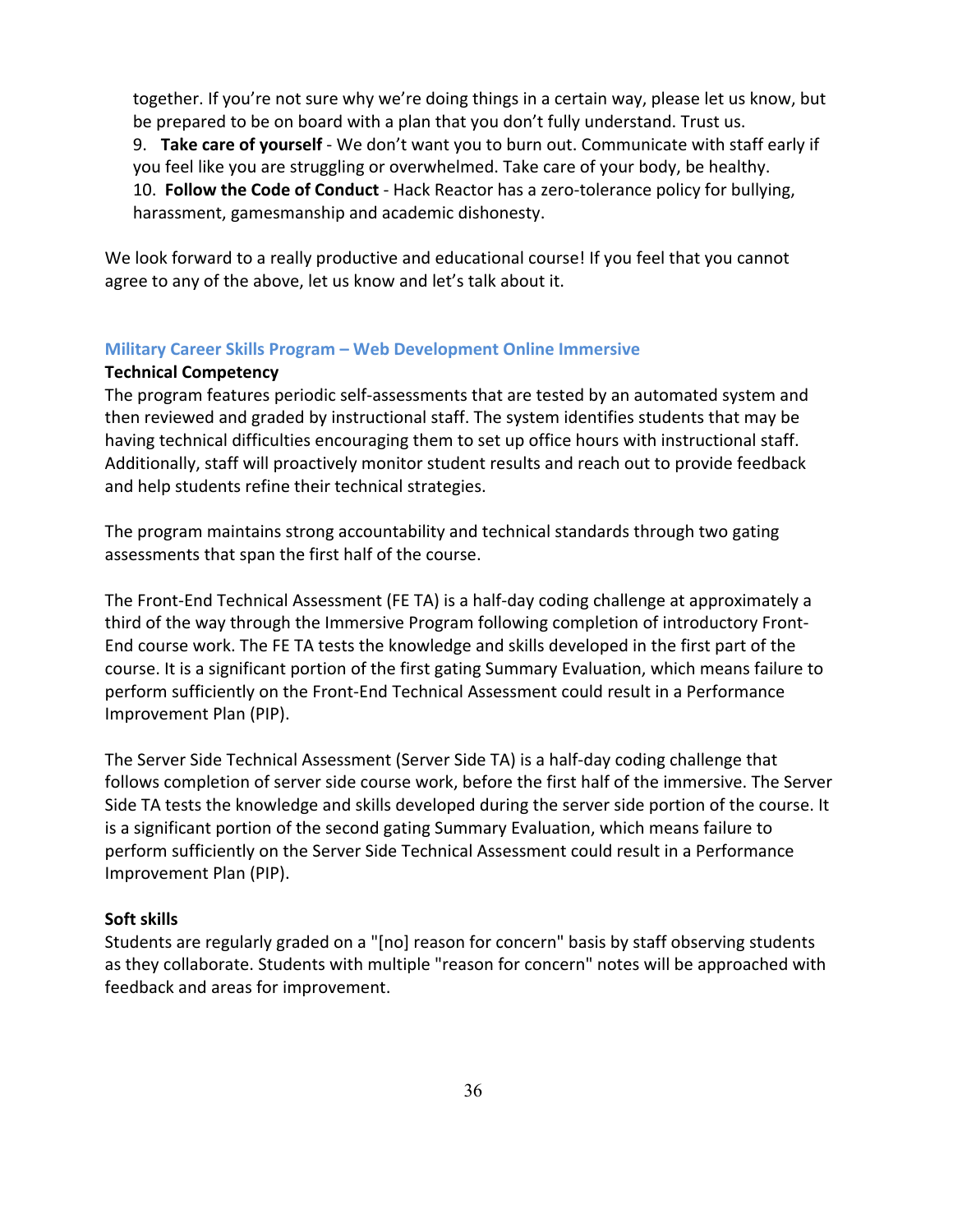## **Summary Evaluations**

Summary evaluations take into consideration technical proficiency, ability to successfully collaborate with pairs and groups, as well as student engagement with classroom requirements and expectations. Performance Improvement Plans are also reviewed during this time if applicable. There are two summary evaluations given after each of the two gating assessments: FE TA and Server Side TA.

#### **Performance Improvement Plan**

At any time during the course students may receive a Performance Improvement Plan (PIP). A PIP outlines and details any technical, soft skills, or professional deficiencies that require immediate improvement along with a plan for improvement, deliverables, criteria and timeline. Failure to meet deliverables and criteria within the timeline can result in enrollment dismissal.

# **Career Services Requirements**

MCSP focuses both on acquiring technical competencies, building an employment portfolio, and preparing to succeed in interviews for roles relevant to the course content. In order to complete the Galvanize MCSP program, a student must participate in the Career Services Program which could include such activities as; complete an **approved resume**; complete an **approved cover letter template**; complete approved **online profile(s)** assigned by Career Services Team; **complete a mock interview** with Career Services Team and **technical interview**  with a designated Instructor.

## **Graduation Standards**

Failure to satisfy Attendance, Technical, and Career Services requirements and/or deliver approved projects can result in dismissal from the program and an inability to graduate from the program. Students that are not on track to graduate will be issued a Performance Improvement Plan (PIP) and given an opportunity to improve their work. Students who do not make progress towards meeting Graduation Requirements after appropriate intervention will be dismissed and will not graduate from the program.

## **STUDENT RECORDS**

Galvanize maintains student financial and academic records in digital format while students are enrolled in school. Upon completion of training, student records are merged and maintained in a digital format for no fewer than the minimum number of years required by law. Galvanize student transcripts are maintained permanently, other student records are maintained for at least six years. Student records are stored within an encrypted records management system using industry-standard security. Only faculty and staff members who use this information in the course of their regular duties are given access to student records.

Graduates of the Immersive programs will receive a certificate of completion. Graduates may request a copy of their certificate of completion by contacting the School Administrator at regulatory@galvanize.com.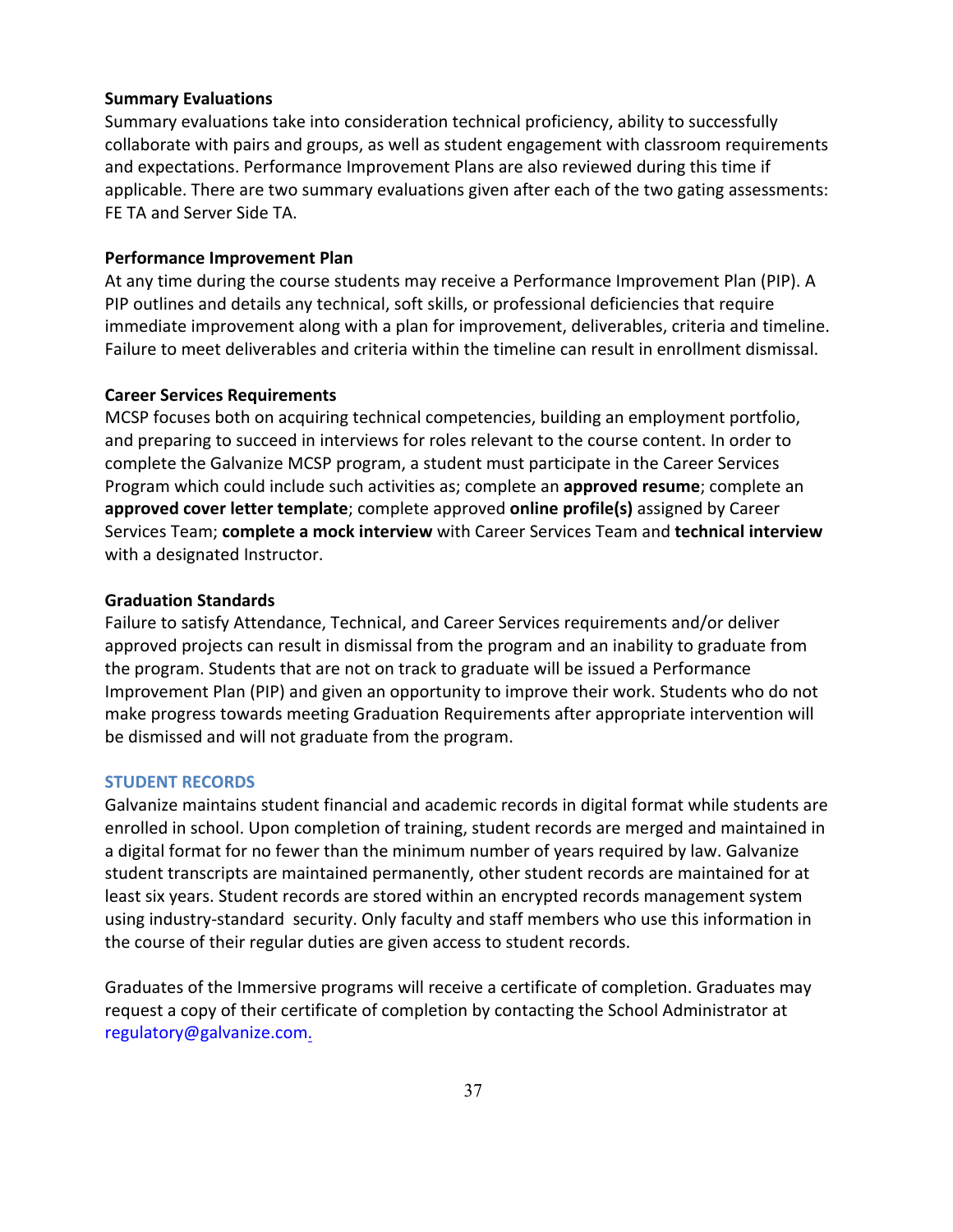#### **STUDENT SERVICES**

Galvanize offers industry connection services to students during their time of enrollment.

**Guest Speakers:** Industry leaders are invited to the program to discuss their careers and trending topics in the field.

**Events:** Several social and networking events are held remotely each session for students to interact with industry professionals, potential mentors and hiring partners, and members of the Galvanize community.

**Learning Resources**: Students are encouraged to utilize the industry-standard cloud-based resources available online. These include Stack Overflow and GitHub. Included in the curriculum is instruction on how to access and properly utilize these resources, which are freely accessible on the internet. After signing their enrollment agreement, students receive an invite to join our GitHub organization via email; if they do not already have an account on GitHub, they will need to sign up for one upon opening the invite link as well. Links to the specific GitHub repositories needed for each module or sprint in the course are included within our LMS platform, Learn.

# **Career Services & Employment Opportunities**

Led by the Career Services representatives for each region, Galvanize provides job search skills programming, develops and manages relationships with external hiring partners, and hosts opportunities for students to actively engage and interview with those hiring partners.

While assisting in the job search, Galvanize makes no guarantee, expressed or implied, of future employment.

While Galvanize does not guarantee any job, credential, salary, or bonus for any graduate of our programs, we note that our gainfully employed graduates tend to fall under the U.S. Department of Labor Standard Occupational Classification (SOC) 15-1250 Software Developers, Programmers, and Testers.

Current law prohibits any school from guaranteeing job placement as an inducement to enroll students. Students who are not authorized to work in the United States will receive placement assistance limited to interview preparation and resume review. Please contact the admissions team for more details at info@galvanize.com

#### **Housing**

Galvanize does not maintain dormitory facilities and does not offer assistance in finding housing. Galvanize does not assist and has no responsibility to find or assist a student in finding housing.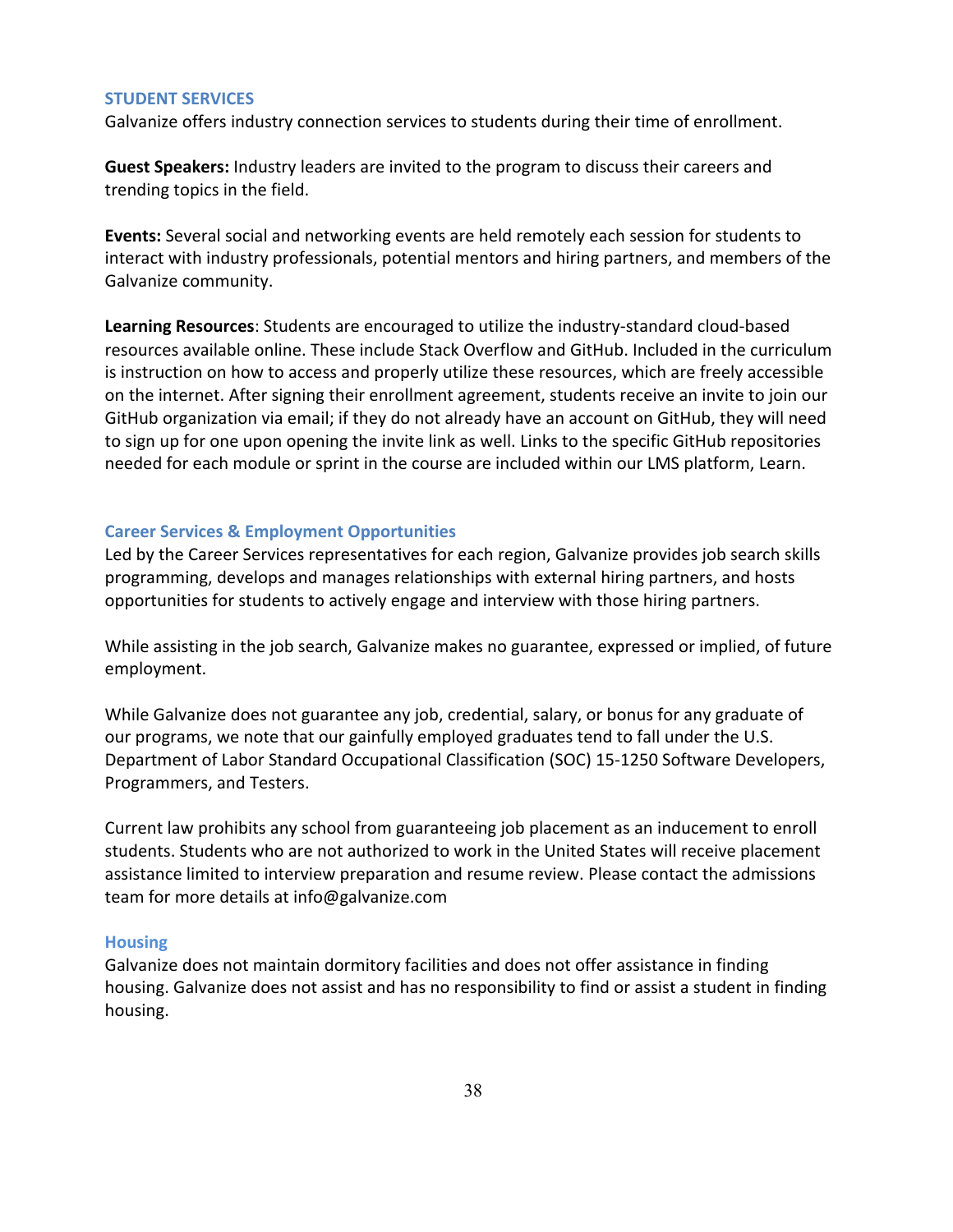# **CODE OF CONDUCT-All PROGRAMS**

Students are expected to act maturely and demonstrate respect for others, for themselves, and to the larger Galvanize community. In order to foster a challenging and safe academic environment, students must:

1. Maintain professional relationships with fellow classmates, colleagues, instructors, guests, etc.

2. Show respect to others, themselves, and to the larger Galvanize community.

3. Be able to process constructive criticism and understand that this feedback is key to their overall learning experience.

4. Understand the impact of their behavior both upon the program and the entire Galvanize community.

5. Be courteous and responsive in dealing with others.

6. Freely accept the responsibility for and consequences of their conduct.

7. Communicate professionally if there are issues regarding conduct of themselves or others.

In addition, the following are not permitted and are subject to disciplinary action:

1. Uncooperative or disrespectful behavior to your fellow classmates, colleagues, instructors, and guests.

2. Disruptive activity that causes the obstruction of the teaching, learning, or administration of Galvanize programs.

3. Acts of falsity including, but not limited to, cheating, plagiarism, forgery, or other forms of academic dishonesty. Submission of false information on program applications or on any financial information submitted to Galvanize. Impersonation of an individual other than yourself or the use of a pseudonym on Galvanize applications or in Galvanize platforms.

4. Use of vulgar, obscene, indecent, inflammatory, or discriminatory imagery or language. This includes any attire or other material that is visible to students and staff on video.

5. Using marijuana, alcohol or illegal drugs during program hours.

6. Violence or threats of violence, or aggression directed towards students, staff members, or any other person within the Galvanize community.

7. Use of discriminatory language.

8. Behavior or language that demeans or excludes students or staff.

9. Illegal activity conducted or discussed on any platforms maintained by Galvanize.

10. Any other violation of published Galvanize policies, rules, regulations, or agreements, including the Galvanize Policy Against Harassment.

Any student may be temporarily suspended or permanently dismissed for violations of the Galvanize Code of Conduct, or program expectations.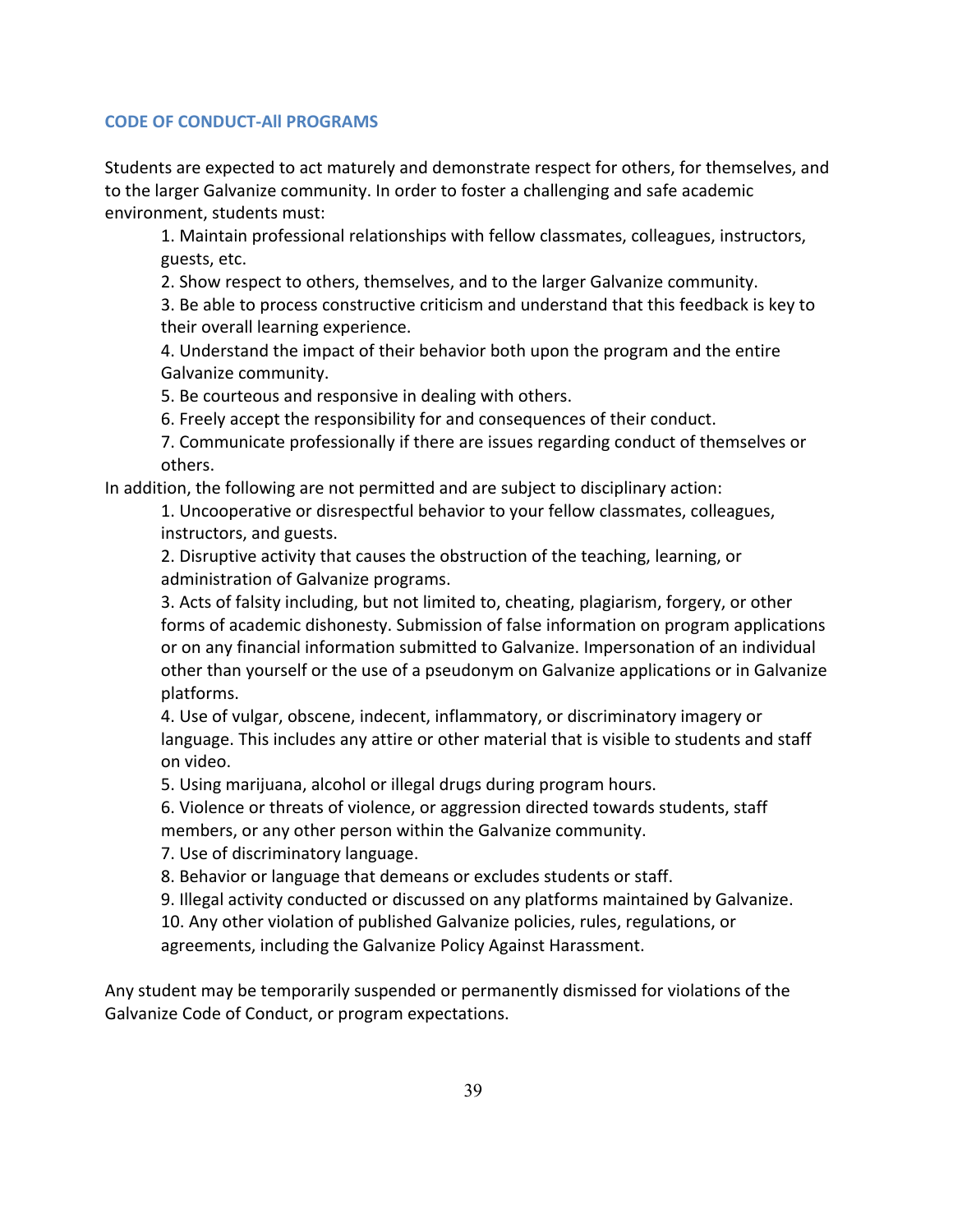## **Policy Against Harassment**

Galvanize welcomes qualified students and employees of any race, color, national or ethnic origin, sex, age, disability, religion, sexual orientation and gender identity to all the rights, privileges, programs and activities generally available through Galvanize. Consistent with its obligations under the law, Galvanize prohibits unlawful discrimination on the bases of race, color, national or ethnic origin, sex, age, disability, religion, sexual orientation, gender identity or expression, or any other characteristic protected by applicable law in the administration of the programs and activities.

Galvanize also prohibits unlawful harassment including sexual harassment and sexual violence.

Harassment includes offensive verbal comments related to gender, sexual orientation, disability, physical appearance, body size, race, religion, sexual images in public spaces, deliberate intimidation, stalking, following, harassing photography or recording, sustained disruption of talks or other events, inappropriate physical contact, and unwelcome sexual attention. Sexual and disruptive language and imagery is not appropriate on any Galvanize platforms.

Students asked to stop any harassing behavior are expected to comply immediately. We expect students to follow these during program hours and class-related social events. Our members, staff, and guests are also subject to this policy against harassment.

If you are being harassed, notice that someone else is being harassed, or have any other concerns, please contact Galvanize faculty or staff immediately. Galvanize faculty and staff will help students contact security or local law enforcement, provide escorts, or otherwise assist those experiencing harassment to feel safe.

# **Discipline**

Violation of the Code of Conduct, Program Expectations or the Policy against Harassment may result in a written warning, but conduct deemed to be sufficiently disruptive or severe, such as harassment, violence, bullying, discrimination, or disrespectful behavior towards another student, staff member, or community member, may result in immediate suspension or dismissal without prior notice.

School officials, in collaboration with instructors, will review each case and make a determination regarding if the behavior violated the above mentioned policies, and possible discipline up to permanent dismissal without the option for readmission.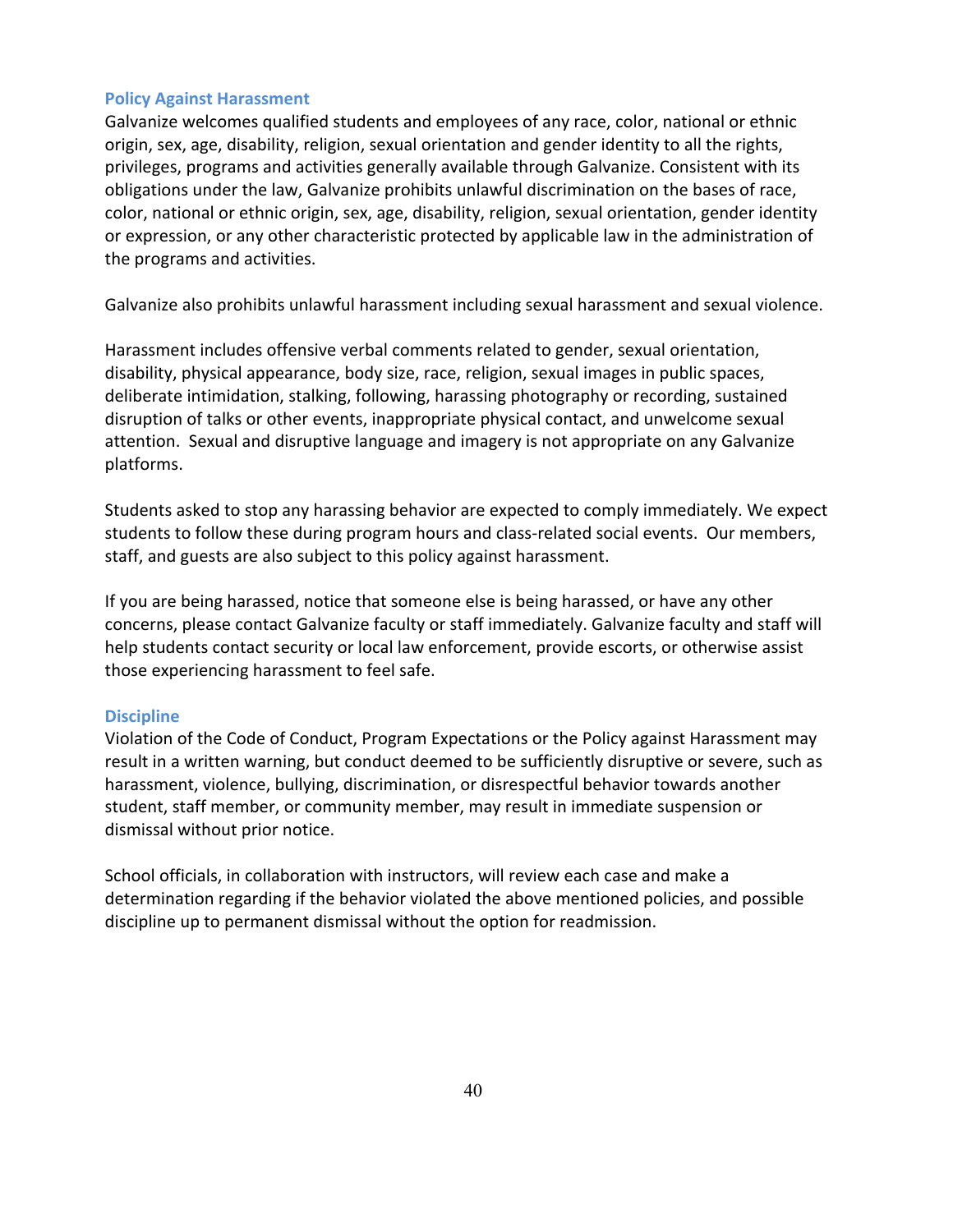# **GRIEVANCES**

# **Stage 1: Informal Resolution**

Basic steps in the informal process include:

- Begin by discussing the matter with the instructional staff, faculty, or person responsible for the class in which the issue originated.
- If the issue is not resolved, the next contact will be the Program Lead to investigate the issue and allegations.
- If you do not know where to begin an informal resolution, the Program Lead can help you identify the appropriate office or individual.

# **Stage 2: Formal Complaint**

If unresolved after following the appropriate informal complaint procedures, the student may choose to have the complaint "officially documented." The student completes the Student Complaint Form located at: https://www.galvanize.com/regulatory-information

The complaint must contain the following information:

- 1. Complainant's name, cohort name, mailing address, email address and telephone number.
- 2. A detailed description of the specific actions that constituted the complaint and the names and titles of those presumed to be responsible or at fault. It is necessary to demonstrate that one has already attempted to resolve the concern through the informal procedures.
- 3. The date(s) of the alleged improper activities or condition developed.
- 4. A list of witnesses, if any, including their contact information and the facts known by each. Documentation that supports the complaint if any exists.
- 5. Dated complaint form completed.
- 6. All communications between the student and Galvanize regarding the formal complaint will be directed to the student's email account provided in the complaint form.

# **Stage 3: Formal Complaint Resolution Process**

Upon submission, the program's Director of Operations or his/her designee will investigate the complaint. The Galvanize staff member will acknowledge receipt of the complaint to the complainant within 3 business days. Complaints will be investigated and resolved within 14 business days of receipt. The staff member will advise the complainant if that timeline will not be met due to extenuating circumstances. If the student is not satisfied with the resolution made by the program's Director of Operations, the student may appeal to the Regulatory Team by emailing: regulatory@galvanize.com

# **Stage 4: Appeal**

Appeals to the Regulatory Team must be received within 5 working days following communication to the Complainant of the resolution. The Regulatory Team may request additional information from the complainant and any involved Galvanize staff. Complaints will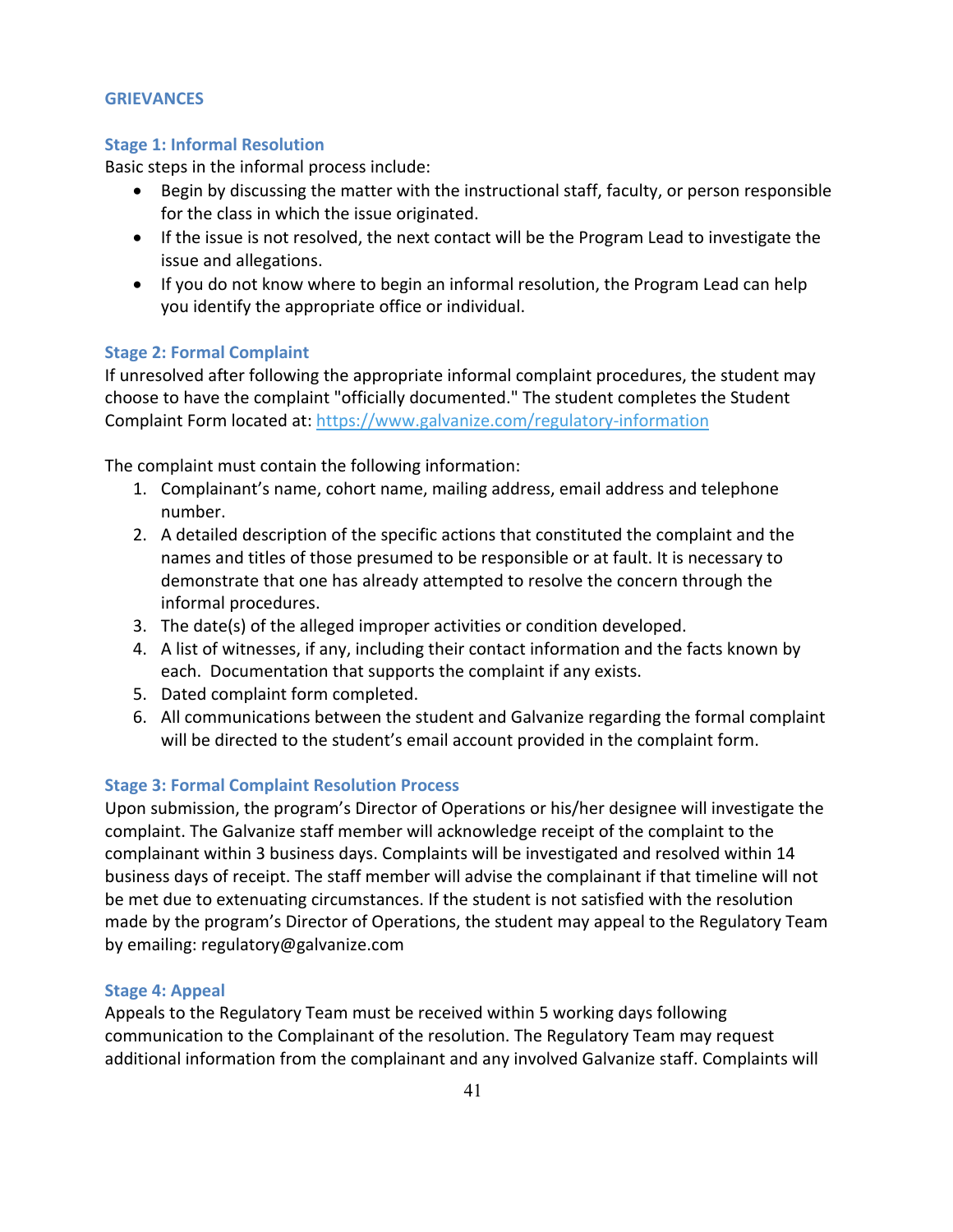be investigated and resolved within 14 business days of receipt. The Regulatory Team will advise the complainant if that timeline will not be met due to extenuating circumstances, and issue a written determination of the appeal that shall be provided to the complainant and the impacted faculty or other individual. The Regulatory Team's determination shall be final.

Attempting to resolve any issue with the School first is strongly encouraged. Student Complaints may be brought to the attention of the Division of Private Occupational Schools online at http://highered.colorado.gov/dpos , 303-862-3001, or 1600 Broadway, Suite 2200, Denver, CO 80202.

Complaints or claims pursuant to §§ 23-64-121(4)(a) or 23-64-124, C.R.S, may be filed in writing with the Board within two years after the student discontinues his or her training at the school, or at any time prior to the commencement of training. Other complaints may be filed in writing with the Board within two years of the date the alleged injury and its cause were known or should have been known. Students must file all complaints in writing. No action regarding third party complaints (a student, enrollee, or parent or guardian of the student or enrollee claiming loss of tuition or fees) is required, except as required by § 23-64-121(4)(a), C.R.S.

# **FACILITIES**

The Galvanize Administrative Office is located at 1644 Platte Street, Denver Colorado, 80202. The main phone number is (303) 749-0110.

The maximum class size is 25. With a student to teacher ratio of 25:1.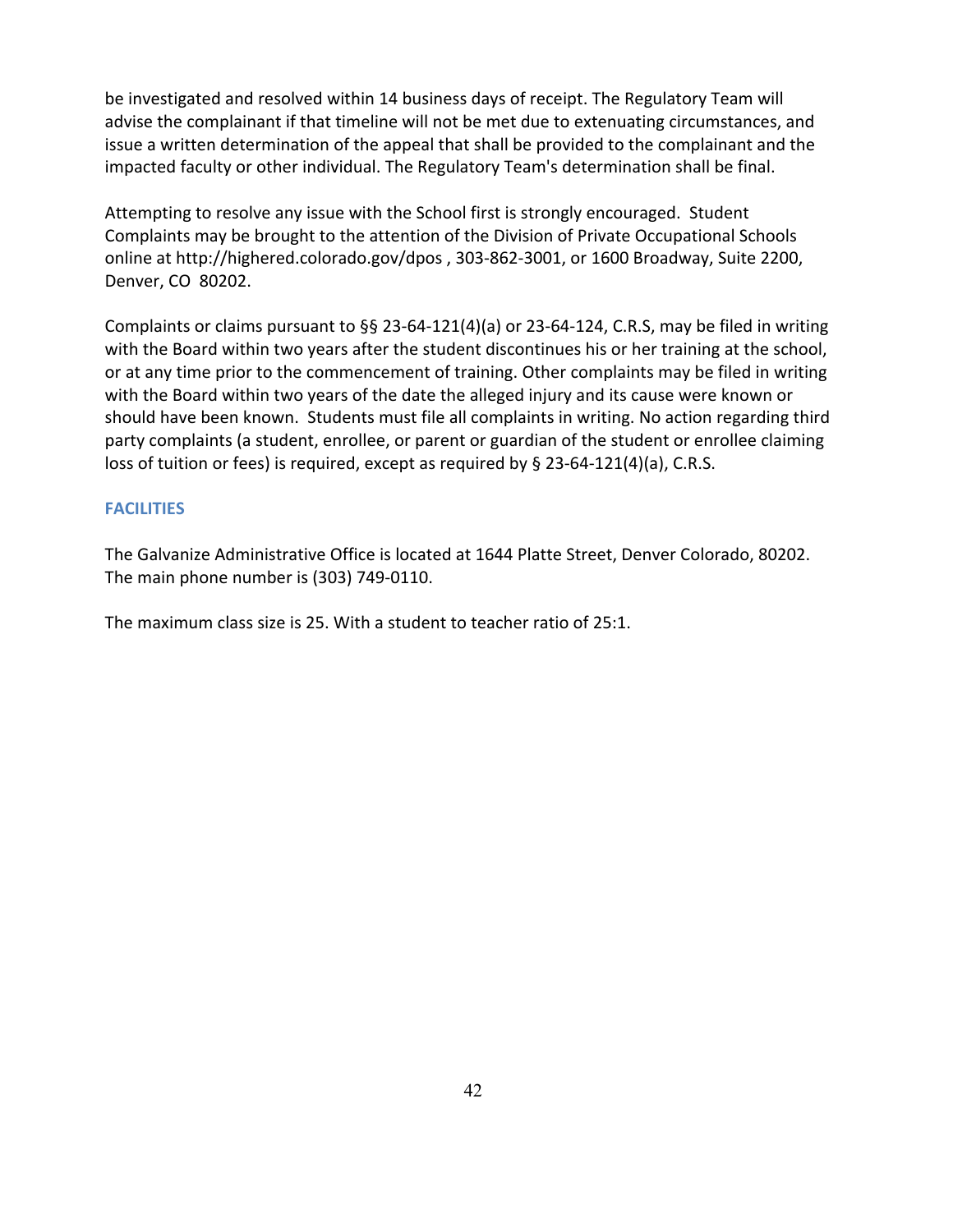# **EQUIPMENT REQUIREMENTS**

# **Hack Reactor Software Engineering Online Immersive Programs**

The Hack Reactor SEI Immersive Programs use a custom learning management platform called Learn, which was built and maintained in-house by Technical Mentors and Core's Infrastructure Team. This helps us improve the platform constantly so we're always working with a better version of the software, and student-tested improvements.

Other software includes Slack, Zoom, GitHub, Google Hangouts, Appear.in, AwwApp, and Repl.it, each supported by their respective companies. These programs are not only well kept with glitches far and few between, but they are all provided at no cost to the student.

Slack and email are the best means of communication to HR staff should there be any issues with Learn2, or third-party software. Students primarily submit their work and assessments through GitHub, though some assignments are submitted via Google Drive. Both technologies allow staff to review and provide instant feedback on student work.

Students are required to provide their own computers for the program. Student computers should support the below specifications. Please note that these are the basic technical specifications, as these are comparable to the equipment currently used in the engineering field.

- Processor: Intel Quad-Core i5 or equivalent (minimum) / Apple M1 or equivalent (minimum)
- Memory: 8 GB RAM (minimum), 16 GB RAM (recommended)
- Storage: 50 GB available space (minimum)
- Peripherals: Working Webcam
- Operating System:
	- o Highly Recommended: Mac OS X (v10.14 minimum, LTS recommended)
	- o Acceptable: Windows 10 with WSL 2
		- § Use an up-to-date version of the WSL2 kernel
			- Turn on "Receive updates for other Microsoft products when you update Windows" in the Advanced options for Windows Update.
		- § We do not provide full instructional support for Windows users.
		- § Our staff can assist with WSL2/Ubuntu related issues, but may be unable to troubleshoot Windows-specific issues.
	- o Acceptable Alternative: Ubuntu Linux (v. 20 minimum)
		- Note that Zoom and other communication apps, webcams, and microphones may be buggy on Ubuntu, and is outside of the control of staff as they cannot support debugging these issues.

In order to ensure student success in the Hack Reactor Program, students must have adequate and reliable access to the internet for the duration of the program. Students must ensure that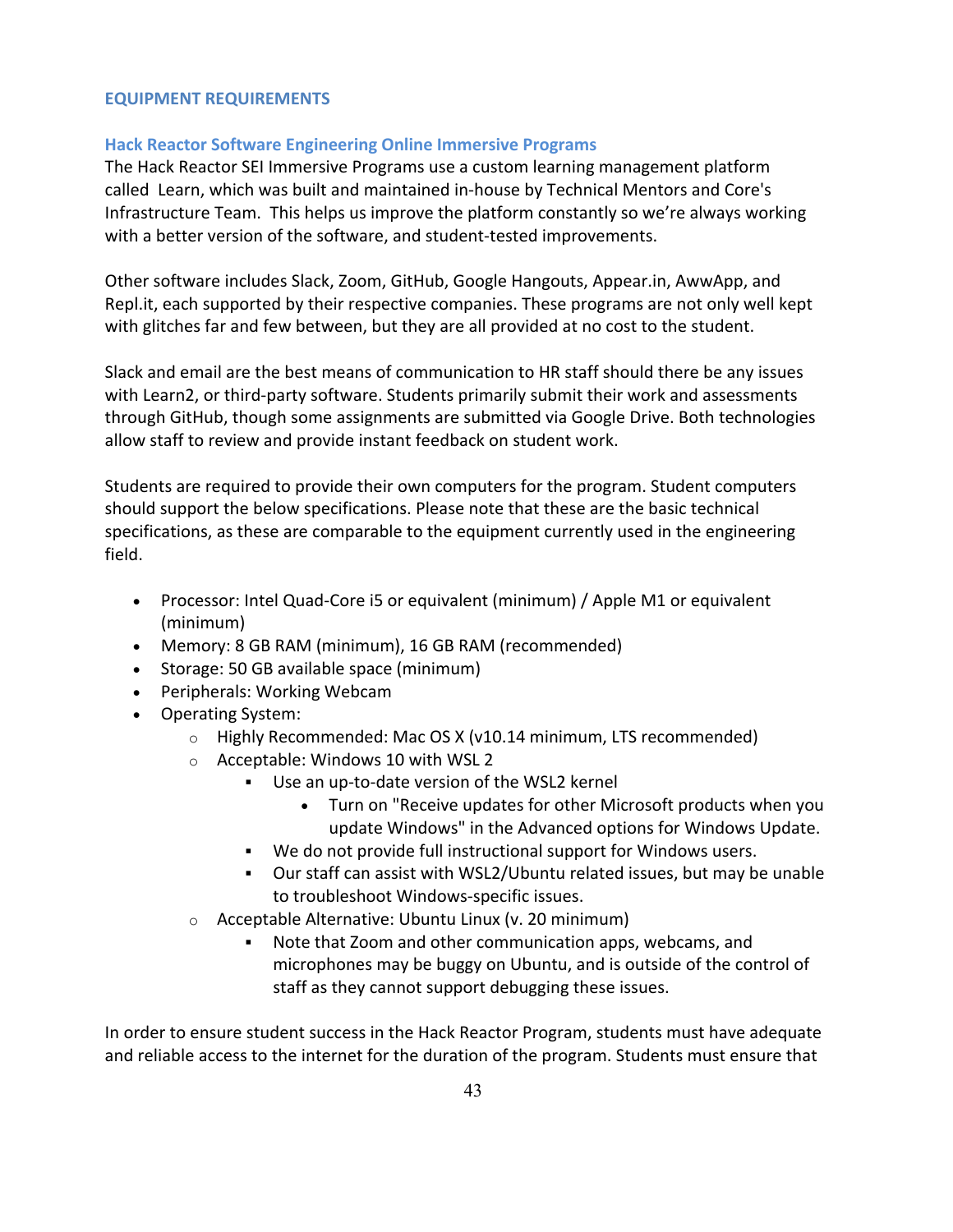they are meeting the technical requirements of their Hack Reactor Program. If a technical issue affects your learning ability in the program, staff will discuss alternatives with you. Additionally, students must actively participate in the program by keeping their webcam on during class time, except in extenuating circumstances (such as inclement weather or power outages).

## **Hack Reactor Software Engineering with JavaScript and Python**

The Hack Reactor Software Engineering with JavaScript and Python program uses a Web-based, custom learning management platform called Learn, which was built and maintained in-house by Technical Mentors and Core's Infrastructure Team. This helps us improve the platform constantly so we're always working with a better version of the software, and student-tested improvements.

Other locally installed software includes Slack, Zoom, GitHub, and Visual Studio Code, each supported by their respective companies. These programs are not only well kept with glitches far and few between, but they are all available to the student at no cost.

Slack and email are the best means of communication to HR staff should there be any issues with Learn, or third-party software. Students primarily submit their work and assessments through Learn, GitHub, and Google Drive. These technologies allow staff to review and provide instant feedback on student work.

Students are required to provide their own computers for the program. Student computers must run the latest version of macOS, Windows 10 Home, or Windows 10 Professional. The computer must have at least 8GB of RAM, 50GB of free hard drive space, a dual-core fourthread processor, and 2.2 GHz processor speed. The student's computer must also have a connected working microphone, speakers, and video camera. Please note that these are the basic technical specifications, as these are comparable to the equipment currently used in the engineering field.

In order to ensure student success in the Hack Reactor Program, students must have adequate and reliable access to the internet for the duration of the program. Students must ensure that they are meeting the technical requirements of their Hack Reactor Program. If a technical issue affects your learning ability in the program, staff will discuss alternatives with you. Additionally, students must actively participate in the program by keeping their webcam on during class time, except in extenuating circumstances (such as inclement weather or power outages).

#### **Meaningful Communication**

Slack allows staff to connect with the students via instant messaging on a real-time basis. This means that there is no lag in messages sent and received. Students are expected to be monitoring their Slack messages during program hours for communications from students and staff. More personal interactions, whether one-on-one discussions, small group sessions, or live Q&As with the entire class, are done face-to-face via Zoom where the faculty and students have an opportunity to let their personalities shine. Video chats require full participation and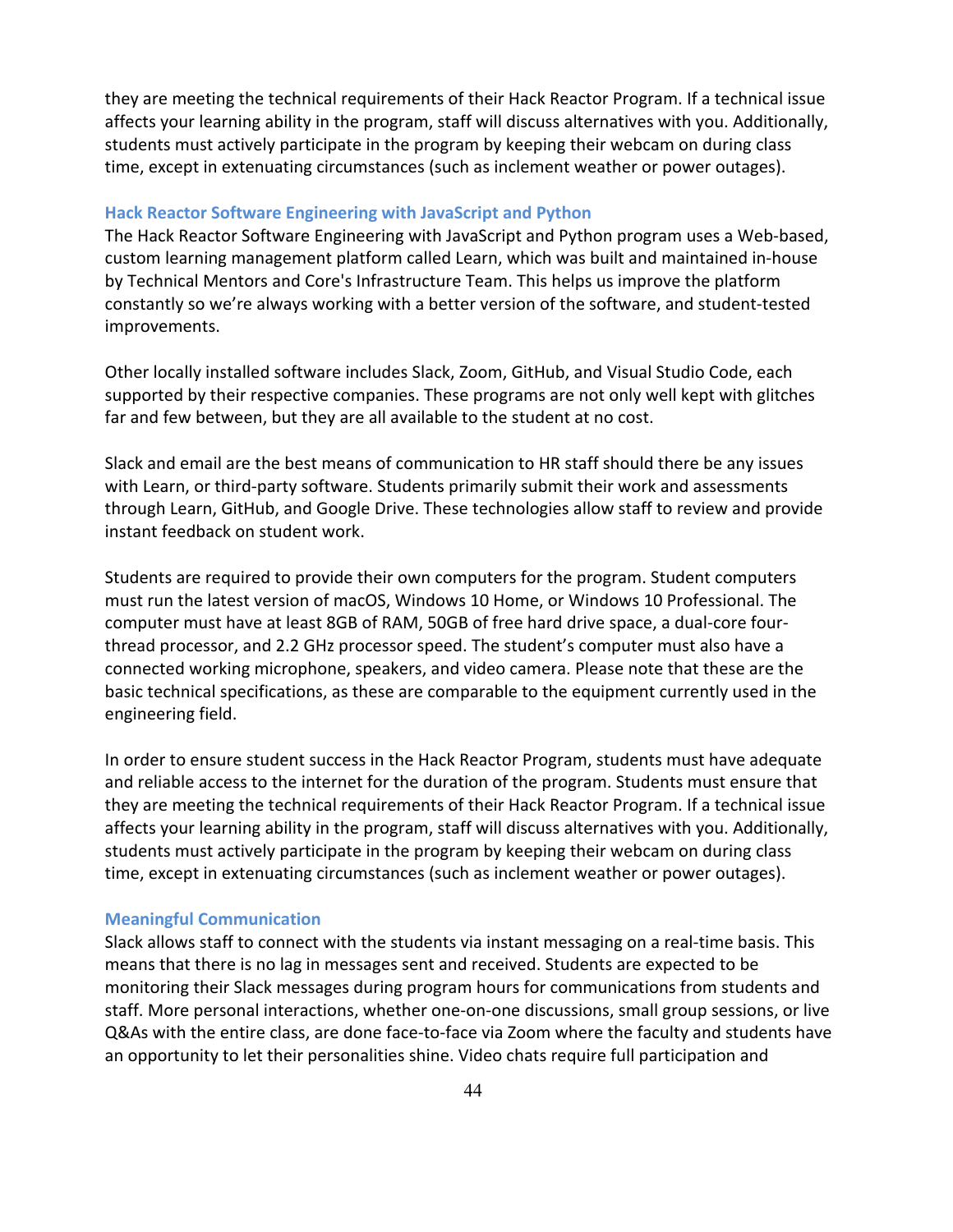engagement. This holds students accountable for their own learning and allows staff to identify any gaps in a student's understanding of the course materials. We also provide remote Help Desk support that allows students to quickly receive one-on-one support from staff if they need help or have questions about an assignment or concept via video chat.

# **Military Career Skills Program – Web Development Online Immersive**

Students are required provide their own computers for the program. Student computers should support the below specifications. Please note that these are the basic technical specifications, as these are comparable to the equipment currently used in the engineering field.

- **Processor:** Intel Dual-Core i5 or equivalent (minimum)
- **Memory:** 8 GB RAM (minimum), 16 GB RAM (recommended)
- **Storage:** 50 GB available space (minimum)
- **Peripherals:** Working Webcam
	- o **Operating System:**
	- o **Highly Recommended:** Mac OS X (v10.14 minimum, LTS recommended)
	- o **Acceptable:** Ubuntu Linux (LTS minimum)
	- o **Highly Discouraged:** Windows 10 compatible with WSL 2
		- § We do not provide full instructional support for Windows users.
			- § Our Staff will not troubleshoot Windows-specific issues.

# **PROPRIETARY MATERIALS**

Any and all educational materials provided or furnished to students, electronically or otherwise, by Galvanize during the course of, or in furtherance of the student's participation in the Program ("Materials") belong to Galvanize and/or its licensors. Galvanize reserves all rights in the Materials and grants students a limited license to use the Materials during the period of their enrollment. Students understand and agree that they have no rights to any Materials, and agree that they will not reproduce or disseminate the Materials or use the Materials other than in accordance with their Student Enrollment Agreement.

# **RECORD RELEASE POLICY**

Galvanize ensures the security and privacy of student records as set forth below and in accordance with its Privacy Policy. As such, requests from third parties may require a written release from the student in order to disclose personal information. Exceptions to the requirement of a written release include situations in which Galvanize must release record information as part of its operations and in which the requested information is an item that Galvanize has designated as releasable without written consent.

Galvanize may release record information without a written release to individuals or organizations that fall into the below categories.

• Staff, instructors, or other individuals employed by Galvanize that have a legitimate interest in the record information in order to complete functions of their jobs.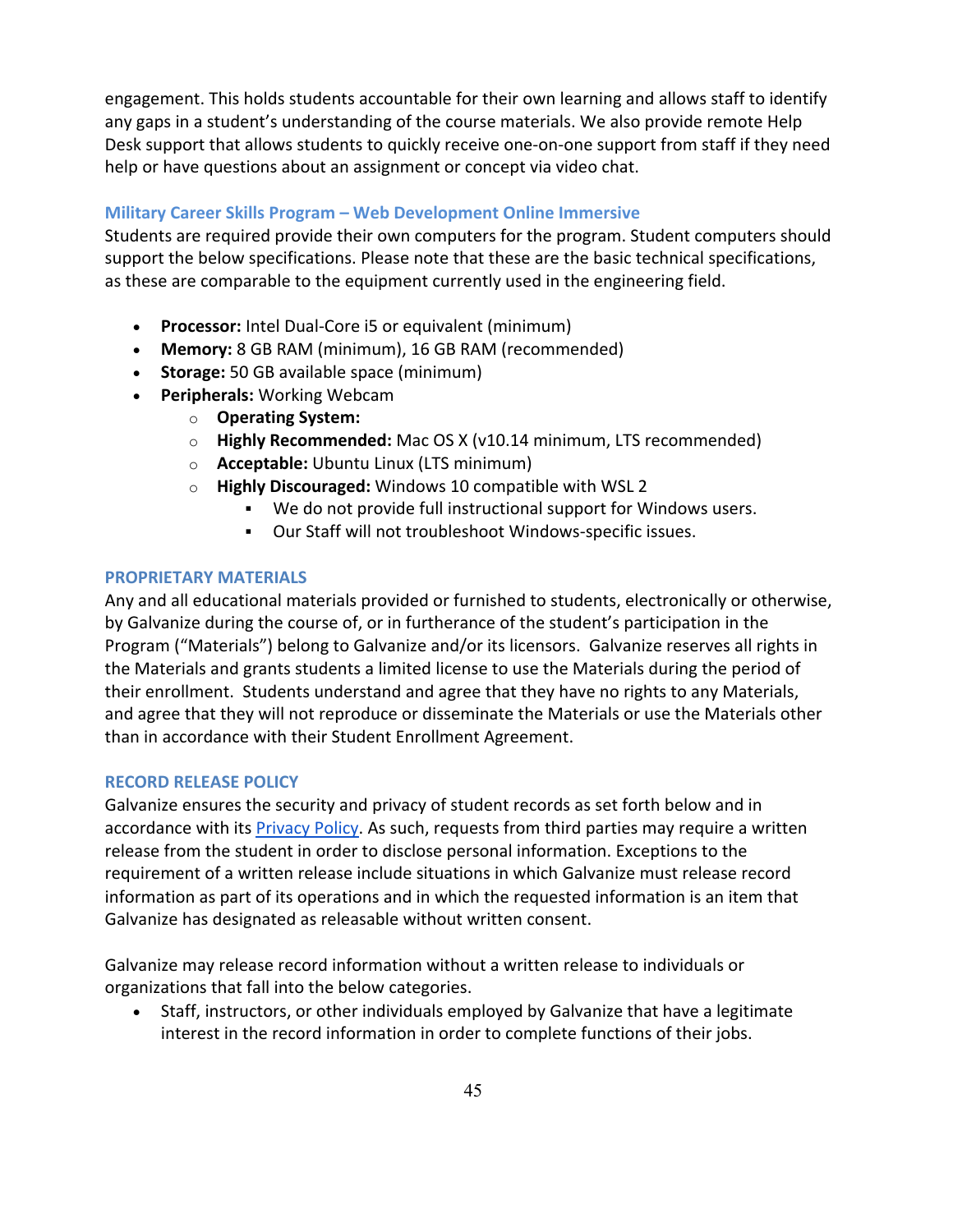- Officials of a state or federal regulatory body in compliance with an audit or other legal requirement.
- Third party service providers with which Galvanize has contracted to provide services.
- Officials related to a health or safety emergency.

The below items have been designated as information that Galvanize may disclose at its discretion. Information outside of the below list requires a written release from the student prior to disclosure to a third party. Galvanize will not provide information in response to employment recommendation requests outside of the below items, regardless of if a written request is submitted.

- First name
- Last name
- The name of the Program you attended
- Program completion status
- Dates of attendance

Students may request a copy of their student record by emailing regulatory@galvanize.com. Galvanize will only release the below items to students who request a copy of their student record.

- Transcript
- Enrollment Agreement
- Completion Certificate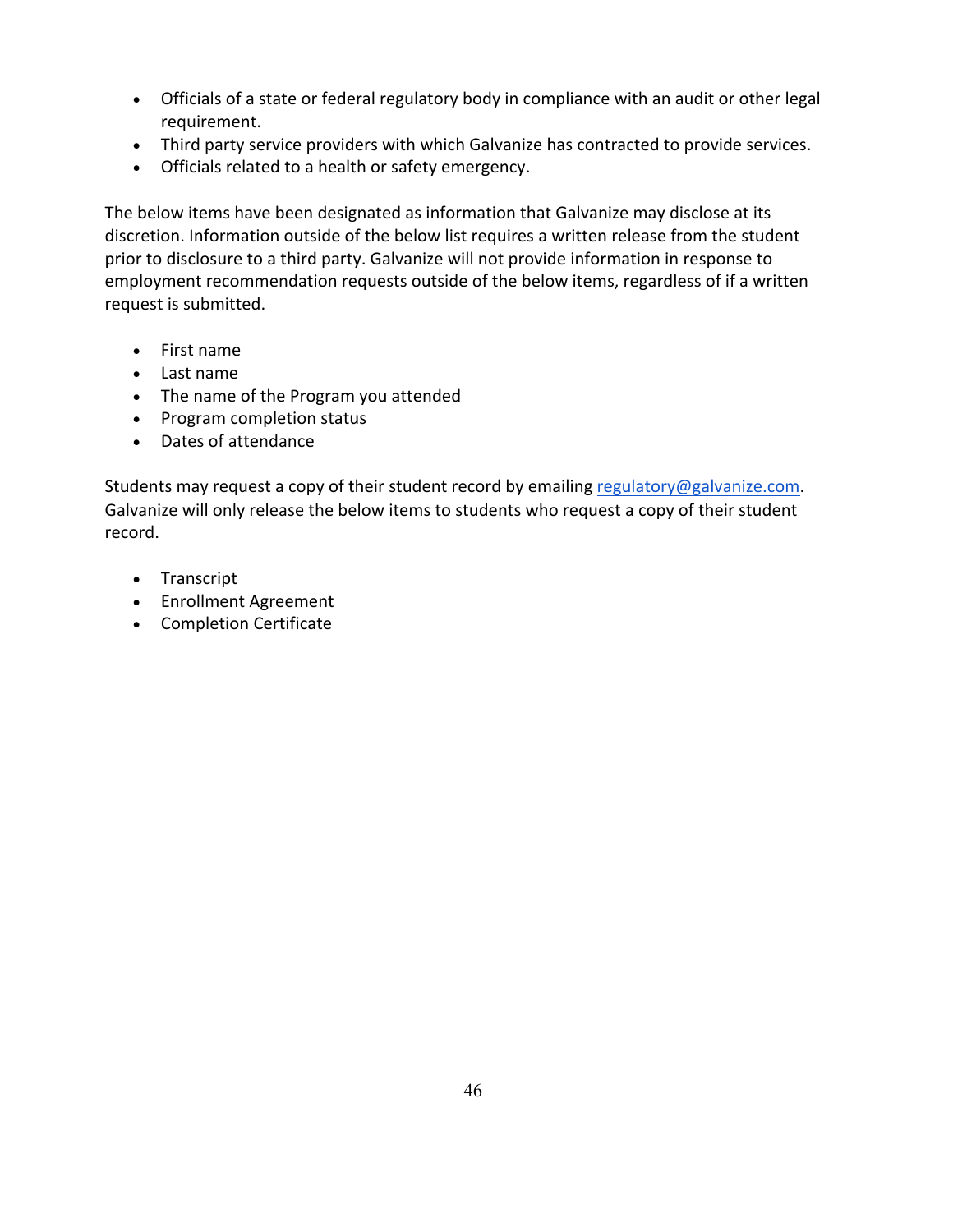## **COURSE DESCRIPTIONS**

# **Hack Reactor Software Engineering Online Immersive Programs**

#### **Algorithms**

Students will learn a process for writing solutions to complex computational problems. A tool for visualizing chess board positions will support students in exploring the classic 'N-Queens' algorithms problem.

# **Authentication**

Students will learn the basics of web security and user authentication by implementing a secure login system in a web application.

# **Blue Ocean**

Blue Ocean is a workplace simulation that mimics a small Agile software engineering environment. This is a greenfield group thesis project where emphasis is placed on team dynamics, Agile practices, Github workflows and modern development and deployment workflows, while introducing user acceptance and client/developer relationships. At the start of the week-long project, students join Blue Ocean Consulting and are introduced to a client who needs an application developed for them. Students must work closely with their team and with the client to ensure that the project is scoped properly and delivered on time using an Agile workflow.

# **Browser Apps, jQuery, and AJAX**

Students will learn about HTTP, RPCs, REST, and the other mechanisms of how internet traffic is transmitted and digested. Using jQuery, students will practice getting data from a server without a page refresh by building an application that interfaces with the Parse API as a backend.

## **Career Week**

During this week, students will learn how to search for and apply to software engineering jobs. Students will learn about the entire job-search process from cover letters and phone screens to salary negotiations and offer letter reviews, all the while finalizing their professional portfolio, practicing their interviewing skills and brushing up on fundamental computer science and problem-solving concepts most likely to be found in modern software engineering job interviews. During the latter part of the week, students will begin applying to their very first software engineering positions with the support of their fellow cohort mates, and guidance from their instructional staff.

#### **Databases**

Students will store data persistently using the languages provided by database packages, including both traditional relational models (e.g. SQL) and more recent non-relational technologies (known commonly as "NoSQL"). Students will also learn to build their own ORM, a technique for shortening the gap between in-memory programs and the Database interface.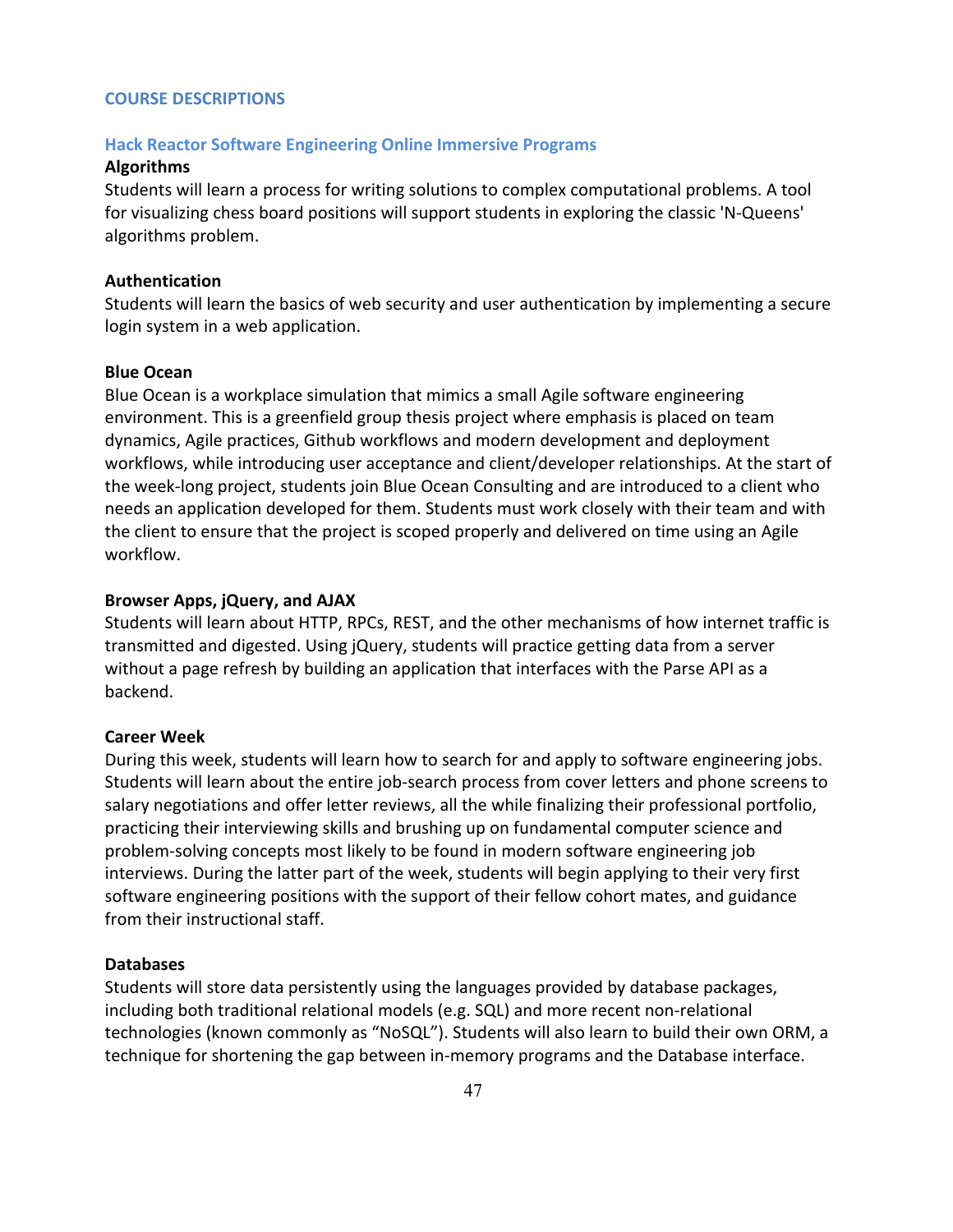# **Data Modeling and Classes**

By implementing basic data structures like stacks and queues, students will learn some of the fundamentals of software engineering, including abstraction and data modeling, as well as how those tools are used in a complex application. Students will also dive into standard code sharing patterns, including object-oriented classes and mixins, and 5 different class instantiation patterns available in JavaScript.

# **Data Structures and Complexity Analysis**

Students will dive into advanced data structures by learning to build and implement hash tables, graphs, trees and linked lists while leveraging Big O Notation to assess and describe the computational complexity of the methods associated with each of these data structures. Students will complete this module understanding advanced data structures and be equipped to select the right data structure for solving a problem with a deep understanding of how to assess time complexity tradeoffs.

## **ES6, APIs, and React**

Students dive into the largest codebase yet, building a video player using the popular React library and features in the latest major version of JavaScript: ECMAScript 6. Students will learn how to think about web apps as components and gain more exposure sending AJAX requests to REST APIs by populating their applications with real data from YouTube.

# **Front-End Capstone (FEC)**

Students will be formed into working groups and develop features for a complex web application designed using a service-based architecture. Students will emulate the day-to-day work of a software engineer and learn about project management, group dynamics and collaboration, product design, software architecture design, and production-level systems. Students will complete this project with a thorough understanding of how front-end engineering teams work together to build complex web applications.

## **Full Stack Overview**

Students will revisit all of the technologies and concepts they've learned thus far in the course and put it all together in the form of a full-stack JavaScript web application. Students will learn how to holistically design and craft a full-stack application using the design patterns, frameworks, libraries and tools they've seen up to this point.

#### **Inheritance Patterns**

Students will learn about class inheritance and how to implement subclassing for instantiation patterns covered earlier in the course. Students will do so by writing a graphical, in-browser application that makes use of various object-oriented code sharing patterns.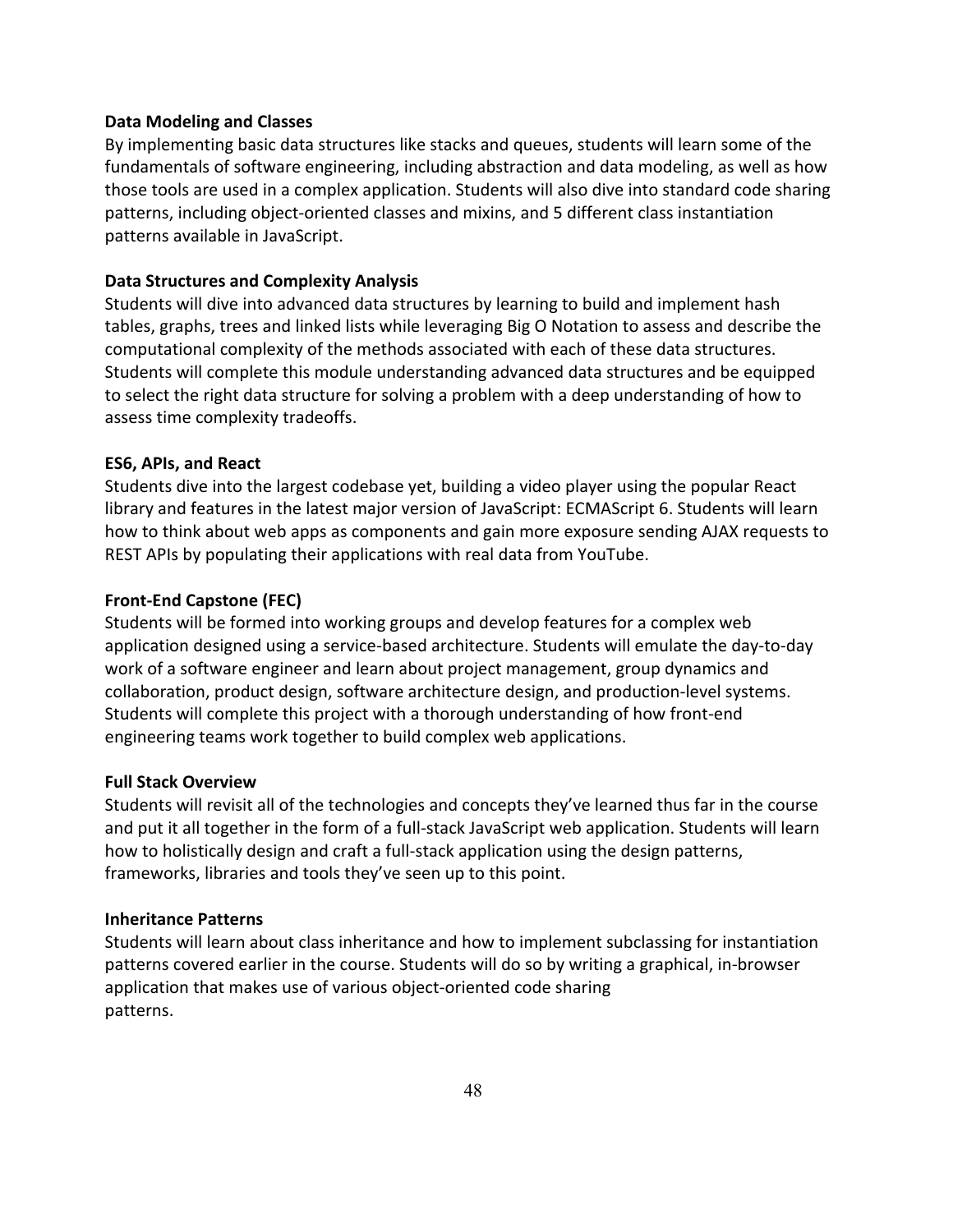## **Mini Apps I**

Students will practice the rapid development of miniature web applications to perfect the skill of connecting together the front-end and back-end, all while learning to adapt to the time constraints commonly found during software engineering job interview processes.

# **Minimum Viable Product (MVP) – Project**

Students will build their final project of the course by following the MVP mindset – Minimum Viable Product. Ambitious time constraints will be placed upon students to build fully functional software that meets specifications that they design. Students will apply the experiences they had from previous projects to set and meet goals, following project management standards and sound software architecture design principles.

# **Orientation & Precourse Review**

Students will get acquainted with their fellow cohort mates and learn the structure and rules of the Hack Reactor Software Engineering Immersive at Galvanize while reviewing the Pre-Course curriculum at lightning speed. Students will revisit scopes, closures, and the keyword "this" modules.

## **Professional Resume**

Students will learn how to write a professional resume and best present their skills and projects. By the end of this module, students will have completed the first draft of their software engineering resume that they will continue to refine with feedback from instructional staff each week until completing the course.

#### **React with Redux**

Redux is a popular state management library, often coupled with React in larger, more complex applications. Students will gain comfortability with refactoring a codebase to use a technology that helps reduce complexity and technical debt.

#### **REST & CRUD**

Students will gain a deeper understanding of the design patterns used in server-side code by implementing an API that complies with REST principles. For the first time, students will write front-end and back-end code, learning to plug together all the usual facets of modern web applications.

#### **Servers and Node**

Students will build a custom backend in Node.js to replace the Parse API from the codebase used in a previous module. Students will learn the ropes of Node.js, routing, and how to debug server-side code effectively.

# **System Design Capstone (SDC)**

Students will be formed into working groups and be tasked with taking a front-end project to full back-end functionality and scale. Through learning about the principles of large-scale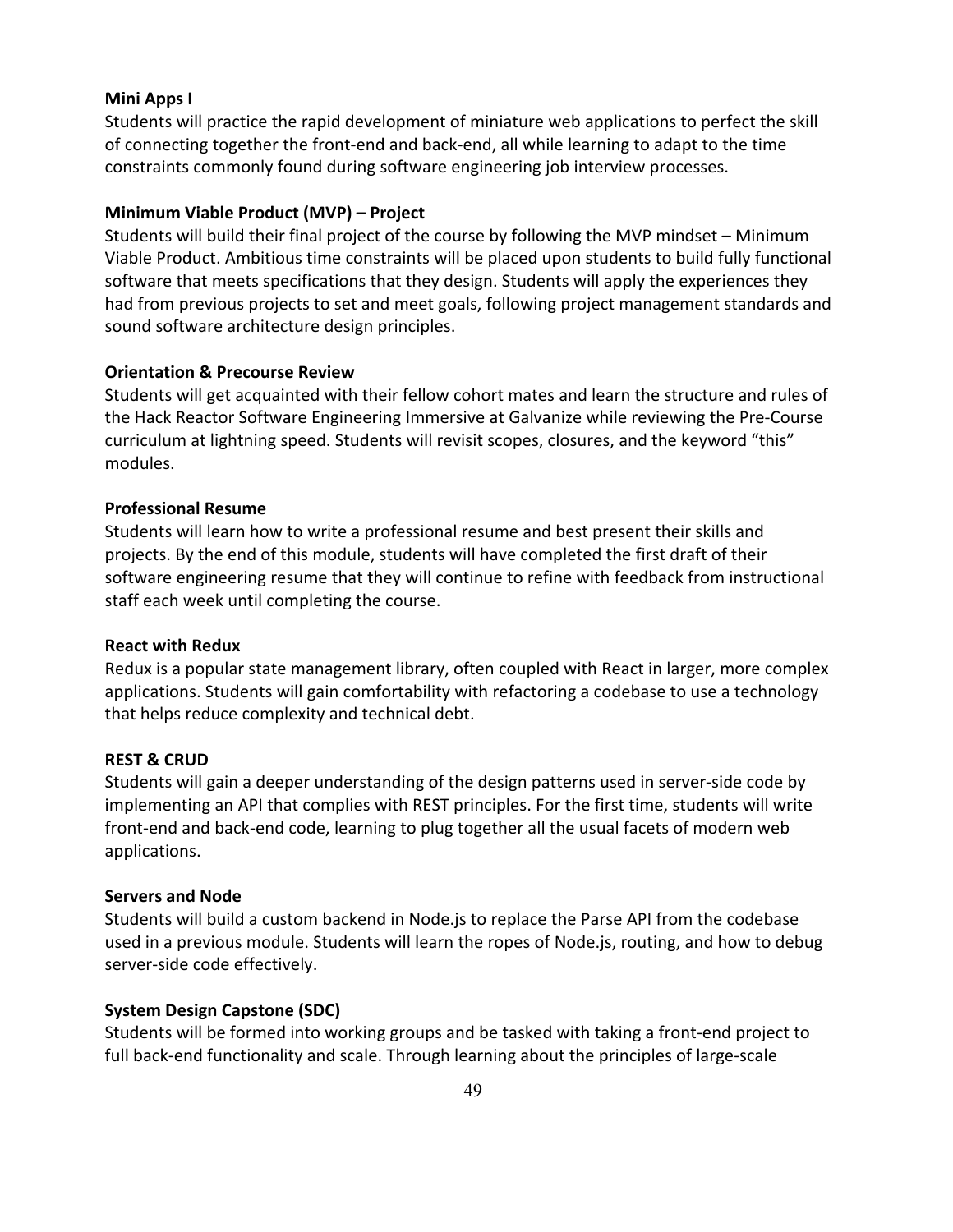systems design, students will explore how engineering teams prepare and launch software at scale to millions of users. By utilizing stress testing, students will tweak and optimize their web applications at every identifiable bottleneck (from user page load to database query) to create high-performing software while replicating the processes of a production-grade engineering organization. Students will complete this project feeling prepared to participate and contribute to a real, world-class engineering team.

# **Technical Assessment**

Students will undergo a day-long coding challenge that tests the skills and knowledge that they were expected to master during the first half of the course. This assessment contributes as a significant portion of the Summary Evaluation, which means failure to perform sufficiently on the Technical Assessment could result in a student being unable to proceed with the remainder of the course.

# **Hack Reactor Software Engineering with JavaScript and Python**

## **Built-in Structure Values and Basic Algorithms**

Almost every computation in software engineering is an algorithm. Some algorithms, like sorting and searching, are well known and studied. The feature logic for software applications are also algorithms. Combining the study of what a programming language can do with the study of how to do it is the secret to all modern software. This foundational section focuses on the what and how of imperative programming languages.

# **Career Week / Hiring Sprint**

During this week, students will learn how to search for and apply to software engineering jobs. Students will learn about the entire job-search process from cover letters and phone screens to salary negotiations and offer letter reviews, all the while finalizing their professional portfolio, practicing their interviewing skills and brushing up on fundamental computer science and problem-solving concepts most likely to be found in modern software engineering job interviews. Throughout this sprint, students will be preparing to apply to software engineering positions with guidance from their instructional staff.

# **Custom Application Protocols and WebSockets**

The WebSocket protocol introduced in 2011 created a new opportunity for Web application developers to create what appeared to be real-time applications in Web browsers. This section introduces the extensions to Web browsers and server-side technologies to handle full duplex communication between a Web client and a Web server.

# **Custom Types and Structures Exception Handling**

Though the first two weeks of the course have been using custom types, this section formalizes the study of them with how custom types are defined, allocated, initialized, and used through the running life of a computer program. Custom types are also the foundation of a robust exception-handling strategy which must be in place to properly respond to human interaction.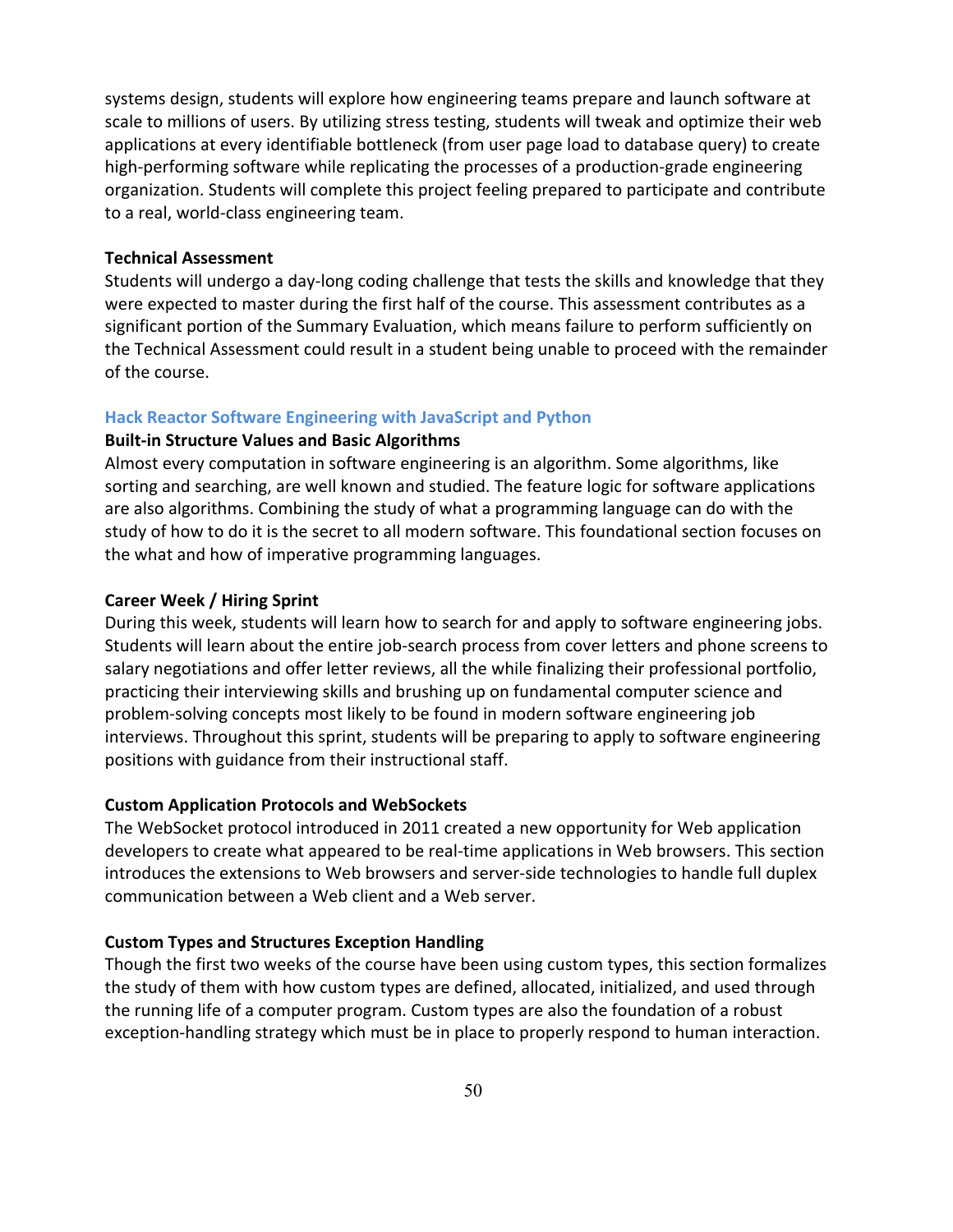## **Data Access Patterns**

While representational state transfer was the *de facto* design standard for Web applications for many years, the deep permeation of high-speed internet for Internet users has introduced alternatives to the systems by which applications can access the data they need to power their graphical human interfaces. This section introduces the setup, configuration, and access of technologies that provide alternative data access patterns.

## **Data Storage Patterns**

Up until this point, the only persistent data store used has been a traditional relational database management system. Modern systems design provides more flexibility to the ways in which data is persisted. This section introduces document-oriented databases and persistent data streams with the ways that they can meet the demands of rapid application development in contemporary software development efforts.

# **Formal Data Structures and Algorithms**

A common challenge in interviews for software engineering jobs is to solve one or more algorithmic coding challenges. This section gives students strategies for identifying and solving different types of algorithmic problems encountered in software engineering interviews.

# **Microservices and System Design**

The introduction of Infrastructure as a Service (IaaS) through cloud providers such as Microsoft Azure and Amazon Web Services allowed software engineers to reexamine the architecture of traditional Web applications. Leveraging design patterns from service-oriented architectures, a new system design model emerged, that of the microservice. This section extends the student's knowledge of domain-driven design to domain-driven architecture through the use of modern containerization and scaling tools.

#### **Module 2 Orientation**

Students will get acquainted with the goals of each section of Module 2: data access, front-end development, microservice architecture, system design, custom application protocols, and full duplex Web communication.

## **Module 3 Orientation**

Students will get acquainted with the goals of each section of Module 3: data storage, formal data structures and algorithms, deployments, and networking

# **Module and Develop Environment Orientation**

Students will get acquainted with their fellow cohort members and learn the structure and rules of the program. Students will set up and use their software development environment to initiate and modify a full-stack application. Students will be introduced to the performance objectives of the module.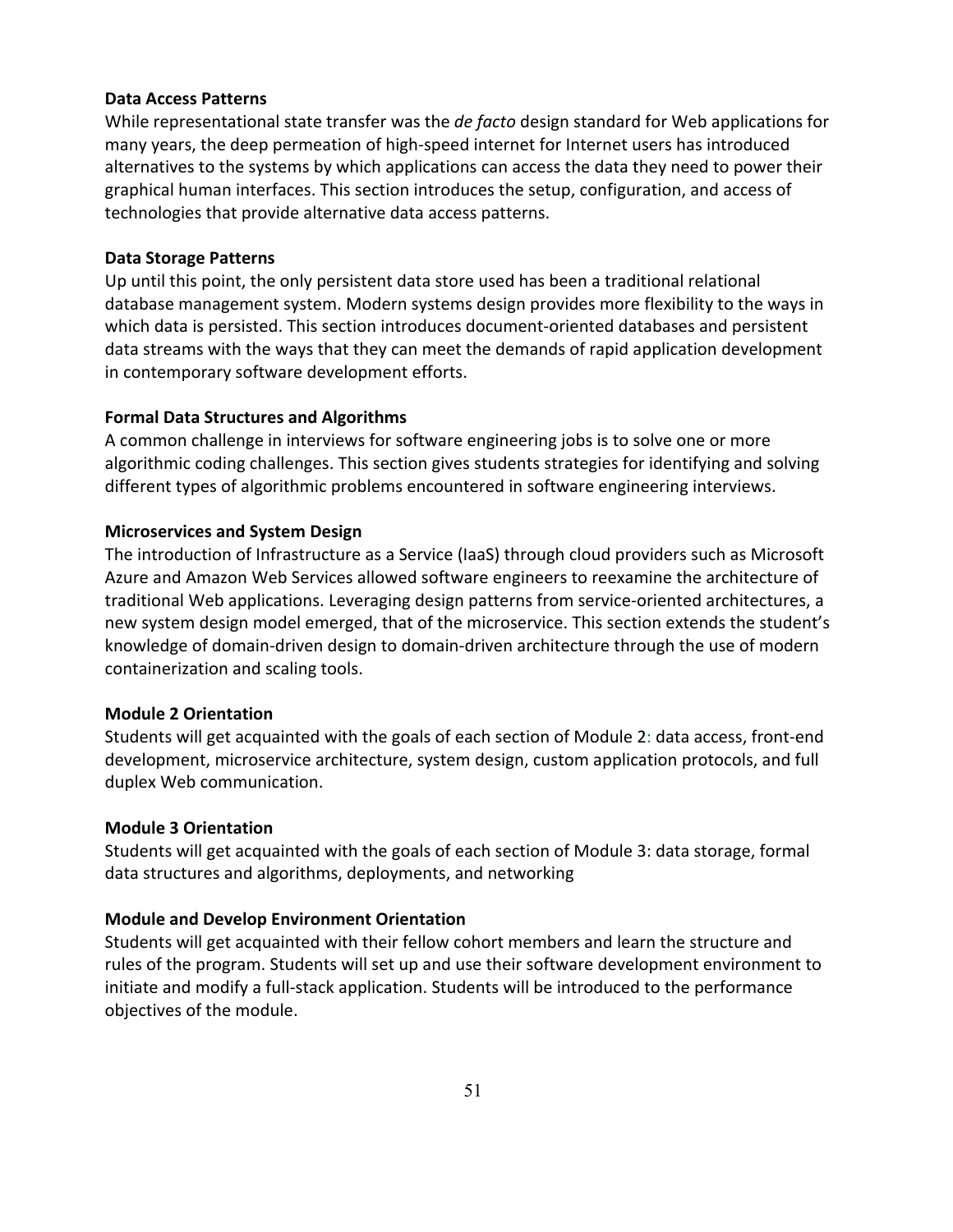## **Object-oriented Programming and Domain Modeling**

Many programming languages support the object-oriented programming paradigm, a way to organize functionality and data that represents abstracted concepts from the real world. Frontend programming technologies are almost exclusively built using object-oriented principles.

#### **Project Alpha**

Students will revisit all of the technologies and concepts they've learned thus far in the course and use software requirements to put it all together in the form of a three-tier Web application with complex business logic.

#### **Project Beta**

Students will revisit all of the technologies and concepts they've learned thus far in the course and use software requirements to put it all together in the form of a three-tier Web application with complex business logic.

#### **Project Gamma**

Students will revisit all of the technologies and concepts they've learned thus far in the course and use software requirements to put it all together in the form of a three-tier Web application with complex business logic.

# **React and Front-end State Management**

Spurred by the introduction of Google Chrome 2008, the focus of the Web browsers shifted from HTML rendering speed to code-on-demand execution speed. Once the focus shifted, Web applications bifurcated to front-end and back-end, with React becoming the dominant frontend library after its release in 2013. This section introduces modern React development with the Redex Toolkit and the appropriate API design needed to build compelling and responsive front-end applications.

# **Real-world Deployments and Securing Networks**

Getting production-ready applications into production is the goal of every software engineering team. Doing that reliably and consistently has created interdisciplinary roles such as DevSecOps and site reliability engineering. This section introduces the best practices for getting code from a software developer's computer into a secured production environment using automation through continuous integration and delivery, deployment, and scaling.

#### **Security and REST Introduction**

The World Wide Web is one of the most successful examples of distributed computing ever created. The fundamental design that allows for its success is the *representational state transfer* architectural pattern and, specifically, its implementation through *hypermedia as the engine of application state*. Using these patterns, students will design and implement a resource-centric Web application with a persistent data store.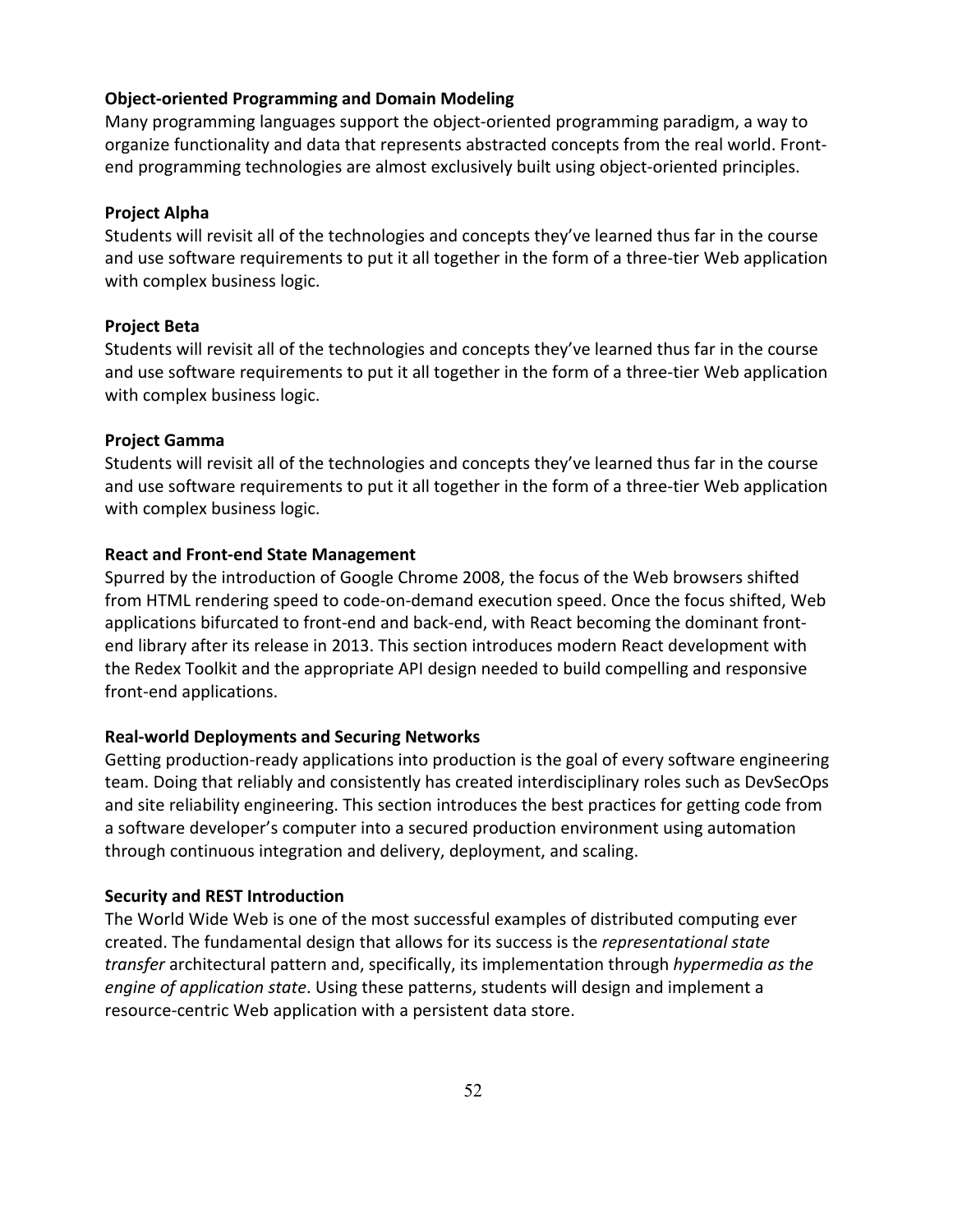# **Summative Assessment 1**

Students take three summative assessments, each one consisting of a full-day coding challenge designed to gauge a student's comprehension and ability to work on a multi-tier Web application. In this coding challenge, students are provided a code base and a list of requirements to develop additional functionality that will demonstrate their ability to create new and modify existing code to affect the functionality of the computer application, and integrate all components together in a multi-tier Web application.

# **Summative Assessment 2**

Students take three summative assessments, each one consisting of a full-day coding challenge designed to gauge a student's comprehension and ability to work on a multi-tier Web application. In this coding challenge, students are provided a code base and a list of requirements to develop additional functionality that will demonstrate their ability to create new and modify existing code to affect the functionality of the computer application, and integrate all components together in a multi-tier Web application.

# **Summative Assessment 3**

Students take three summative assessments, each one consisting of a full-day coding challenge designed to gauge a student's comprehension and ability to work on a multi-tier Web application. In this coding challenge, students are provided a code base and a list of requirements to develop additional functionality that will demonstrate their ability to create new and modify existing code to affect the functionality of the computer application, and integrate all components together in a multi-tier Web application.

# **Military Career Skills Program – Web Development Immersive**

## **Orientation**

Students will get acquainted with their fellow cohort mates and learn the structure and rules of the Military Career Skills Program - Web Dev Immersive at Galvanize

#### **Basic JavaScript**

Students will establish a strong foundation from which to build advanced programming skills by learning proper terminology, practicing accurate technical communication, and building syntax fluency through extensive hands-on practice with writing javascript code.

#### **Intro to HTML, CSS**

Students will learn how to design and construct a web page using HTML and CSS according to best practices.

# **Command Line & Version Control**

Students will learn how to utilize the command line interface built into the developer environment to navigate through the file system, utilize and install software tools, and incorporate version control to a development workflow.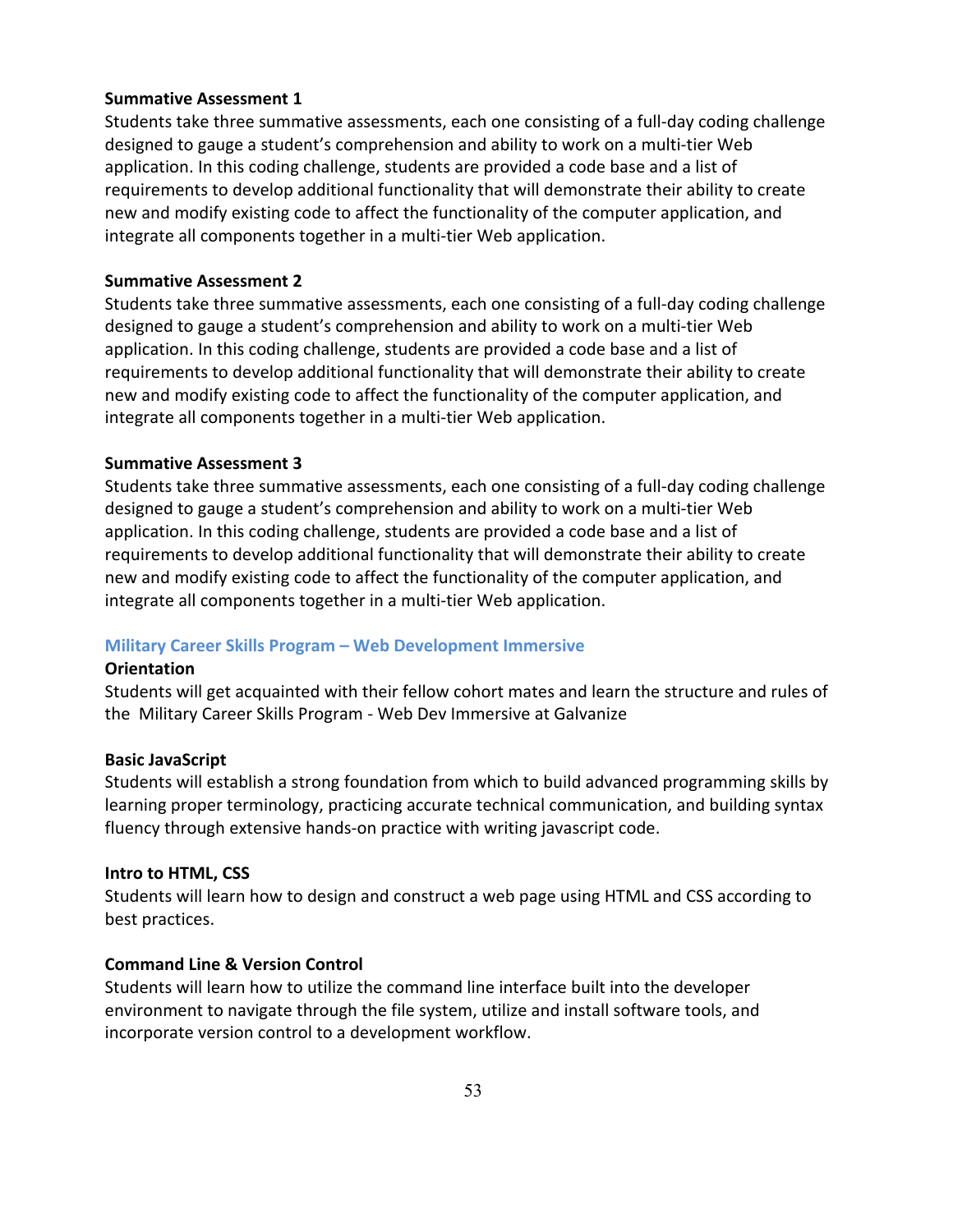# **Building a Basic JavaScript Application**

Students will learn how to think like a developer by applying problem solving processes to break down high level requirements into working code. Students will be given a series of high level features that build upon each other and are of increasing complexity, by the end they will have built a working application from scratch given only high level feature specifications.

# **The DOM API**

Students will be continuing to add to their growing JavaScript capabilities by learning to use The DOM API in order to perform advanced traversal and manipulation of an HTML document through several exercises gaining a deep understanding of browser rendering, consequences of object creation on memory usage, and techniques to improve efficiency.

## **Event Listeners**

Students will build upon their DOM manipulation knowledge by learning to handle DOM events caused by user interaction and manage data flow between user events in JavaScript. Students will also get hands-on experience working with the 'this' context, higher order functions, and JavaScript callback patterns, all critical components of advanced JavaScript codebases.

## **Basic Browser Application – Project**

Students will embark on their first solo project. Given an empty project folder, students will build an application utilizing all of the skills obtained in previous lessons in order to meet high level project specifications. Students will exclusively write application code for use in client side environments, designing and creating software that utilizes advanced JavaScript concepts, DOM API, HTML, CSS, and clean code practices.

#### **JavaScript Libraries**

Students will be introduced to a popular JavaScript library and will then dive into an existing code base to complete advanced functionality requirements. Students will rely on library documentation to accomplish the tasks, a critical skill for successful software development. Students will learn the importance of code organization, contributing to existing code bases and navigating complex code.

#### **Async Code Execution & JavaScript Event Loop**

Students will work through deeply nested asynchronous code, manage data flow between asynchronous functions and learn to think like the JavaScript interpreter to build a much more nuanced and sophisticated mental model of how JavaScript code is executed.

#### **AJAX and HTTP**

Students will be learning the concepts of AJAX and getting practical experience making browser based external HTTP requests to open web API's.

#### **JavaScript Hackathon**

Students will pick from a list and research a previously unknown open source library and build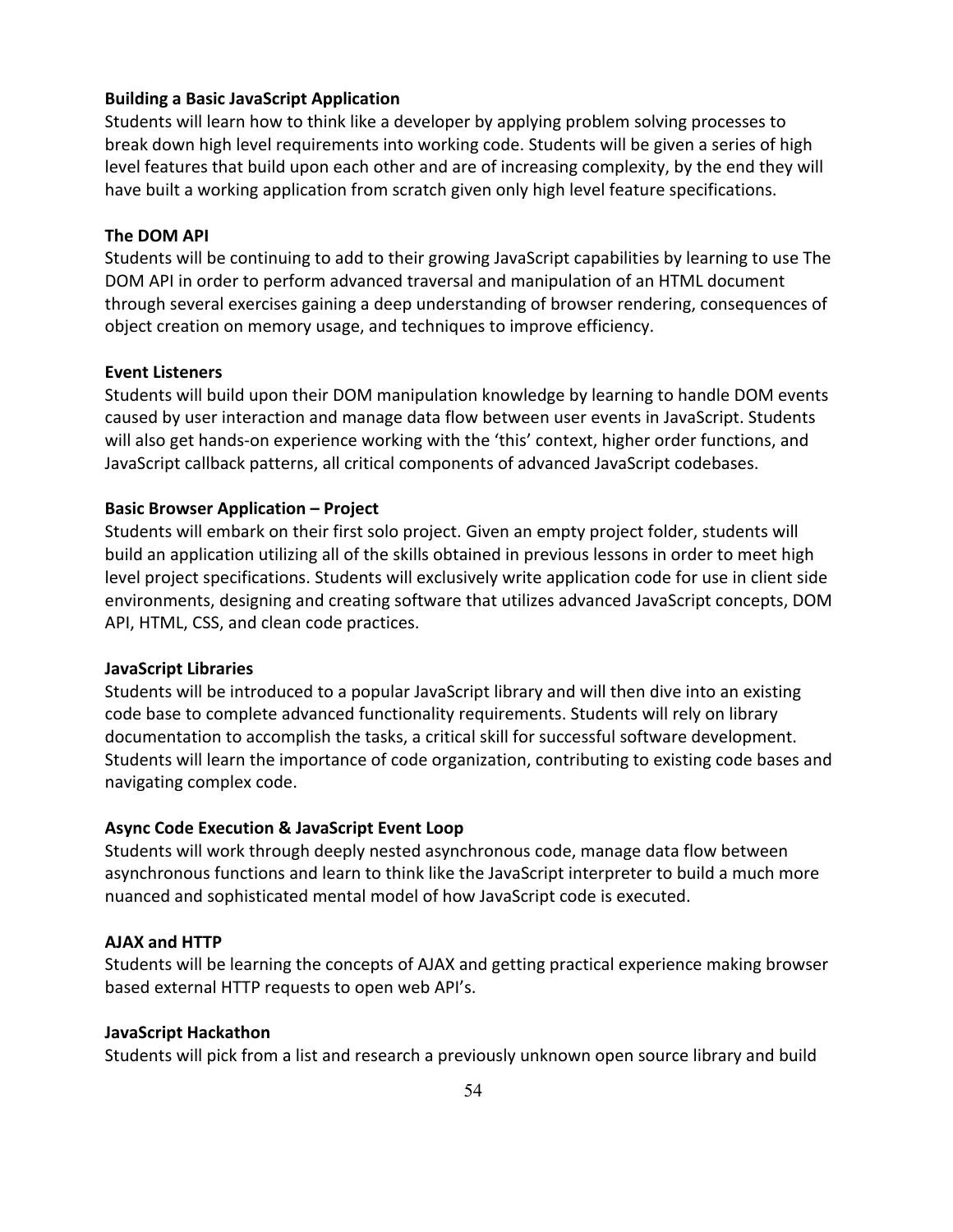an application around it that they design under extremely tight time constraints. Students will be exposed to the documentation style, coding philosophy, structures, and patterns of that library.

# **Front-end Project and Review**

Students will work solo to scope out, design, and create a small highly interactive application. Time constraints on students are once again tight and students will have to set appropriate goals and timelines. Students will have the foundation for growth in future projects when a more formalized process for project scoping and management is introduced. Finally, students will have several review workshops and Q&A sessions around all covered topics in the program.

# **Front-End Technical Assessment**

Students will revisit all of the technologies and concepts they've learned thus far in the course and put it all together in the form of a full-stack JavaScript web application. Students will learn how to holistically design and craft a full-stack application using the design patterns, frameworks, libraries and tools they've seen up to this point.

# **Servers and Node**

Students will build their first HTTP server using Node.js, and later a server framework, and will integrate a client side system, and persistent storage with their server side application. Students will be able to use Node.js, routing, and know how to debug server side code effectively. Students will also learn and begin applying ES6+ syntax into their JavaScript.

# **Databases**

Students will store data persistently in databases using query languages. Students will also learn the components of business rules, distinguish between data and information, how to translate those rules into a schema, how to design a schema, and how to build a database to those specifications.

# **RESTful APIs and CRUD**

Students will create their own RESTful API. Students will design and implement a database, a RESTful server and configure and connect the database to the server in order to deliver full CRUD functionality to the client side. Finally students will refactor their application and deploy it to a production environment.

# **MVP Project and Review**

Students will build an application following the MVP mindset – Minimum Viable Product. Ambitious time constraints will be placed upon students to build fully functional software that meets specifications that they design. Students will apply the experiences they had from previous projects to set and meet goals, following project management standards and sound software architecture design principles. Finally, students will have several review workshops and Q&A sessions around all covered topics in the program.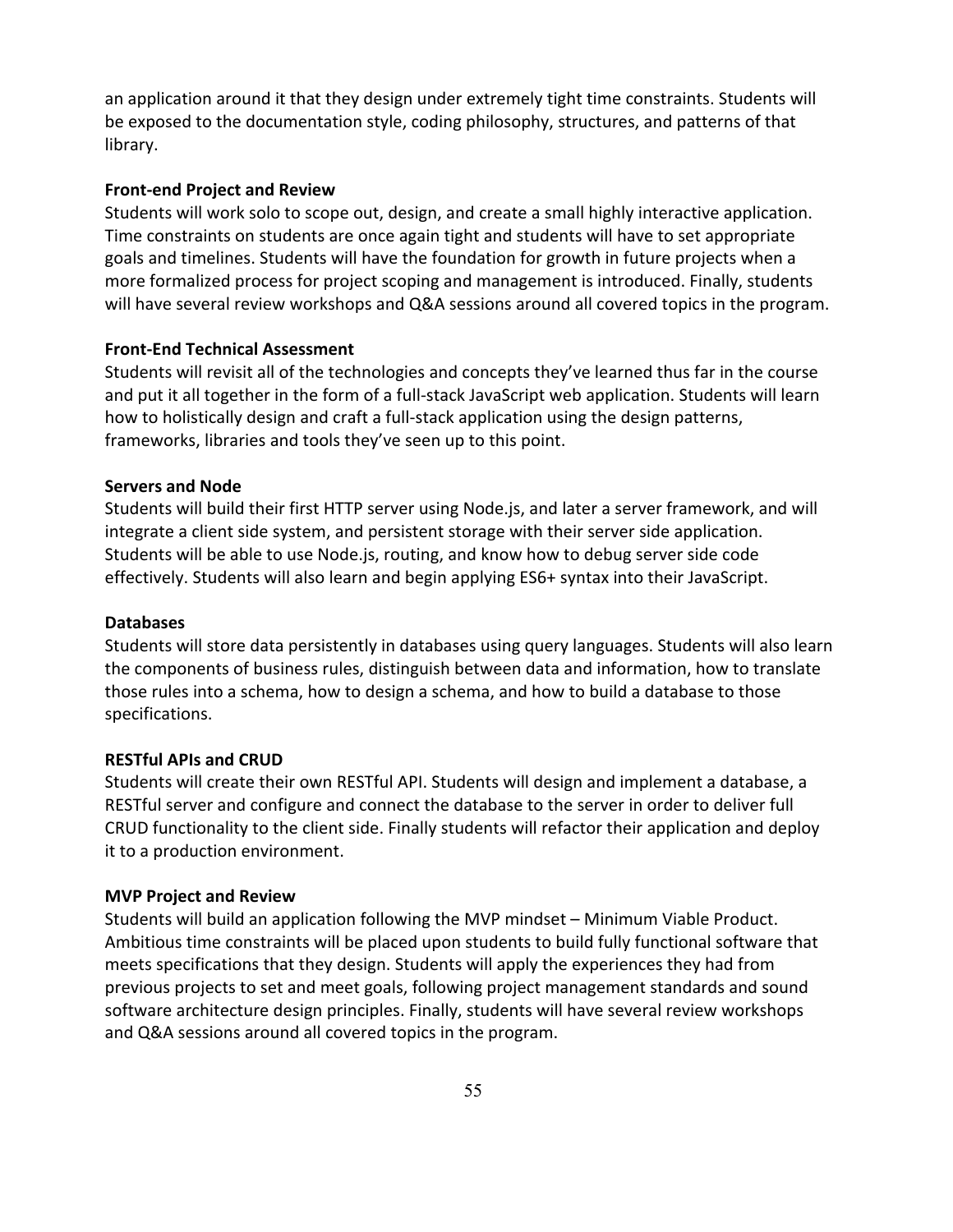# **Server Side Technical Assessment**

Students will take a back-end technical assessment lasting 3 hours that is a coding challenge set up in such a way that knowledge of all covered topics are gauged. Students receive an existing code base and must apply the problem solving process to add additional functionality that involves integration of all major areas of the back-end tech stack.

# **Data Modeling and Classes**

By implementing basic data structures like stacks and queues, students will learn some of the fundamentals of software engineering, including abstraction and data modeling, as well as how those tools are used in a complex application. Students will also dive into standard code sharing patterns, including object-oriented classes and mixins, and 4 different class instantiation patterns available in JavaScript.

# **Inheritance Patterns**

Students will learn about class inheritance and how to implement subclassing for each of the four instantiation patterns covered earlier in the course. Students will do so by writing a graphical, in-browser application that makes use of various object-oriented code sharing patterns.

# **Solo Capstone**

Students will focus on building a cumulative project involving usage of a substantial Front-End framework. Upon project proposal approval, students will follow modern software dev. project management practices as well as software engineering principles to carry out scoping, architecting, and implementation of a full stack web application.

# **Front-End Capstone (FEC)**

Students will be formed into working groups and spend two weeks developing features on a complex web application designed using a micro-service architecture. Students will emulate the day-to-day work of a software engineer and learn about project management, group dynamics and collaboration, product design, software architecture design, server-side rendering and production-level systems. Students will complete this project with a thorough understanding of how front-end engineering teams work together to build complex web applications.

# **System Design Capstone (SDC)**

Students will be formed into working groups and be tasked with taking a front-end project to full back-end functionality and scaling of the database. Through learning about the principles of large-scale systems design, students will explore how engineering teams prepare and launch software at scale to millions of users. Students will tweak and optimize their web applications at identifiable database bottlenecks to replicate the processes of a production-grade engineering organization. Students will also learn how to dive into unfamiliar environments autonomously and be able to produce valuable contributions to a codebase through research and experimentation.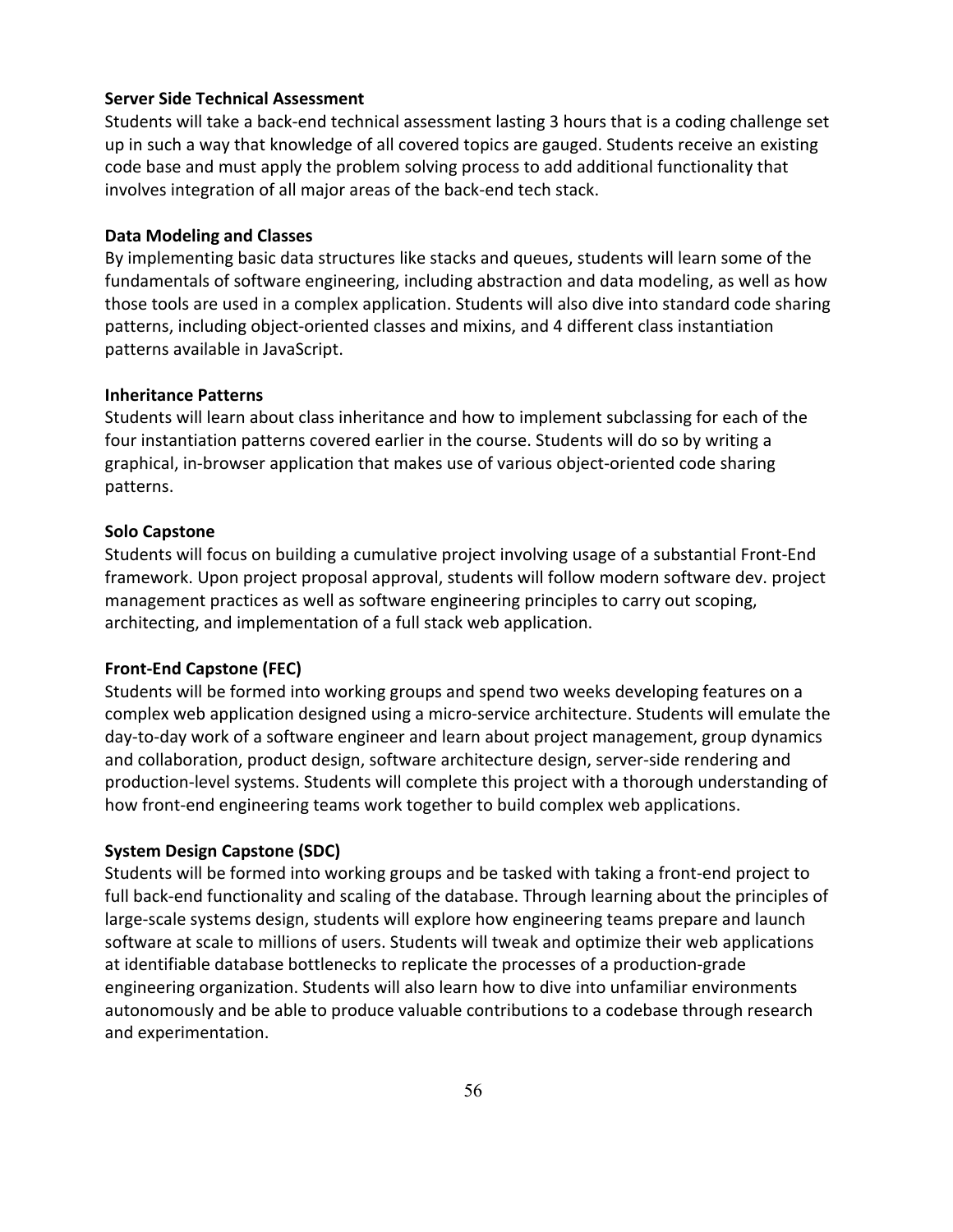#### **Blue Ocean**

Blue Ocean is a workplace simulation that mimics a small Agile software engineering environment. This is a greenfield group thesis project where emphasis is placed on team dynamics, Agile practices, Github workflows and modern development and deployment workflows, while introducing user acceptance and client/developer relationships. At the start of the project, students join Blue Ocean Consulting and are introduced to a client who needs an application developed for them. Students must work closely with their team and with the client to ensure that the project is scoped properly and delivered on time using an Agile workflow.

## **Advanced Content Modules**

Starting at the second half of the program, students will work through a series of advanced content modules alongside current courses. Students will be introduced, through conducting research, to advanced topics that reinforce the context for which they model their current understanding of software engineering. Students will gain a broadened understanding of the industry, will receive introductory and key conceptual knowledge to prepare them for job interviews, and gain skills necessary to conduct further research on their own in the real world. Students will strengthen research skills and confidence in their ability to dive into advanced computer science and software engineering topics.

#### **Interview Challenges**

Students will work through a series of technical interview style challenges throughout the course with increasing levels of difficulty and expectations around the problem solving process. Students will learn to approach difficult technical challenges in a methodical manner, employing tools such as test driven development, problem solving methodologies, and whiteboard. Along the way students will have hands-on experience working with data structures, algorithms, and advanced computer science topics.

#### **Review & Reflection**

In this module, which is woven throughout the course, students will engage in a variety of activities centered on reflecting upon their learning, growth and development. Students will assess their approach to learning, gain self-awareness around it, as well as additional strategies for learning and problem solving. Students will also practice reflecting on accomplishments and on providing feedback to each other.

#### **Career / Hiring Module**

During this module, students will learn how to search for and apply to software engineering jobs. Students will learn about the entire job-search process from cover letters and phone screens to salary negotiations and offer letter reviews, all the while finalizing their professional portfolio, practicing their interviewing skills and brushing up on fundamental computer science and problem-solving concepts most likely to be found in modern software engineering job interviews. Throughout this module, students will be preparing to apply to software engineering positions with guidance from their instructional staff. Students will also be working on preparing for the transition into civilian life.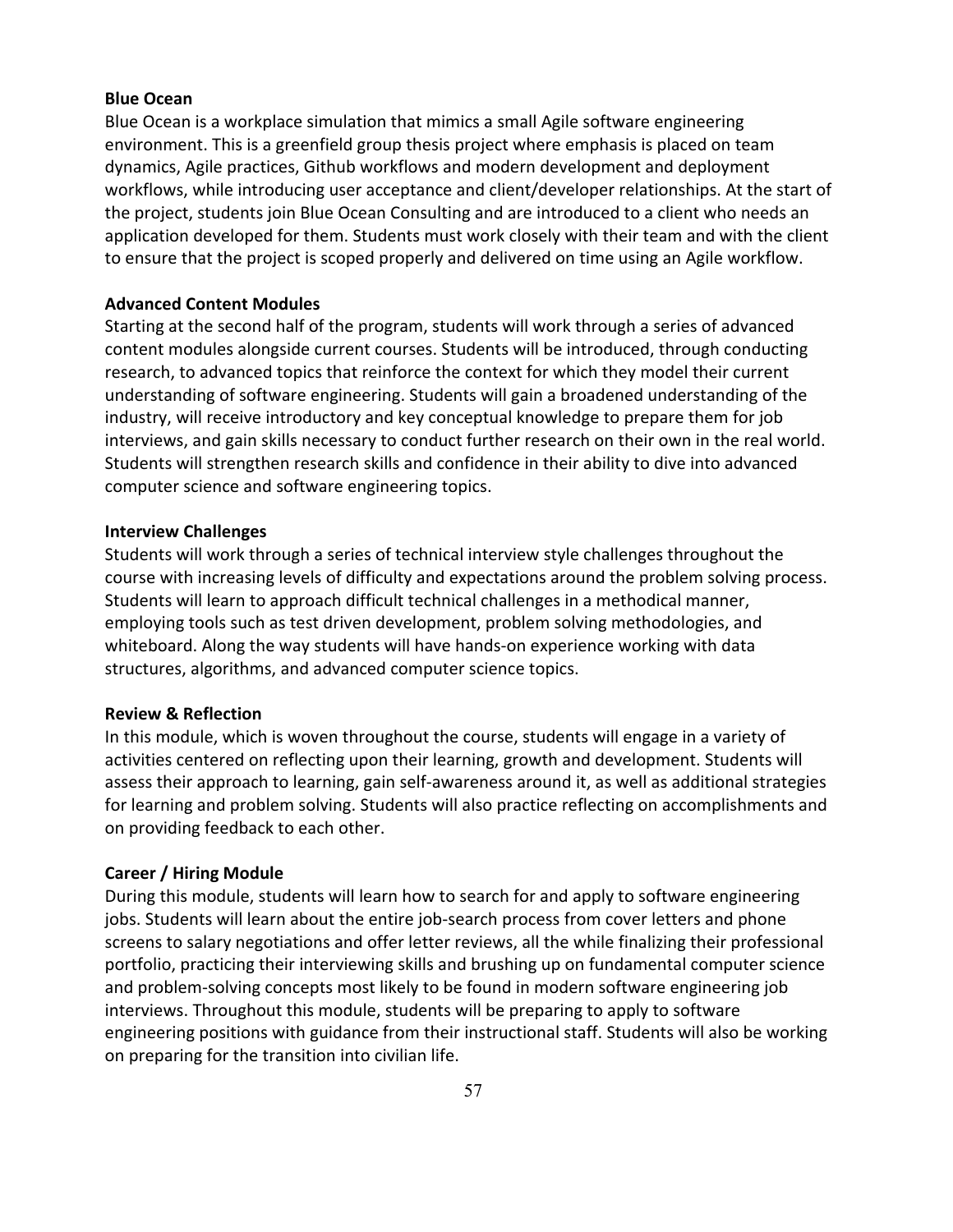# **ACADEMIC CALENDAR**

Galvanize observes the following Holidays:

| New Year's Day          | December 31, 2021        |  |
|-------------------------|--------------------------|--|
| <b>MLK Day</b>          | January 17, 2022         |  |
| <b>President's Day</b>  | <b>February 21, 2022</b> |  |
| <b>Memorial Day</b>     | May 30, 2022             |  |
| Juneteenth              | June 20, 2022            |  |
| <b>Independence Day</b> | July 4, 2022             |  |
| Labor Day               | September 5, 2022        |  |
| <b>Veterans Day</b>     | November 11, 2022        |  |
| <b>Thanksgiving</b>     | Nov. 24 & 25, 2022       |  |
| <b>Christmas</b>        | December 26, 2022        |  |
| <b>Winter Break</b>     | Dec. 27-29, 2022         |  |

| <b>Program Name</b>                                                           | <b>Start Date</b> | <b>Break Week</b> | <b>End Date</b> |
|-------------------------------------------------------------------------------|-------------------|-------------------|-----------------|
| <b>Hack Reactor Software</b><br><b>Engineering Online</b><br><b>Immersive</b> | Jan. 3, 2022      | Feb. 12-20, 2022  | April. 1, 2022  |
|                                                                               | Feb. 21, 2022     | April 2-10, 2022  | May 20, 2022    |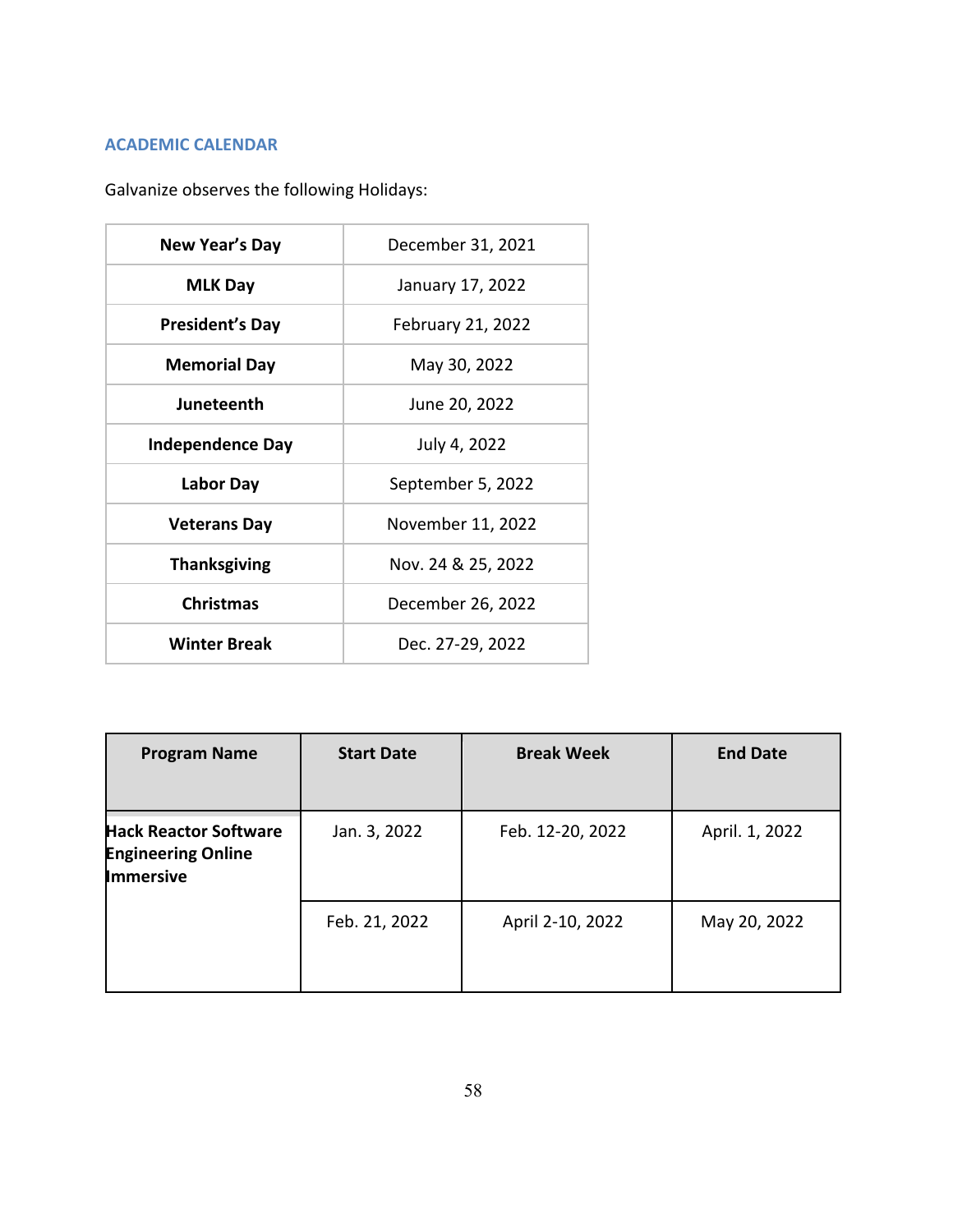|                                                                                           | April 11, 2022 | May 21-29, 2022                                               | July 8, 2022   |
|-------------------------------------------------------------------------------------------|----------------|---------------------------------------------------------------|----------------|
|                                                                                           | May 31, 2022   | July 9-17, 2022                                               | Aug. 26, 2022  |
|                                                                                           | July 18, 2022  | Aug. 27-Sept. 4, 2022                                         | Oct. 14, 2022  |
|                                                                                           | Sept. 5, 2022  | Oct. 15-23, 2022                                              | Dec. 9, 2022   |
|                                                                                           | Oct. 24, 2022  | Dec. 3-11, 2022;<br>Dec. 24, 2022 - Jan 1,<br>2023            | Jan. 27, 2023  |
|                                                                                           | Dec. 12, 2022  | Dec. 24, 2022 - Jan 1,<br>2023;<br>Jan. 28, 2022-Feb. 5, 2023 | March 17, 2023 |
|                                                                                           | Feb. 6, 2023   | March 18-26, 2023                                             | May 5, 2023    |
| <b>Hack Reactor Software</b><br><b>Engineering Online</b><br><b>Immersive - Part Time</b> | Jan. 4, 2022   | March 27-<br>April 2, 2022;<br>July 3-9, 2022                 | Sept. 24, 2022 |
|                                                                                           | Feb. 21, 2022  | May 22-28, 2022;<br>August 21-27, 2022                        | Nov. 12, 2022  |
|                                                                                           | April 12, 2022 | July 3-9, 2022;<br>Oct. 9-15, 2022;                           | Jan. 14, 2023  |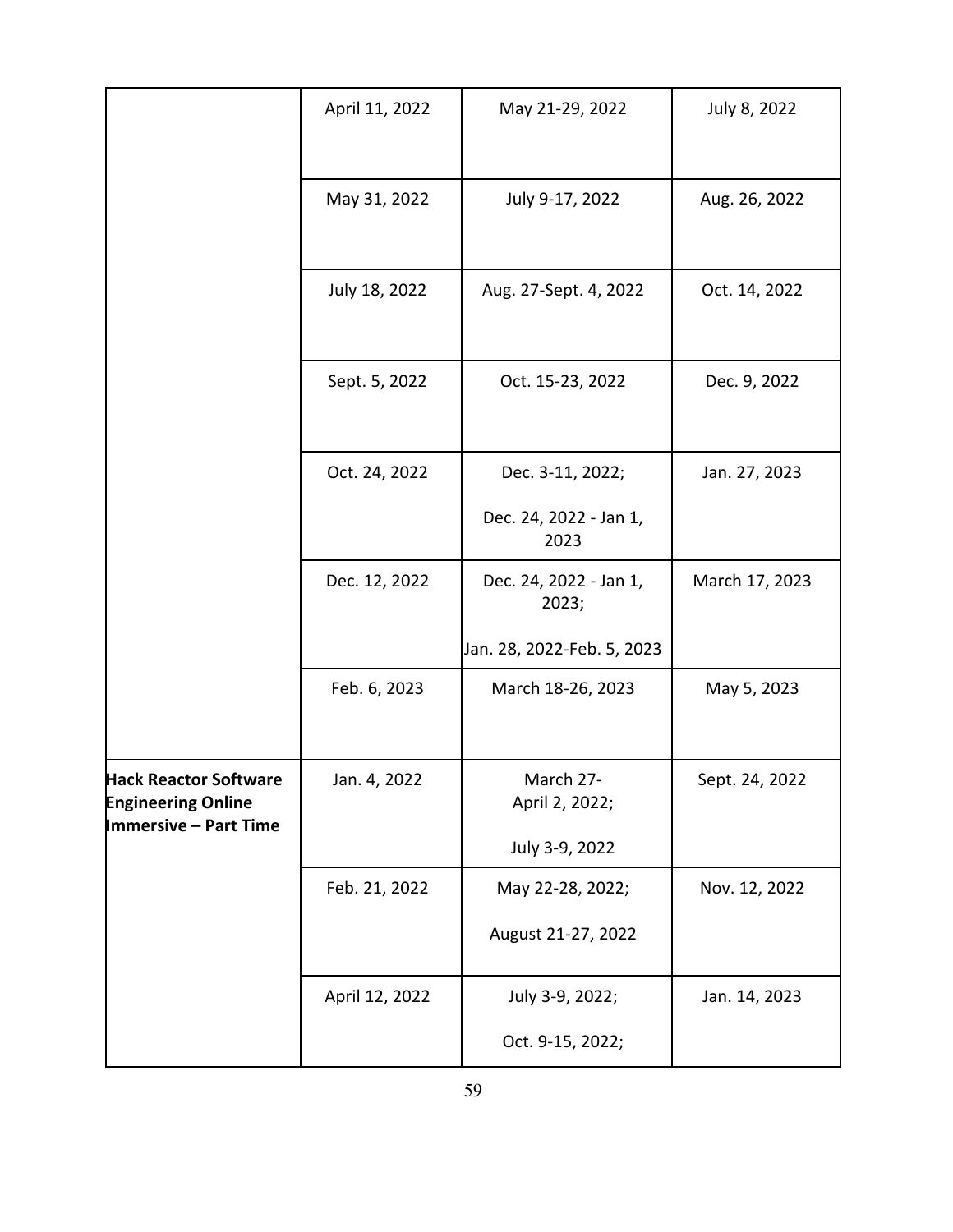|                                                                                  |                | Nov. 20-26, 2022; |                 |
|----------------------------------------------------------------------------------|----------------|-------------------|-----------------|
|                                                                                  |                | Dec. 21-27, 2022  |                 |
|                                                                                  | June 1, 2022   | August 21-27;     | Feb. 25, 2023   |
|                                                                                  |                | Nov. 20-26, 2022; |                 |
|                                                                                  |                | Dec. 21-27, 2022  |                 |
|                                                                                  | July 19, 2022  | Oct. 9-15, 2022;  | April 15, 2023  |
|                                                                                  |                | Nov. 20-26, 2022; |                 |
|                                                                                  |                | Dec. 21-27, 2022  |                 |
|                                                                                  | Sept. 7, 2022  | Nov. 20-26, 2022; | June 3, 2023    |
|                                                                                  |                | Dec. 21-27, 2022; |                 |
|                                                                                  |                | March 5-11, 2023  |                 |
|                                                                                  | Oct. 25, 2022  | Nov. 20-26, 2022; | July 22, 2023   |
|                                                                                  |                | Dec. 21-27, 2022; |                 |
|                                                                                  |                | April 23-29, 2023 |                 |
|                                                                                  | Dec. 12, 2022  | Dec. 21-27, 2022; | Sept. 9, 2023   |
|                                                                                  |                | March 5-11, 2023; |                 |
|                                                                                  |                | April 23-29, 2023 |                 |
| <b>Hack Reactor Software</b><br><b>Engineering with</b><br>JavaScript and Python | Feb. 28, 2022  | N/A               | July 11, 2022   |
|                                                                                  | April 11, 2022 | N/A               | August 19, 2022 |
|                                                                                  |                |                   |                 |